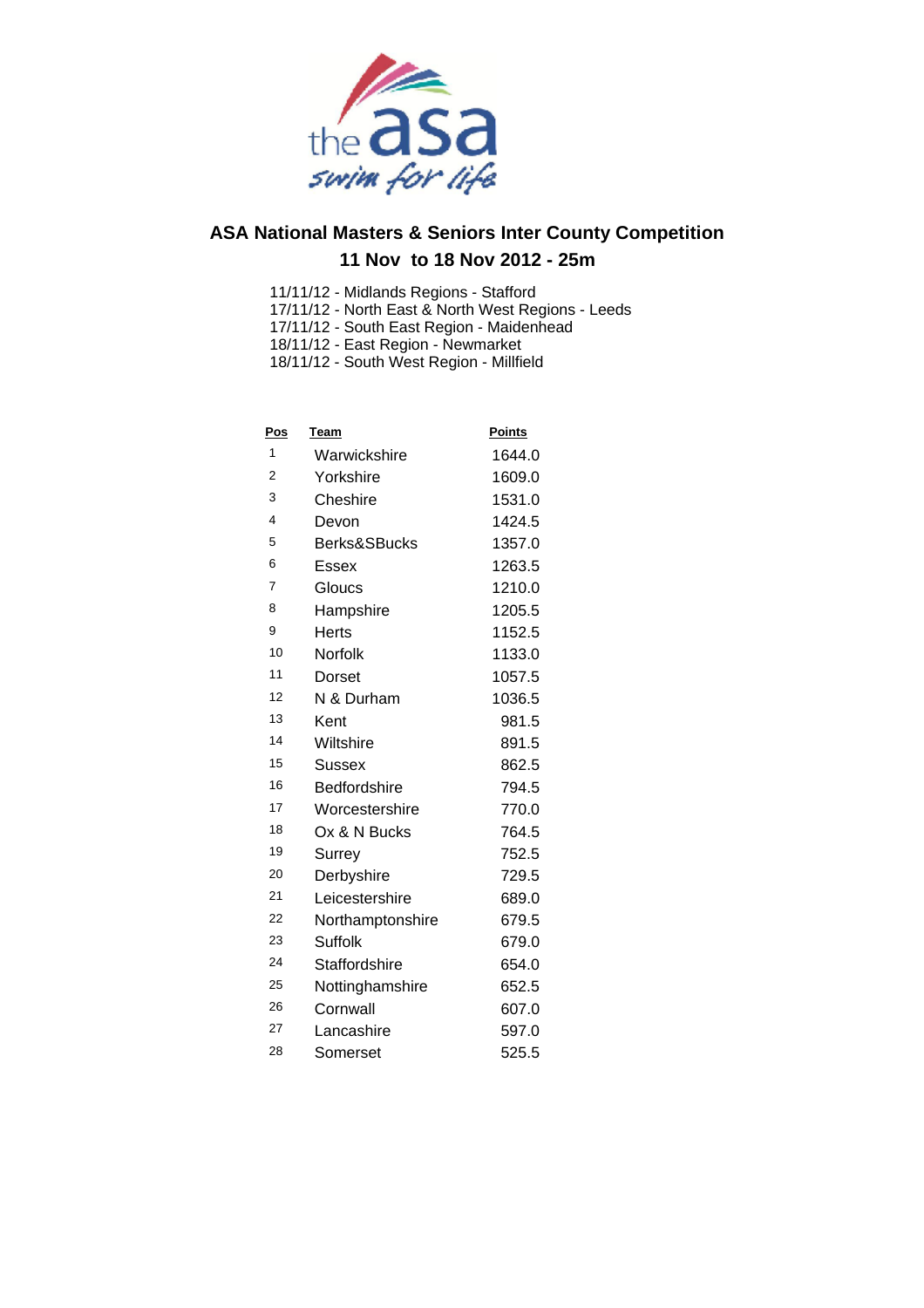|    | Event 1 Womens 65yrs+ 50m Backstroke |    |                               |                |
|----|--------------------------------------|----|-------------------------------|----------------|
| 1  | Pat JACKSON                          | 65 | Norfolk                       | 44.56 28       |
| 2  | Janet BROWN                          | 71 | Gloucs                        | 45.49 27       |
| 3  | Rose Dudeney                         | 65 | <b>Sussex</b>                 | 47.08 26       |
| 4  | <b>Helen JENKINS</b>                 | 66 | Lancashire                    | 47.31 25       |
| 5  | <b>Jill COMPLIN</b>                  | 72 | Essex                         | 47.92 24       |
| 6  | <b>Janet MASTERS</b>                 | 72 | Bedfordshire                  | 48.09 23       |
| 7  | Carol BROWN                          | 65 | Yorkshire                     | 48.25 22       |
| 8  | Kay Crosse                           | 66 | Berks&SBucks                  | 50.10 21       |
| 9  | Jean HOWARD-JONES                    | 69 | Dorset                        | 50.60 20       |
| 10 | Susan Dewar                          | 66 | Hampshire                     | 50.98 19       |
| 11 | Brenda Hallard                       | 74 | Warwickshire                  | 51.52 18       |
| 12 | Murielchcock HITCHCOCK74             |    | Wiltshire                     | 52.37 17       |
| 13 | <b>Brenda WALKER</b>                 | 74 | Cheshire                      | 53.02 76       |
| 14 | Jackie JACKSON                       | 74 | Herts                         | 53.10 15       |
| 15 | Joan JACKSON                         | 78 | Cornwall                      | 56.15 14       |
| 16 | Vivienne Williams-Hewitt 68          |    | Worcestershire                | 57.58 13       |
| 17 | Anne GRANTHAM                        | 74 | Devon                         | 59.67 12       |
| 18 | Rosemary JOHNSON                     | 72 | Somerset                      | 1:03.49 77     |
| 19 | <b>Ruth MILLER</b>                   | 75 | Suffolk                       | 1:08.44 10     |
| 20 | Jean Thomas                          | 68 | Northamptonshire              | $1:17.06$ 9    |
| 21 | Maureen Fakley                       | 75 | Kent                          | 1:25.56 $8$    |
|    | Event 2 Mens 65yrs+ 50m Backstroke   |    |                               |                |
| 1  | Chris DUNN                           | 66 | <b>Herts</b>                  | 37.28 28       |
| 2  | <b>Neil MACKINNON</b>                | 71 | Cheshire                      | 38.52 27       |
| 3  | Duncan Mccreadie                     | 67 | Berks&SBucks                  | 38.84 26       |
| 4  | Tony CHERRINGTON                     | 70 | Gloucs                        | 38.87 25       |
| 5  | <b>William LETCH</b>                 | 72 | Devon                         | 39.17 24       |
| 6  | Roger Billing                        | 69 | Surrey                        | 39.34 23       |
| 7  | <b>Graham Short</b>                  | 66 | Warwickshire                  | 39.76 22       |
| 8  | Duncan BROWN                         | 65 | Yorkshire                     | 39.89 21       |
| 9  |                                      | 70 |                               | 41.46 20       |
| 10 | David Staveley                       |    | Kent                          |                |
|    | Robert Apel                          | 68 | Northamptonshire              | 41.84 19       |
| 11 | Tony Taylor                          | 70 | Nottinghamshire<br>Lancashire | 44.14 18       |
| 12 | William DALZELL                      | 69 |                               | 44.74 17       |
| 13 | Carl BUTLER                          | 68 | N & Durham                    | 44.85 16       |
| 14 | Peter WADDELL                        | 69 | Dorset                        | 45.36 15       |
| 15 | <b>Tim Pearce</b>                    | 73 | <b>Sussex</b>                 | 45.77 14       |
| 16 | Derek GORE                           | 72 | <b>Essex</b>                  | 46.23 13       |
| 17 | Chris STAINES                        | 67 | Norfolk                       | 46.58 12       |
| 18 | Colin WILLIAMS                       | 67 | Cornwall                      | 47.62 11       |
| 19 | Ian Cherman                          | 73 | Derbyshire                    | 47.70 10       |
| 20 | Chas Eden                            | 68 | Worcestershire                | 48.42<br>9     |
| 21 | Geoff Bishop                         | 76 | Hampshire                     | 49.46 8        |
| 22 | Lloyd SHORT                          | 66 | Wiltshire                     | 49.77 7        |
| 23 | John FISH                            | 72 | Suffolk                       | 50.25 $6$      |
| 24 | <b>Brian Reed</b>                    | 75 | Ox & N Bucks                  | 50.61 5        |
| 25 | David Cobb                           | 75 | Leicestershire                | $1:01.62$ 4    |
|    | Paul CLARKE                          | 70 | Bedfordshire                  | <b>DQ T-1L</b> |
|    |                                      |    | Somerset                      | DQ M-          |

|              | Event 3 Womens 55yrs+ 50m Backstroke                     |          |                         |                    |    |
|--------------|----------------------------------------------------------|----------|-------------------------|--------------------|----|
| $\mathbf{1}$ | Alyson FORDHAM                                           | 56       | Essex                   | 37.68 28           |    |
| 2            | Rachel BARTON                                            | 64       | Cheshire                | 37.69 27           |    |
| 3            | Kath Tunnicliffe                                         | 60       | Staffordshire           | 38.12 26           |    |
| 4            | Maggie Kelly                                             | 56       | Nottinghamshire         | 38.28 25           |    |
| 5            | Anne Bourne                                              | 58       | Warwickshire            | 39.23 24           |    |
| 6            | Kathy Bidnall                                            | 57       | <b>Sussex</b>           | 39.56 23           |    |
| 7            | <b>Ruth Lowe</b>                                         | 55       | Derbyshire              | 39.77 22           |    |
| 8            | Sue HAIGH                                                | 60       | Devon                   | 39.85 21           |    |
| 9            | Anne Cork                                                | 61       | <b>Berks&amp;SBucks</b> | 41.70 20           |    |
| 10           | Catherine Beckett                                        | 56       | Hampshire               | 41.91              | 19 |
| 11           | Wendy OFFORD                                             | 58       | Yorkshire               | 42.20              | 18 |
| 12           | Julia KEMP                                               | 64       | Wiltshire               | 42.26              | 17 |
| 13           | Mary PURVIS                                              | 57       | N & Durham              | 42.71              | 16 |
| 14           | Pat Reynolds                                             | 62       | Northamptonshire        | 43.22              | 15 |
| 15           | <b>Christine AYERS</b>                                   | 59       | Bedfordshire            | 43.50              | 14 |
| 16           | Carol MOSS                                               | 58       | Dorset                  | 45.83              | 13 |
| 17           | Janet GARDINER                                           | 63       | Herts                   | 46.08              | 12 |
| 18           | Lorna CIMA                                               | 58       | Gloucs                  | 46.72              | 11 |
| 19           | Helen JENKINS                                            | 66       | Lancashire              | 48.04              | 10 |
| 20           | <b>Vicki BUCK</b>                                        | 62       | Suffolk                 | 48.90              | 9  |
| 21           | Janet Woods                                              | 62       | Leicestershire          | 51.68 $8$          |    |
| 22           | Stephanie CLARK                                          | 56       | Cornwall                | 52.37 7            |    |
| 23           | Nikki MILLER                                             | 58       | <b>Norfolk</b>          | 54.96 6            |    |
|              | Jane Crisp                                               | 56       | Kent                    | DQ T-              |    |
|              |                                                          |          |                         |                    |    |
| 1            | Event 4 Mens 55yrs+ 50m Backstroke<br><b>Simon VEALE</b> | 56       | Devon                   | 31.21 28           |    |
| 2            | Christopher BROWN                                        | 59       | Yorkshire               | 32.39 27           |    |
| 3            | <b>Graham POWELL</b>                                     | 56       | Bedfordshire            | 33.03 26           |    |
| 4            | <b>Trevor Clark</b>                                      | 58       | Warwickshire            | 33.07 25           |    |
| 5            | Clive WHITELOCK                                          | 60       | Gloucs                  | 34.15 24           |    |
| 6            | Peter KIRK                                               | 56       | Dorset                  | 34.20 23           |    |
| 7            | Graeme MILNE                                             | 58       | Cornwall                | 36.10 22           |    |
| 8            | <b>Brian Hunt</b>                                        | 63       | Kent                    | 36.64 21           |    |
| 9            | Dave Thorpe                                              | 61       | Derbyshire              | 37.73 20           |    |
| 10           | Allan Falconer                                           | 60       | Nottinghamshire         | 38.09 19           |    |
| 11           | Simon Hindshaw                                           | 55       | Hampshire               | 38.27              | 18 |
| 12           | Derek BOOTH                                              | 63       | Cheshire                | 38.29              | 17 |
| 13           | Robin Oldfield                                           | 65       | Leicestershire          | 38.35              | 16 |
| 14           | Walter GERRARD                                           | 60       | Essex                   | 38.89 15           |    |
| 15           | Malcolm Munro                                            | 65       | Surrey                  | 39.22              | 14 |
| 16           | David ROYALL                                             | 57       | <b>Norfolk</b>          | 39.47              | 13 |
| 17           | Kevin DEVINE                                             | 55       | N & Durham              | 39.88              | 12 |
| 18           | Andy CHAPMAN                                             | 59       | Wiltshire               | 40.75              | 11 |
| 19           | John Munday                                              | 57       | Berks&SBucks            | 40.95              | 10 |
| 20           | David Granger                                            | 56       | Worcestershire          | 42.15 9            |    |
| 21           | Len PHOENIX                                              | 63       | Suffolk                 | $43.23$ $8$        |    |
| 22           | Gerald Battams                                           | 57       | Northamptonshire        |                    |    |
| 23           | Richard Woodall                                          |          | Staffordshire           | 43.57 7<br>45.33 6 |    |
| 24           | Anthony Gimson                                           | 57<br>75 | <b>Sussex</b>           | 45.84 5            |    |
| 25           | lan BAYS                                                 | 61       | Herts                   |                    |    |
| 26           | John GALL                                                | 68       | Lancashire              | 46.35 4<br>47.97 3 |    |
| 27           | <b>Brian Reed</b>                                        | 75       | Ox & N Bucks            | 52.52 2            |    |
|              | David HERBERT                                            | 60       | Somerset                | DQ T-2L            |    |
|              |                                                          |          |                         |                    |    |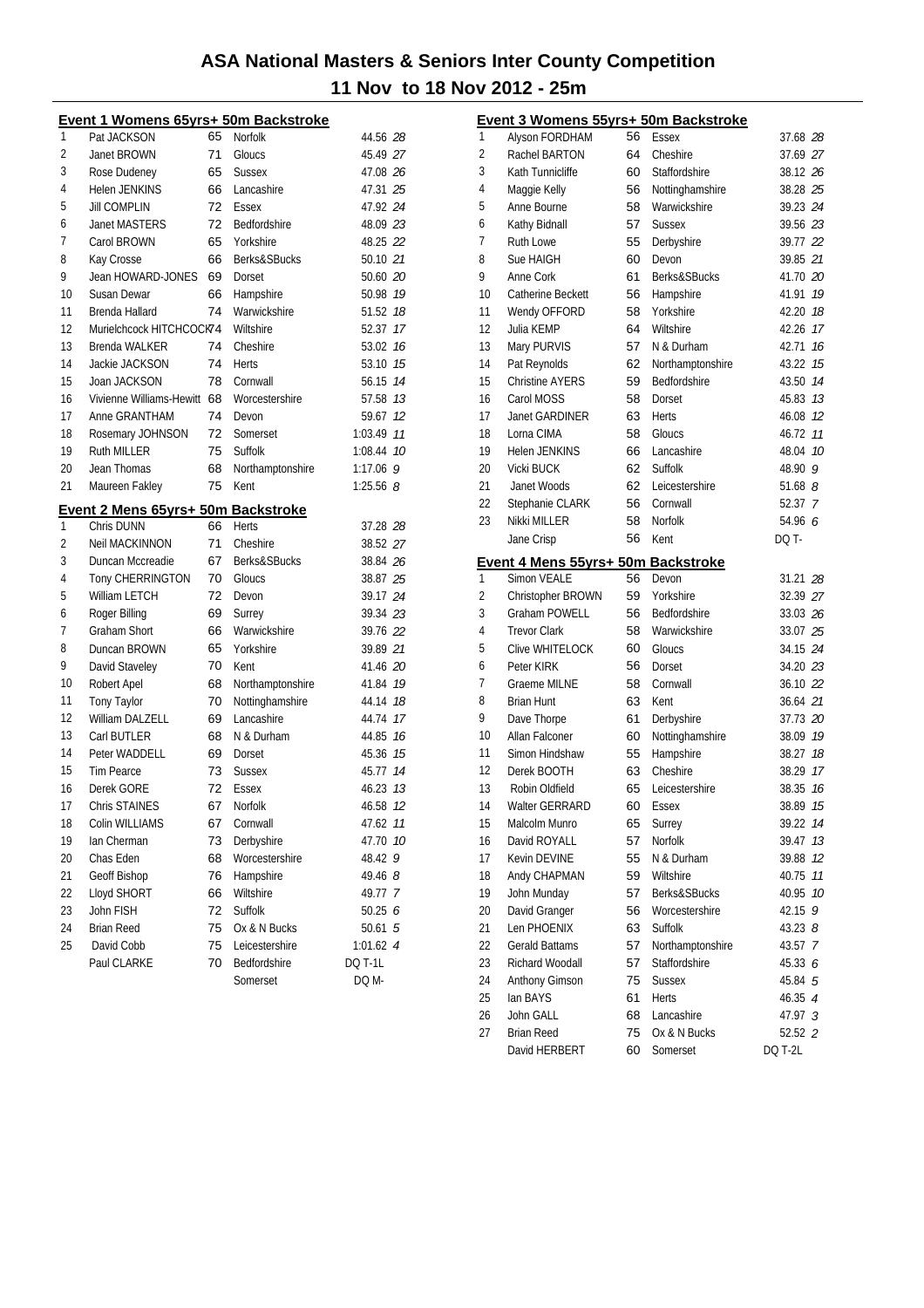|     | Event 5 Womens 45yrs+ 50m Backstroke |          |                             |                    |    |
|-----|--------------------------------------|----------|-----------------------------|--------------------|----|
| 1   | Julie HOYLE                          | 50       | Yorkshire                   | 34.76 28           |    |
| 2   | <b>Judy BROWN</b>                    | 48       | Cheshire                    | 34.93 27           |    |
| 3   | Rebecca JENKINSON                    | 49       | Devon                       | 35.37 26           |    |
| 4   | Carolynn Curtis                      | 49       | Berks&SBucks                | 35.77 25           |    |
| 5   | Maggi Tuck                           | 50       | Derbyshire                  | 36.78 24           |    |
| 6   | Suzanne Linton                       | 50       | Warwickshire                | 36.82 23           |    |
| 7   | Tina-marie Parkin                    | 50       | Hampshire                   | 37.45 22           |    |
| 8   | Sally WINTER                         | 52       | Herts                       | 37.81 21           |    |
| 9   | Helen KULA-PRZEZWAN\$3               |          | Gloucs                      | 37.82 20           |    |
| 10  | Jane SNEDDON                         | 52       | Wiltshire                   | 38.04 19           |    |
| 11  | Sue Arrowsmith                       | 50       | Nottinghamshire             | 38.63 18           |    |
| 12  | Karen BARTON                         | 52       | Lancashire                  | 38.74 17           |    |
| 13  | Hannah UECKERMANN                    | 49       | Essex                       | 39.10 16           |    |
| 14  | Chris Barnet                         | 52       | Leicestershire              | 39.11 15           |    |
| 15  | Deborah Park                         | 52       | Kent                        | 39.42 74           |    |
| 16  | Denise Humphries                     | 45       | Surrey                      | 40.65 13           |    |
| 17  | Maggie Smith                         | 54       | Ox & N Bucks                | 41.40 12           |    |
| 18  | <b>Frances HEGARTY</b>               | 52       | Cornwall                    | 41.52 11           |    |
| 19  | Dina THORNTON                        | 49       | Norfolk                     | 42.03 10           |    |
|     |                                      |          |                             |                    |    |
| 20  | Sally ST CLAIR                       | 49       | Dorset                      | 42.07 9            |    |
| 21  | Joan EDWARDS                         | 54       | N & Durham                  | 42.74 8            |    |
| 22  | Alison Gwynn                         | 64       | <b>Sussex</b>               | 42.87 7            |    |
| 23  | <b>Alison SHEEHAN</b>                | 54       | <b>Bedfordshire</b>         | 43.56 6            |    |
| 24  | Karen BURTON                         | 46       | Somerset                    | 43.89 5            |    |
| 25  | Lynda Flavell                        | 49       | Staffordshire               | 44.09 4            |    |
| 26  | Liz Clayton                          | 50       | Worcestershire              | $46.66 \, 3$       |    |
| 27  | Fiona BRITTAIN                       | 53       | Suffolk                     | 50.41 2            |    |
| 28  | Jacqueline Farrow                    | 48       | Northamptonshire            | 51.06 7            |    |
|     |                                      |          |                             |                    |    |
|     | Event 6 Mens 45yrs+ 50m Backstroke   |          |                             |                    |    |
| 1   | Mike Hodgson                         | 45       | Surrey                      | 30.79 28           |    |
| 2   | lan RUDDLE                           | 48       | N & Durham                  | 31.23 27           |    |
| 3   | Malcolm Latta                        | 47       | Worcestershire              | 31.25 26           |    |
| 4   | Alec JOHNSON                         | 50       | Cheshire                    | 31.68 25           |    |
| 5   | Steve Burcham                        | 55       | Warwickshire                | 31.78 24           |    |
| 6   | Mark Patterson                       | 48       | Nottinghamshire             | 32.27 22.5         |    |
| $=$ | Andy SMALL                           | 49       | Dorset                      | 32.27 22.5         |    |
| 8   |                                      | 52       | Yorkshire                   | 32.35 21           |    |
| 9   | Stephen ALLEN<br>Richard SEARLE      | 48       | Gloucs                      | 32.42 20           |    |
|     | Adam KORN                            | 46       |                             |                    |    |
| 10  |                                      |          | Norfolk                     | 32.79 19           |    |
| 11  | Dave CARTLEDGE                       | 52<br>49 | Bedfordshire                | 32.95 18           |    |
| 12  | Jon GREENSTREET                      |          | Wiltshire                   | 32.98              | 17 |
| 13  | Jerome s Bakker                      | 45       | Hampshire                   | 33.09              | 16 |
| 14  | Matthew Gomez                        | 46       | Ox & N Bucks                | 33.21              | 15 |
| 15  | Shawn Morgan                         | 47       | Berks&SBucks                | 33.52 14           |    |
| 16  | Stephen ADAMS                        | 50       | Herts                       | 33.53 13           |    |
| 17  | Steve Conway                         | 48       | Leicestershire              | 33.65              | 12 |
| 18  | Darren BEER                          | 45       | Devon                       | 33.74              | 11 |
| 19  | Simon EMERY                          | 49       | Somerset                    | 34.10 10           |    |
| 20  | Paul Eaglestone                      | 45       | Kent                        | 34.27 9            |    |
| 21  | Mark Walsh                           | 51       | <b>Sussex</b>               | $35.24$ $8$        |    |
| 22  | John RHODES                          | 50       | Cornwall                    | 36.02 7            |    |
| 23  | <b>Geoff BAKER</b>                   | 53       | Essex                       | 36.83 6            |    |
| 24  | Jeroen Peters                        | 51       | Derbyshire                  | 39.39 5            |    |
| 25  | Simon O'Neill                        | 60       | Northamptonshire            | 40.24 4            |    |
| 26  | Simon MERRETT                        | 52       | Suffolk                     | 40.613             |    |
| 27  | William NOBLE<br>Dave Evans          | 65       | Lancashire<br>Staffordshire | 41.64 2<br>(38.32) |    |

|    | Event 7 Womens 35yrs+ 50m Backstroke |          |                      |                    |    |
|----|--------------------------------------|----------|----------------------|--------------------|----|
| 1  | Dawn PALMER                          | 36       | Essex                | 32.56 28           |    |
| 2  | Eleanor Thomson                      | 36       | Surrey               | 33.12 27           |    |
| 3  | <b>Helen SADLER</b>                  | 42       | Cheshire             | 33.40 26           |    |
| 4  | Tina WILSON                          | 35       | Yorkshire            | 33.44 25           |    |
| 5  | Nikki HARRIS                         | 44       | Wiltshire            | 33.72 24           |    |
| 6  | Nicola PUDDY                         | 38       | Somerset             | 34.18 23           |    |
| 7  | Sarah Noble-Kendrick                 | 38       | Northamptonshire     | 34.19 22           |    |
| 8  | Joanne Seymour                       | 47       | Warwickshire         | 34.77 21           |    |
| 9  | Jo LEE-PEARCE                        | 36       | <b>Herts</b>         | 35.49 20           |    |
| 10 | Helen DIXON                          | 37       | Norfolk              | 36.15 19           |    |
| 11 | Nicola Gadsby                        | 35       | Hampshire            | 36.21              | 18 |
| 12 | <b>Bethan LEWIS</b>                  | 39       | Gloucs               | 36.38 17           |    |
| 13 | Elizabeth Simpson                    | 40       | Derbyshire           | 36.46 76           |    |
| 14 | Alison Willis                        | 40       | Worcestershire       | 36.48              | 15 |
| 15 | Sam HOWARD                           | 36       | Cornwall             | 36.50 74           |    |
| 16 | Rachel Langton                       | 43       | Berks&SBucks         | 37.14 13           |    |
| 17 | Gabriella Little                     | 42       | Ox & N Bucks         | 37.48 12           |    |
| 18 | Sue RACSTER                          | 37       | Dorset               | 37.59 11           |    |
| 19 | Louise JARVIS                        | 43       | Bedfordshire         | 37.82 10           |    |
| 20 | Gillian HOOK                         | 37       | N & Durham           | 38.00              | 9  |
| 21 | Shara SHADDICK                       | 41       | Devon                | 38.838             |    |
| 22 | Donna Wickens                        | 46       | Kent                 | 39.12 7            |    |
| 23 | Hannah JONES                         | 40       | Suffolk              | 39.58 6            |    |
| 24 | Sarah Davison                        | 39       | <b>Sussex</b>        | 39.84 5            |    |
| 25 | Amanda Dunning                       | 44       | Staffordshire        | 40.67 4            |    |
| 26 | Karen BARTON                         | 52       | Lancashire           | $41.91 \t3$        |    |
| 27 | Lesley Sutton                        | 55       | Leicestershire       | 44.41 2            |    |
| 28 | Kiyoko Naish                         | 53       | Nottinghamshire      | 46.00 7            |    |
|    |                                      |          |                      |                    |    |
|    | Event 8 Mens 35yrs+ 50m Backstroke   | 35       |                      |                    |    |
| 1  | Karl Buchholtz                       |          | Berks&SBucks         | 29.96 28           |    |
| 2  | Jim Kearney                          | 40       | Nottinghamshire      | 30.02 27           |    |
| 3  | Chris RIX                            | 36       | Cheshire             | 30.23 26           |    |
| 4  | Paul Hinxman                         | 39       | Hampshire            | 30.27 25           |    |
| 5  | <b>Ben WINTER</b>                    | 43       | Devon                | 30.38 24           |    |
| 6  | Paul ELLIS                           | 36       | Yorkshire            | 30.54 23           |    |
| 7  | <b>Stuart Parker</b>                 | 39       | Warwickshire         | 30.74 22           |    |
| 8  | Mark OSTERRITTER                     | 40       | Essex                | 31.36 21           |    |
| 9  | Pete SMITH                           | 41       | Gloucs               | 31.58 20           |    |
| 10 | Martin GALE                          | 42       | Norfolk              | 31.93 79           |    |
| 11 | John HOGG                            | 38       | Wiltshire            | 32.01              | 18 |
| 12 | James Melvin                         | 43       | Kent                 | 32.20              | 17 |
| 13 | <b>Howard GELL</b>                   | 41       | Bedfordshire         | 32.23              | 16 |
| 14 | <b>Steve Crane</b>                   | 47       | Leicestershire       | 32.29              | 15 |
| 15 | <b>Gary Bennell</b>                  | 38       | Ox & N Bucks         | 32.78              | 14 |
| 16 | David Lee                            | 38       | Northamptonshire     | 32.88              | 13 |
| 17 | Stephen TURNER                       | 38       | N & Durham           | 33.28              | 12 |
| 18 | Matt Leach                           | 36       | Derbyshire           | 33.32              | 11 |
| 19 | Paul Bates                           | 44       | Staffordshire        | 33.51              | 10 |
| 20 | Gary Wright                          | 43       | Worcestershire       | 33.83              | 9  |
| 21 | Kevin MCKENNA                        | 46       | <b>Herts</b>         | $34.14$ $8$        |    |
| 22 | Lloyd Edwards                        | 35       | Surrey               | 34.70 7            |    |
| 23 | Peter WILMOT                         | 40       | Lancashire           | 34.76 6            |    |
| 24 | Alan WERRING                         | 42       | Dorset               | 35.18 5            |    |
| 25 | Ian Woodward                         | 42       | <b>Sussex</b>        | 35.24 4            |    |
| 26 | Clive MITSON                         | 43       | Suffolk              | 35.97 <i>3</i>     |    |
| 27 |                                      |          |                      |                    |    |
| 28 | Damian ORTON<br>Tim MOYLE            | 46<br>42 | Somerset<br>Cornwall | 37.60 2<br>38.29 7 |    |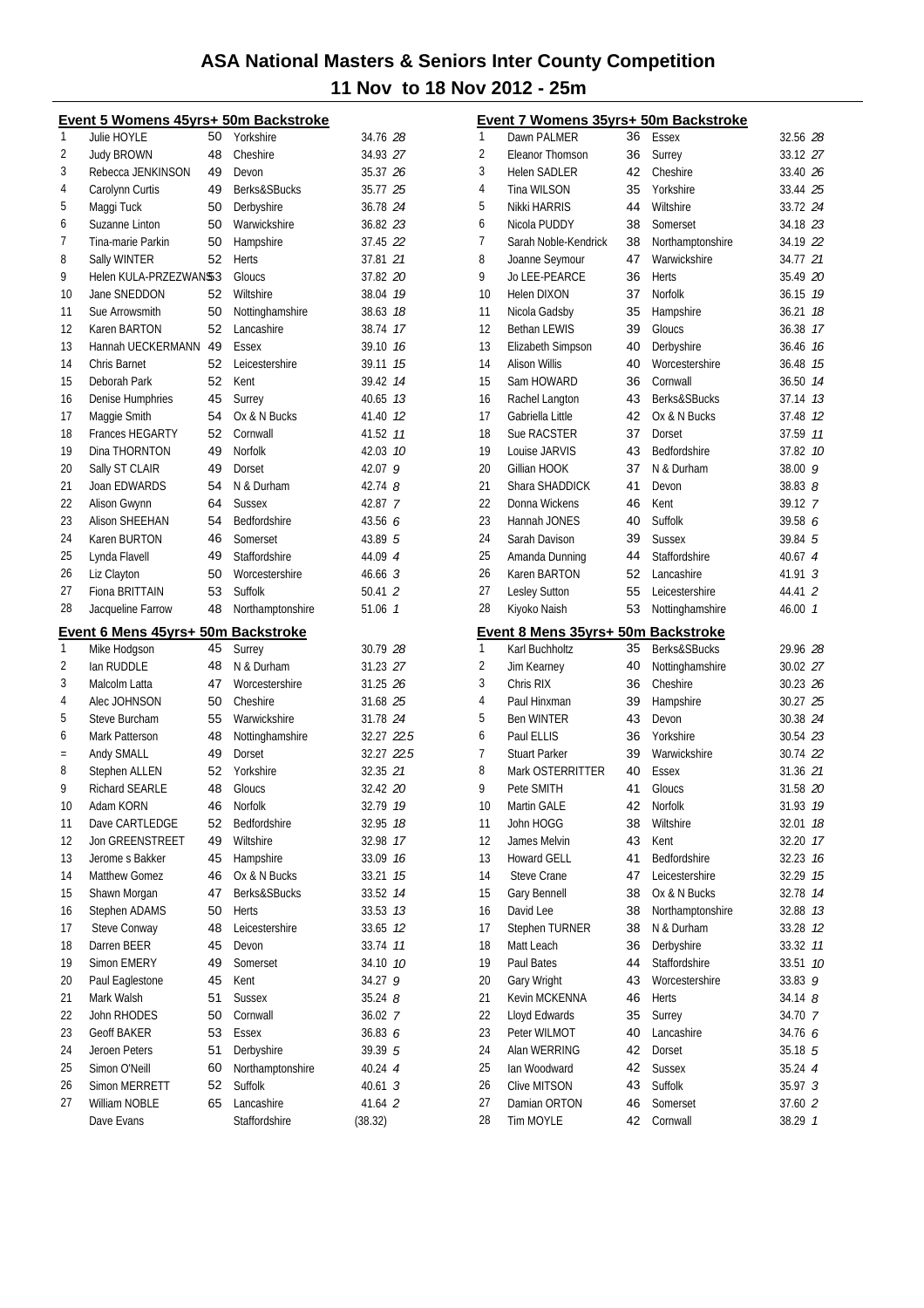|     | Event 9 Womens 25yrs+ 50m Backstroke |          |                             |                           |
|-----|--------------------------------------|----------|-----------------------------|---------------------------|
| 1   | Katie BIRCHALL                       | 30       | Lancashire                  | 30.03 28                  |
| 2   | Kirsty Johnson                       | 31       | Berks&SBucks                | 31.06 27                  |
| 3   | Jennifer Pearson                     | 31       | Kent                        | 31.93 26                  |
| 4   | Rebecca SMITH                        | 33       | Wiltshire                   | 32.26 25                  |
| 5   | Kate NIMMO                           | 36       | Gloucs                      | 32.89 24                  |
| 6   | <b>Charlotte PAYNE</b>               | 26       | Herts                       | 33.23 23                  |
| 7   | Rachel WHITWELL                      | 32       | Yorkshire                   | 33.29 22                  |
| 8   | Sarah Collings                       | 34       | Warwickshire                | 33.31 21                  |
| 9   | Michelle CURRY                       | 25       | Essex                       | 33.88 20                  |
| 10  | Emma Oliver                          | 31       | Hampshire                   | 33.91 19                  |
| 11  | Laura Cranshaw                       | 25       | Worcestershire              | 33.98 18                  |
| 12  | <b>Ruth Grice</b>                    | 30       | Ox & N Bucks                | 34.04 17                  |
| 13  | Laura BOWDEN                         | 25       | Cheshire                    | 34.22 16                  |
| 14  | Hannah LANGDOWN                      | 26       | Dorset                      | 34.61<br>15               |
| 15  | <b>Tara DUDLEY</b>                   | 26       | Devon                       | 34.68 14                  |
| 16  | Lydianne Lock                        | 43       | Leicestershire              | 35.08 73                  |
| 17  | Kirstie Forbes                       | 30       | Derbyshire                  | 35.15 12                  |
| 18  | Emma POWELL                          | 26       | Bedfordshire                | 35.35 77                  |
| 19  | Amanda BEDDER                        | 26       | Norfolk                     | 35.39 10                  |
| 20  | Kerry EAST                           | 35       | Cornwall                    | 35.969                    |
| 21  | Amy Vaughan                          | 26       | Northamptonshire            | 36.598                    |
| 22  | <b>Emily TAYLOR</b>                  | 29       | Somerset                    | 37.29 7                   |
| 23  | Jennifer DOBSON                      | 29       | N & Durham                  | 37.616                    |
| 24  | Athalie Redwood Brown                | 32       | Staffordshire               | 38.29 5                   |
| 25  | Sarah King                           | 27       | Nottinghamshire             | 38.56 4                   |
| 26  | Sarah Hempenstall                    | 34       | Surrey                      | $38.71 \t3$               |
| 27  | Susan Bull                           | 42       | <b>Sussex</b>               | 40.29 2                   |
| 28  | Hannah JONES                         | 40       | Suffolk                     | 41.44 7                   |
|     |                                      |          |                             |                           |
|     |                                      |          |                             |                           |
|     | Event 10 Mens 25yrs+ 50m Backstroke  |          |                             |                           |
| 1   | Danny MARTLAND                       | 25       | Yorkshire                   | 27.48 28                  |
| 2   | James EDMONDS                        | 26       | Gloucs                      | 27.56 27                  |
| 3   | Phil MUSPRATT                        | 27       | Wiltshire                   | 27.81 26                  |
| 4   | James Wardle                         | 27       | Warwickshire                | 28.42 25                  |
| 5   | <b>Ashley BUCK</b>                   | 32       | Suffolk                     | 28.81 24                  |
| 6   | Dave Holland                         | 31       | Staffordshire               | 29.01 23                  |
| 7   | Keith TYLER                          | 34       | Dorset                      | 29.17 22                  |
| 8   | <b>Chris MALPASS</b>                 | 33       | Cheshire                    | 29.31 21                  |
| 9   | <b>Geoff SHORT</b>                   | 25       | Herts                       | 29.54 20                  |
| 10  | Andrew Hagues                        | 30       | Berks&SBucks                | 29.57 19                  |
| 11  | Liam OWENS                           | 26       | Lancashire                  | 29.62 18                  |
| 12  | Mark LEAMON                          | 25       | Norfolk                     | 29.74 17                  |
| 13  | Ross SZENDER                         | 27       | Devon                       | 30.09 16                  |
| 14  | Rob Crane                            | 36       | Leicestershire              | 30.75 75                  |
| 15  | Robert Gilbert                       | 25       | Hampshire                   | 30.83 14                  |
| 16  | Karol Twarowski                      | 33       | Ox & N Bucks                | 30.99 13                  |
| 17  | David EBANKS                         | 30       | <b>Essex</b>                | 32.22 12                  |
| 18  | Sam Chadwick                         | 33       | Surrey                      | 32.48 77                  |
| 19  | Neil Edwards                         | 26       | Worcestershire              | 32.69 10                  |
| 20  | Andrew GODFREY                       | 33       | Cornwall                    | 33.15 8.5                 |
| $=$ | Chris Rolle                          | 38       | Derbyshire                  | 33.15 8.5                 |
| 22  | David STEWART                        | 34       | Somerset                    | 33.18 7                   |
| 23  | Nick Bunclark                        | 38       | Kent                        | 33.35 6                   |
| 24  | Richard Wood                         | 32       | Northamptonshire            | 33.96 5                   |
| 25  | Peter LEADBETTER                     | 28       | Bedfordshire                | 34.27 4                   |
| 26  | Peter Abell                          | 48       | Nottinghamshire             | 34.77 <i>3</i>            |
| 27  | Mark Walsh<br>Ryan LIVINGSTONE       | 51<br>26 | <b>Sussex</b><br>N & Durham | 35.37 2<br><b>DQ S-1L</b> |

|                | <u>Event 11 Womens 18yrs+ 50m Backstroke</u> |    |                  |                    |    |
|----------------|----------------------------------------------|----|------------------|--------------------|----|
| 1              | Lucy LLOYD ROACH                             | 29 | Cheshire         | 31.38 28           |    |
| 2              | Abbie Brown                                  | 23 | Warwickshire     | 31.67 27           |    |
| 3              | Alice CARY                                   | 20 | Yorkshire        | 31.84 26           |    |
| 4              | <b>Tracey KIDNER</b>                         | 21 | Somerset         | 31.89 25           |    |
| 5              | Caroline BALL                                | 23 | Devon            | 31.90 24           |    |
| 6              | <b>Bethany Willetts</b>                      | 18 | Worcestershire   | 31.97 23           |    |
| 7              | Kelsey RICHARDS                              | 19 | Essex            | 32.19 22           |    |
| 8              | Charlotte OVENDEN                            | 18 | Bedfordshire     | 32.40 21           |    |
| 9              | Megan Alsop                                  | 19 | <b>Sussex</b>    | 32.62 20           |    |
| 10             | Emma Tripp                                   | 18 | Hampshire        | 33.11 19           |    |
| 11             | Lisa Patrick                                 | 21 | Ox & N Bucks     | 33.67 18           |    |
| 12             | Ashlee Ward                                  | 20 | Northamptonshire | 33.87 17           |    |
| 13             | Jenn PENNY                                   | 29 | Dorset           | 34.02 76           |    |
| 14             | Charlotte SMITH                              | 19 | Norfolk          | 34.15 75           |    |
| 15             | Ashleigh FORSTER                             | 21 | N & Durham       | 34.27 14           |    |
| 16             | Nia WESTLAKE                                 | 19 | Gloucs           | 34.33 73           |    |
| 17             | Elizabeth BELLINGER                          | 34 | Herts            | 34.54 12           |    |
| 18             | Gemma Jones                                  | 23 | Berks&SBucks     | 34.58 77           |    |
| 19             | <b>Charlotte PATMORE</b>                     | 18 | Wiltshire        | 34.61 10           |    |
| 20             | Nicole Terry                                 | 18 | Staffordshire    | 36.009             |    |
| 21             | Emma Prusek                                  | 19 | Leicestershire   | $36.08$ $8$        |    |
| 22             | Kaira Redman                                 | 28 | Kent             | $36.17 \, Z$       |    |
| 23             | Emma Carter                                  | 24 | Nottinghamshire  | 36.30 6            |    |
| 24             | <b>S MURPHY</b>                              | 20 | Lancashire       | $36.74\;\;5$       |    |
| 25             | <b>Jess BEATTY</b>                           | 24 | Suffolk          | 36.81 4            |    |
| 26             | Holly YEO                                    | 22 | Cornwall         | $38.60 \text{ } 3$ |    |
| 27             | Amy Roberts                                  | 21 | Derbyshire       | 38.83 2            |    |
| 28             | Gail Colombo                                 | 42 | Surrey           | 39.78 1            |    |
|                | Event 12 Mens 18yrs+ 50m Backstroke          |    |                  |                    |    |
| 1              | Marco Loughran                               | 23 | Surrey           | 24.75 28           |    |
| $\overline{2}$ | Sam RAINTON                                  | 19 | Yorkshire        | 27.81 27           |    |
| 3              | Danny PROFFITT                               | 18 | Suffolk          | 28.16 26           |    |
| 4              | Jonny HIGHAM                                 | 19 | Cheshire         | 28.57 25           |    |
| 5              | Tom Lamb                                     | 20 | Warwickshire     | 28.61 24           |    |
| 6              | Samuel LANDER                                | 22 | Devon            | 28.62 23           |    |
| 7              | Martin Cox                                   | 23 | Nottinghamshire  | 28.70 22           |    |
| 8              | Greg Bird                                    | 23 | Northamptonshire | 28.92 21           |    |
| 9              | Reece BARCLAY                                | 21 | <b>Essex</b>     | 29.06 20           |    |
| 10             | Connor CROZIER                               | 20 | N & Durham       | 29.07 19           |    |
| 11             | Alex MURRAY                                  | 19 | Norfolk          | 29.19              | 18 |
| 12             | Zachariah Collins                            | 19 | Worcestershire   | 29.25              | 17 |
| 13             | Scott Unal                                   | 18 | Berks&SBucks     | 29.44              | 16 |
| 14             | Oliver Coe                                   | 18 | Kent             | 29.72              | 15 |
| 15             | Thomas Hill                                  | 22 | Hampshire        | 29.79              | 14 |
| 16             | Joe LEWIS                                    | 24 | Gloucs           | 30.18              | 13 |
| 17             | Joshua Day                                   | 22 | <b>Sussex</b>    | 30.31              | 12 |
| 18             | Alex Mason                                   | 26 | Leicestershire   | 30.32              | 11 |
| 19             | Anthony PHILLIPS                             | 26 | Wiltshire        | 30.82              | 10 |
| 20             | <b>Stuart CLARKE</b>                         | 28 | Herts            | 30.94              | 9  |
| 21             | Andrew Smith                                 | 26 | Ox & N Bucks     | 31.608             |    |
| 22             | <b>Jack WILTSHIRE</b>                        | 31 | Dorset           | 32.39 7            |    |
| 23             | Ryan HILL                                    | 23 | Cornwall         | 32.536             |    |
| 24             | Ryan CURRELL                                 | 23 | Bedfordshire     | 32.90 5            |    |
| 25             | <b>Jack Chambers</b>                         | 24 | Derbyshire       | 33.27 4            |    |
| 26             | Greg KYD                                     | 24 | Somerset         | 33.29 3            |    |
| 27             | David Gallagher                              | 19 | Staffordshire    | 33.31 2            |    |
| 28             | Matthew LEES                                 | 23 | Lancashire       | 35.42 7            |    |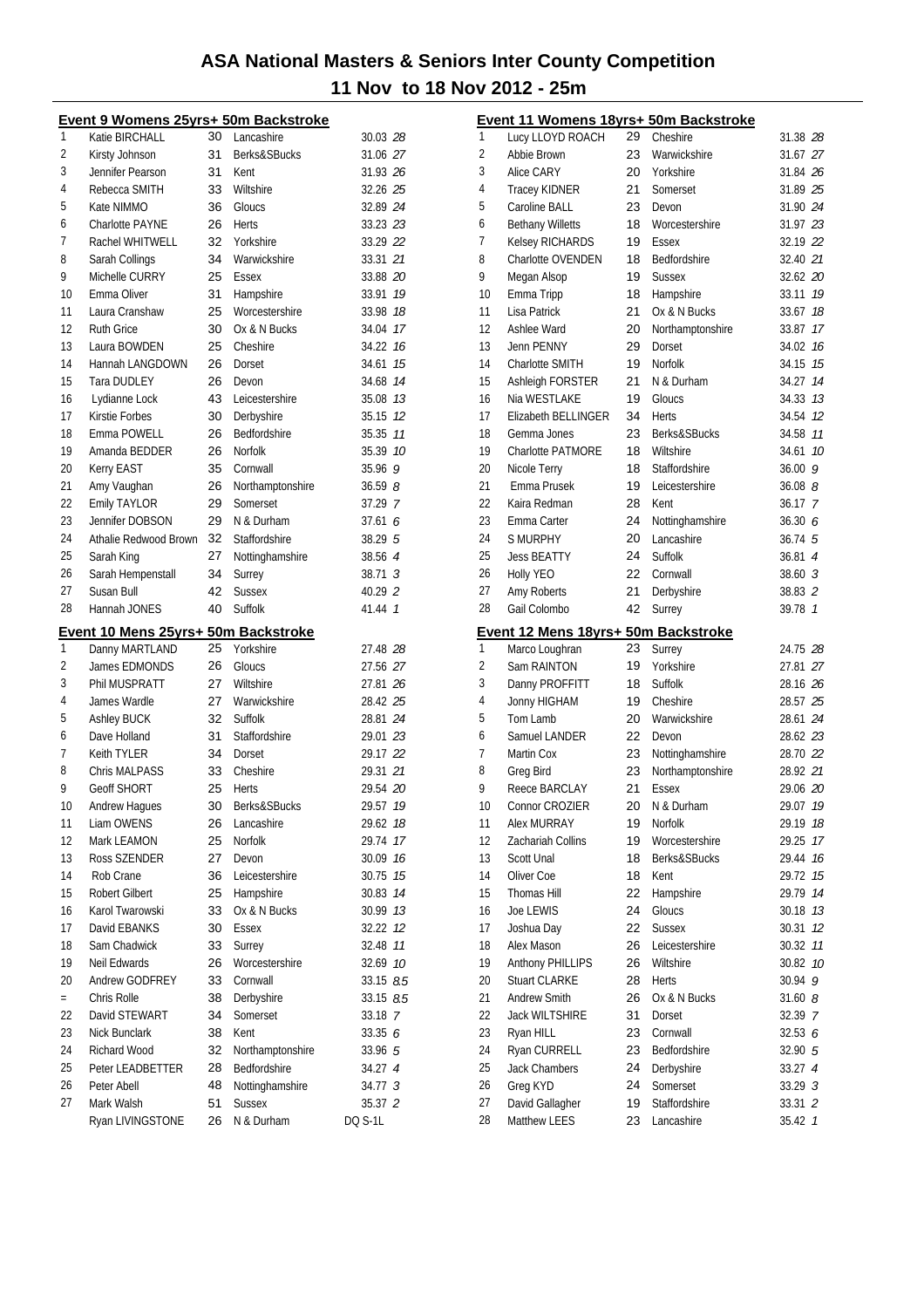|          | Event 13 Mixed 220yrs+ 4x50m Medley Relay                  |                          |    |
|----------|------------------------------------------------------------|--------------------------|----|
| 1        | Cheshire                                                   | 2:13.75 28               |    |
| 2        | Yorkshire                                                  | 2:13.84 27               |    |
| 3        | Devon                                                      | 2:17.31 26               |    |
| 4        | Berks&SBucks                                               | 2:17.44 25               |    |
| 5        | Staffordshire                                              | 2:22.36 24               |    |
| 6        | Nottinghamshire                                            | 2:22.66 23               |    |
| 7        | Warwickshire                                               | 2:24.95 22               |    |
| 8        | <b>Sussex</b>                                              | 2:28.72 21               |    |
| 9        | Bedfordshire                                               | 2:29.72 20               |    |
| 10       | Derbyshire                                                 | 2:32.00 19               |    |
| 11       | Hampshire                                                  | 2:34.61 18               |    |
| 12       | Leicestershire                                             | 2:34.96 17               |    |
| 13       | Herts                                                      | 2:36.05 76               |    |
| 14       | N & Durham                                                 | 2:36.10 75               |    |
| 15       | <b>Norfolk</b>                                             | 2:36.77 14               |    |
| 16       | Kent                                                       | 2:36.90 73               |    |
| 17       | Wiltshire                                                  | 2:37.29 12               |    |
| 18       | Dorset                                                     | 2:39.58 11               |    |
| 19       | Ox & N Bucks                                               | 2:41.68 10               |    |
| 20       | Surrey                                                     | 2:42.16 9                |    |
| 21       | Northamptonshire                                           | $2:42.42$ 8              |    |
| 22       | Gloucs                                                     | 2:43.88 7                |    |
| 23       | Cornwall                                                   | 2:49.776                 |    |
| 24       | Lancashire                                                 | $2:53.17$ 5              |    |
| 25       | Suffolk                                                    | 2:53.26 4                |    |
| 26       | Worcestershire                                             | $2:55.46$ 3              |    |
| 27       | Somerset                                                   | $3:08.78$ 2              |    |
|          | Essex                                                      | DQ T-1L                  |    |
|          |                                                            |                          |    |
| 1        | Event 14 Womens 140yrs+ 4x50m Medley Relay<br>Berks&SBucks | 2:01.17 28               |    |
| 2        | Warwickshire                                               | 2:11.43 27               |    |
| 3        | Yorkshire                                                  | 2:12.24 26               |    |
| 4        | Cheshire                                                   |                          |    |
|          |                                                            |                          |    |
|          |                                                            | 2:12.62 25               |    |
| 5        | Somerset                                                   | 2:15.92 24               |    |
| 6        | <b>Norfolk</b>                                             | 2:16.07 23               |    |
| 7        | Essex                                                      | 2:16.91 22               |    |
| 8        | Gloucs                                                     | 2:19.25 21               |    |
| 9        | Herts                                                      | 2:19.46 20               |    |
| 10       | Derbyshire                                                 | 2:20.29 19               |    |
| 11       | Hampshire                                                  | 2:20.95 78               |    |
| 12       | Ox & N Bucks                                               | 2:22.20 17               |    |
| 13       | Devon                                                      | 2:25.84                  | 16 |
| 14       | Surrey                                                     | 2:25.99 15               |    |
| 15       | Bedfordshire                                               | 2:27.91                  | 14 |
| 16       | Dorset                                                     | 2:28.26 73               |    |
| 17       | Cornwall                                                   | 2:28.82 12               |    |
| 18       | Suffolk                                                    | 2:28.89 11               |    |
| 19       | Wiltshire                                                  | 2:29.26 10               |    |
| 20       | Kent                                                       | 2:29.37                  | 9  |
| 21       | Leicestershire                                             | $2:29.46$ 8              |    |
| 22       | Lancashire                                                 | 2:32.19 7                |    |
| 23       | <b>Sussex</b>                                              | 2:32.556                 |    |
| 24       | Worcestershire                                             | $2:32.59$ 5              |    |
| 25       | Northamptonshire                                           | $2:36.11$ 4              |    |
| 26       | Staffordshire                                              | $2:39.62 \text{ } 3$     |    |
| 27<br>28 | N & Durham<br>Nottinghamshire                              | $2:42.14$ 2<br>2:57.24 1 |    |

|    | Event 15 Mens 140yrs+ 4x50m Medley Relay                |               |    |
|----|---------------------------------------------------------|---------------|----|
| 1  | Warwickshire                                            | 1:54.40 28    |    |
| 2  | Hampshire                                               | 1:55.28 27    |    |
| 3  | Devon                                                   | 1:56.55 26    |    |
| 4  | Yorkshire                                               | 1:56.83 25    |    |
| 5  | Surrey                                                  | 1:57.48 24    |    |
| 6  | Essex                                                   | 1:57.79 23    |    |
| 7  | Cheshire                                                | 1:58.18 22    |    |
| 8  | Berks&SBucks                                            | 1:58.63 21    |    |
| 9  | Dorset                                                  | 2:00.58 20    |    |
| 10 | Gloucs                                                  | 2:00.81       | 19 |
| 11 | <b>Norfolk</b>                                          | 2:01.64       | 18 |
| 12 | Worcestershire                                          | 2:02.33       | 17 |
| 13 | Leicestershire                                          | 2:02.90       | 16 |
| 14 | <b>Sussex</b>                                           | 2:02.92       | 15 |
| 15 | Nottinghamshire                                         | 2:05.67       | 14 |
| 16 | Ox & N Bucks                                            | 2:06.04       | 13 |
| 17 | Staffordshire                                           | 2:06.38       | 12 |
| 18 | Bedfordshire                                            | 2:07.18       | 11 |
| 19 | N & Durham                                              | 2:07.23       | 10 |
| 20 | Wiltshire                                               | 2:07.35       | 9  |
| 21 | Derbyshire                                              | $2:07.59$ $8$ |    |
| 22 | Kent                                                    | 2:08.72 7     |    |
| 23 | Lancashire                                              | 2:08.866      |    |
| 24 | Suffolk                                                 | 2:10.49 5     |    |
| 25 | Northamptonshire                                        | 2:10.79 4     |    |
| 26 | <b>Herts</b>                                            | $2:13.05$ 3   |    |
| 27 | Somerset                                                | $2:15.13$ 2   |    |
| 28 | Cornwall                                                | $2:23.57$ 1   |    |
|    |                                                         |               |    |
|    |                                                         |               |    |
| 1  | Event 16 Womens 72yrs+ 4x50m Medley Relay<br>N & Durham | 2:05.17 28    |    |
| 2  | Warwickshire                                            | 2:05.55 27    |    |
| 3  | Berks&SBucks                                            | 2:08.03 26    |    |
| 4  | Yorkshire                                               | 2:09.05 25    |    |
| 5  | Worcestershire                                          | 2:09.42 24    |    |
| 6  | Cheshire                                                | 2:10.32 23    |    |
| 7  | Herts                                                   | 2:11.15 22    |    |
| 8  | Devon                                                   | 2:11.68 21    |    |
| 9  | Dorset                                                  | 2:11.91 20    |    |
| 10 | Gloucs                                                  | 2:13.54 79    |    |
| 11 | Bedfordshire                                            | 2:13.56 78    |    |
| 12 | <b>Essex</b>                                            | 2:14.30       | 17 |
| 13 | Northamptonshire                                        | 2:15.40       | 16 |
| 14 | Norfolk                                                 | 2:15.47       | 15 |
| 15 | Hampshire                                               | 2:15.80       | 14 |
| 16 | Wiltshire                                               | 2:18.18       | 13 |
| 17 | Somerset                                                | 2:18.70 12    |    |
| 18 | Nottinghamshire                                         | 2:18.72       | 11 |
| 19 | Ox & N Bucks                                            | 2:19.02 10    |    |
| 20 | Derbyshire                                              | 2:19.96       | 9  |
| 21 | Cornwall                                                | 2:20.008      |    |
| 22 | <b>Sussex</b>                                           | $2:20.51$ 7   |    |
| 23 | Kent                                                    | 2:21.04 6     |    |
| 24 | Leicestershire                                          | $2:24.27$ 5   |    |
| 25 | Lancashire                                              | 2:24.99 4     |    |
| 26 | Suffolk                                                 | 2:26.003      |    |
| 27 | Staffordshire                                           | 2:26.50 2     |    |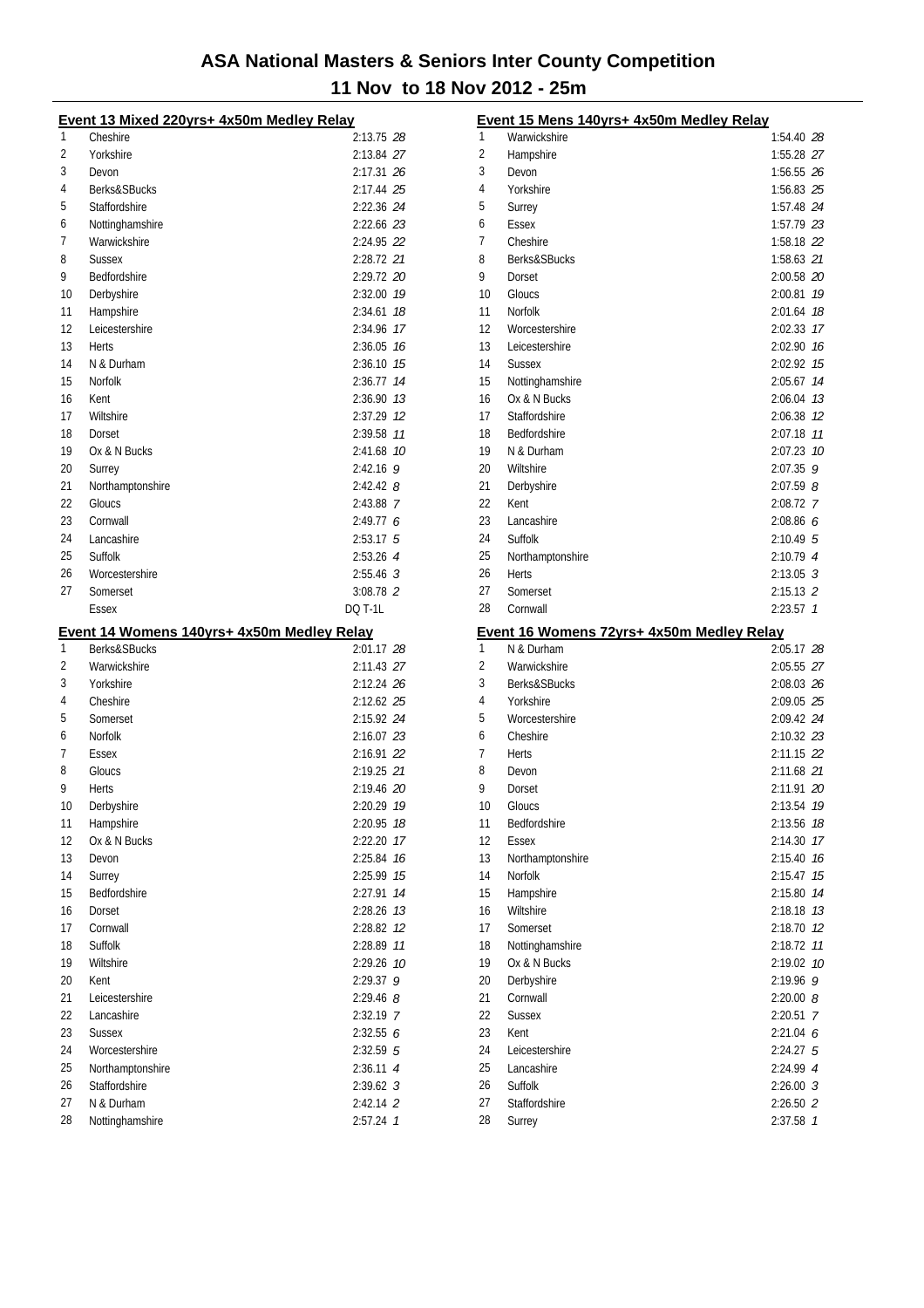|     | Event 17 Mens 72yrs+ 4x50m Medley Relay |    |                  |               |
|-----|-----------------------------------------|----|------------------|---------------|
| 1   | Yorkshire                               |    |                  | 1:50.72 28    |
| 2   | Warwickshire                            |    |                  | 1:51.30 27    |
| 3   | Cheshire                                |    |                  | 1:51.43 26    |
| 4   | N & Durham                              |    |                  | 1:52.23 25    |
| 5   | Devon                                   |    |                  | 1:53.27 24    |
| 6   | Hampshire                               |    |                  | 1:54.26 23    |
| 7   | Gloucs                                  |    |                  | 1:54.34 22    |
| 8   | Essex                                   |    |                  | 1:54.47 21    |
| 9   | Suffolk                                 |    |                  | 1:55.09 20    |
| 10  | Kent                                    |    |                  | 1:55.14 19    |
| 11  | Worcestershire                          |    |                  | 1:55.19 18    |
| 12  | Ox & N Bucks                            |    |                  | 1:55.66<br>17 |
| 13  | Berks&SBucks                            |    |                  | 1:57.88<br>16 |
| 14  | Wiltshire                               |    |                  | 1:58.99<br>15 |
| 15  | Herts                                   |    |                  | 1:59.49 74    |
| 16  | Dorset                                  |    |                  | 1:59.69 13    |
| 17  | Leicestershire                          |    |                  | 1:59.76 72    |
| 18  | Surrey                                  |    |                  | 2:00.98 11    |
| 19  | <b>Sussex</b>                           |    |                  | 2:01.75 10    |
| 20  | Staffordshire                           |    |                  | 2:02.01<br>9  |
| 21  | Lancashire                              |    |                  | $2:02.60$ $8$ |
| 22  | Nottinghamshire                         |    |                  | 2:03.82 7     |
| 23  | <b>Bedfordshire</b>                     |    |                  | 2:07.226      |
| 24  | Cornwall                                |    |                  | $2:08.64$ 5   |
| 25  | Somerset                                |    |                  | 2:08.67 4     |
| 26  | Derbyshire                              |    |                  | $2:10.01$ 3   |
| 27  | Northamptonshire                        |    |                  | 2:17.10 2     |
|     | <b>Norfolk</b>                          |    |                  | DQ FO-2L      |
|     |                                         |    |                  |               |
|     | Event 18 Mens 65yrs+ 50m Butterfly      |    |                  |               |
| 1   | <b>Neil MACKINNON</b>                   | 71 | Cheshire         | 34.84 27.5    |
| $=$ | William NOBLE                           | 65 | Lancashire       | 34.84 27.5    |
| 3   | Chris DUNN                              | 66 | Herts            | 35.01 26      |
| 4   | Duncan Mccreadie                        | 67 | Berks&SBucks     | 36.03 25      |
| 5   | William LETCH                           | 72 | Devon            | 36.28 24      |
| 6   | <b>Graham Short</b>                     | 66 | Warwickshire     | 36.72 23      |
| 7   | Richard Braybrook                       | 66 | Northamptonshire | 38.26 22      |
| 8   | Tony CHERRINGTON                        | 70 | Gloucs           | 38.49 21      |
| 9   | <b>Chris TRUEMAN</b>                    | 65 | <b>Norfolk</b>   | 39.05 20      |
| 10  | David Staveley                          | 70 | Kent             | 39.49 19      |
| 11  | David Hall                              | 70 | Ox & N Bucks     | 40.20 18      |
| 12  | Stan CLARKE                             | 74 | Essex            | 17<br>40.87   |
| 13  | Roger Billing                           | 69 | Surrey           | 41.42<br>16   |
| 14  | Lawrie DODDS                            | 65 | Dorset           | 15<br>41.54   |
| 15  | John FISH                               | 72 | Suffolk          | 14<br>42.42   |
| 16  | Carl BUTLER                             | 68 | N & Durham       | 13<br>42.95   |
| 17  | Chris JESSUP                            | 66 | Bedfordshire     | 45.96<br>12   |
| 18  | Colin WILLIAMS                          | 67 | Cornwall         | 11<br>46.36   |
| 19  | Anthony Gimson                          | 75 | <b>Sussex</b>    | 10<br>47.87   |
| 20  | Lloyd SHORT                             | 66 | Wiltshire        | 9<br>51.47    |
| 21  | <b>Tony Taylor</b>                      | 70 | Nottinghamshire  | 54.15 8       |
|     | David Cobb                              | 75 | Leicestershire   | DQ            |
|     | Duncan BROWN                            | 65 | Yorkshire        | DQ S-1L       |
|     | Geoff Bishop                            | 76 | Hampshire        | DQ SL-        |

|              | Event 19 Womens 65yrs+ 50m Butterfly |          |                              |                |          |
|--------------|--------------------------------------|----------|------------------------------|----------------|----------|
| $\mathbf{1}$ | Pat JACKSON                          | 65       | Norfolk                      | 42.38 28       |          |
| 2            | Diane m Ford                         | 69       | Hampshire                    | 43.44 27       |          |
| 3            | Jean HOWARD-JONES                    | 69       | Dorset                       | 45.93 26       |          |
| 4            | Janet Jefferies                      | 67       | <b>Sussex</b>                | 49.38 25       |          |
| 5            | <b>Helen JENKINS</b>                 | 66       | Lancashire                   | 49.79 24       |          |
| 6            | <b>Jill COMPLIN</b>                  | 72       | Essex                        | 50.45 23       |          |
| 7            | Carol BROWN                          | 65       | Yorkshire                    | 51.06 22       |          |
| 8            | <b>Janet MASTERS</b>                 | 72       | Bedfordshire                 | 52.27 21       |          |
| 9            | Sue HOLDICH                          | 69       | Suffolk                      | 52.69 20       |          |
| 10           | Carol VAUGHAN                        | 67       | Wiltshire                    | 54.11          | 19       |
| 11           | Barbara EDLIN                        | 67       | <b>Herts</b>                 | 59.76 18       |          |
| 12           | Brenda Hallard                       | 74       | Warwickshire                 | 1:01.61 17     |          |
| 13           | Maureen Tomlinson                    | 68       | Berks&SBucks                 | 1:02.91        | 16       |
| 14           | Brenda WALKER                        | 74       | Cheshire                     | 1:02.98        | 15       |
| 15           | Ritta BONSTOW                        | 65       | Devon                        | 1:05.56        | 14       |
| 16           | Janet GWILT                          | 73       | Gloucs                       | 1:08.46 73     |          |
| 17           | Maureen Fakley                       | 75       | Kent                         | 1:39.82        | 12       |
|              | Event 20 Mens 55yrs+ 50m Butterfly   |          |                              |                |          |
| 1            | <b>Simon VEALE</b>                   | 56       | Devon                        | 29.92 28       |          |
| 2            | <b>Barry CHANDLER</b>                | 55       | Herts                        | 30.10 27       |          |
| 3            | <b>Graeme MILNE</b>                  | 58       | Cornwall                     | 30.54 26       |          |
| 4            | Steve Burcham                        | 55       | Warwickshire                 | 30.55 25       |          |
| 5            | <b>Brian GODFREY</b>                 | 57       | Yorkshire                    | 31.15 24       |          |
| 6            | Steve Nash                           | 56       | Staffordshire                | 31.18 23       |          |
| 7            | Phil COTTON                          | 56       | Norfolk                      | 32.14 22       |          |
| 8            | Simon Hindshaw                       | 55       | Hampshire                    | 32.35 21       |          |
| 9            | <b>Graham POWELL</b>                 | 56       | Bedfordshire                 | 32.84 20       |          |
| 10           | <b>Brian Hunt</b>                    | 63       | Kent                         | 34.58 19       |          |
| 11           | <b>Walter GERRARD</b>                | 60       | Essex                        | 34.60 18       |          |
| 12           | Jim Mackenzie                        | 59       | Berks&SBucks                 | 34.98 17       |          |
| 13<br>14     | Andy CHAPMAN                         | 59       | Wiltshire                    | 35.67          | 16       |
| 15           | <b>Neil Matthews</b><br>Derek BOOTH  | 55<br>63 | Northamptonshire<br>Cheshire | 35.94          | 15<br>14 |
| 16           |                                      | 59       |                              | 35.95<br>36.22 | 13       |
| 17           | Rob HUTCHINSON                       | 62       | Gloucs                       |                | 12       |
| 18           | Chris Thorpe<br><b>Graham Potter</b> | 56       | Derbyshire<br>Surrey         | 36.66<br>36.97 | 11       |
| 19           | Peter King                           | 60       | <b>Sussex</b>                | 36.99          | 10       |
| 20           | Ray BUTTERS                          | 61       | N & Durham                   | 37.41          | 9        |
| 21           | Les JESSOP                           |          | 59 Dorset                    | $39.38$ $8$    |          |
| 22           | David Granger                        | 56       | Worcestershire               | 40.21 7        |          |
| 23           | David Hall                           | 70       | Ox & N Bucks                 | 43.15 6        |          |
| 24           | Len PHOENIX                          | 63       | Suffolk                      | 45.45 5        |          |
| 25           | Robin Oldfield                       | 65       | Leicestershire               | 46.40 4        |          |
| 26           | Paul PARTINGTON                      | 64       | Somerset                     | 47.47 3        |          |
| 27           | John GALL                            | 68       | Lancashire                   | 53.42 2        |          |
|              | Peter Kerslake                       | 64       | Nottinghamshire              | DQ             |          |
|              |                                      |          |                              |                |          |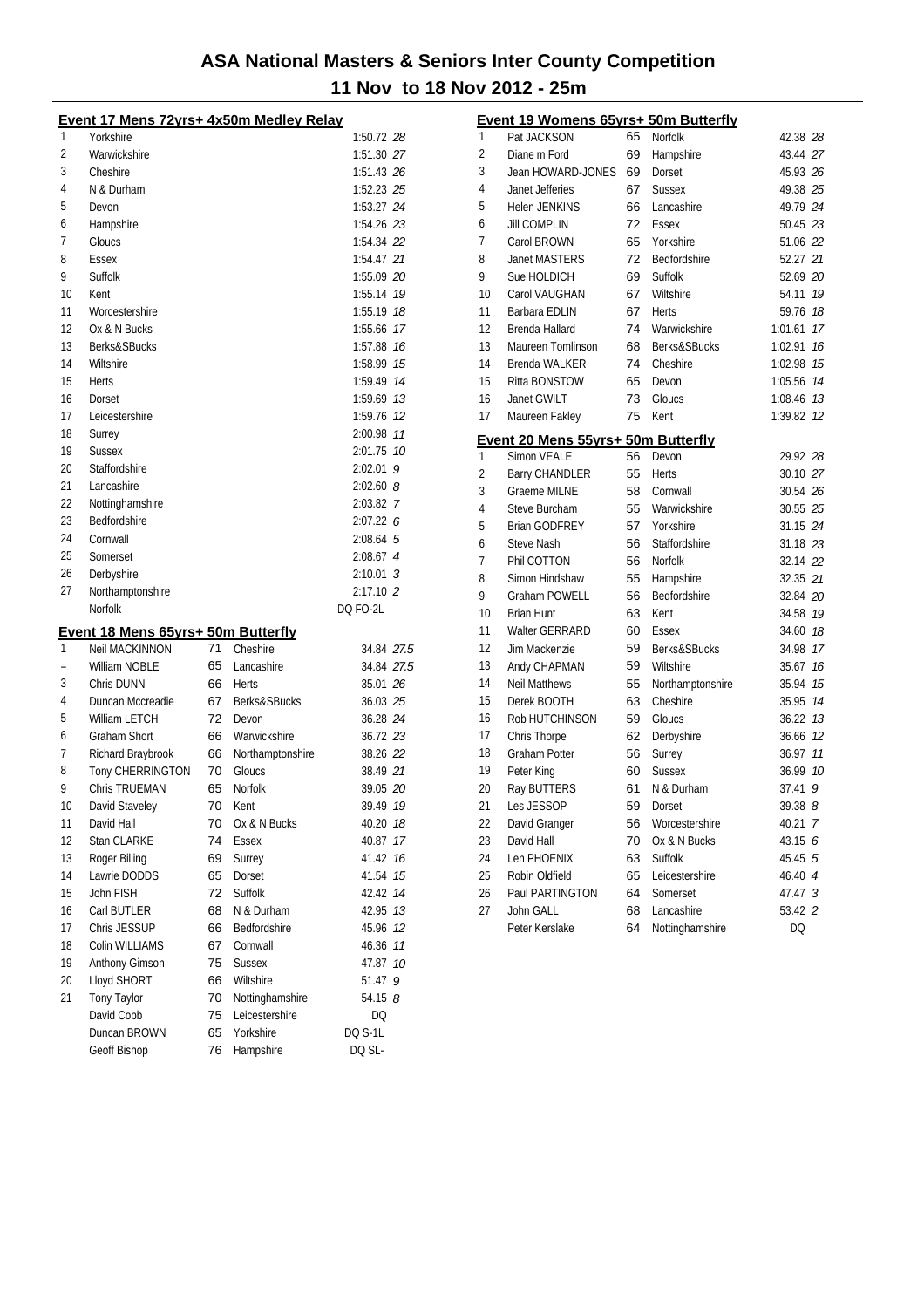|          | Event 21 Womens 55yrs+ 50m Butterfly              |          |                     |                    |     |
|----------|---------------------------------------------------|----------|---------------------|--------------------|-----|
| 1        | Alison Nye                                        | 55       | Kent                | 34.42 28           |     |
| 2        | Amanda Heath                                      | 55       | Berks&SBucks        | 35.84 27           |     |
| 3        | Alyson FORDHAM                                    | 56       | Essex               | 36.20 26           |     |
| 4        | Rachel BARTON                                     | 64       | Cheshire            | 36.38 25           |     |
| 5        | Mary PURVIS                                       | 57       | N & Durham          | 36.68 24           |     |
| 6        | Lindsey Gowland                                   | 55       | Staffordshire       | 36.78 23           |     |
| 7        | Sue HAIGH                                         | 60       | Devon               | 37.10 22           |     |
| 8        | Sally SHIELDS                                     | 58       | Yorkshire           | 38.52 21           |     |
| 9        | Anne Bourne                                       | 58       | Warwickshire        | 38.99 20           |     |
| 10       | Kathy Bidnall                                     | 57       | <b>Sussex</b>       | 39.43              | 19  |
| 11       | Catherine Beckett                                 | 56       | Hampshire           | 40.19              | 18  |
| 12       | Margaret CARRIER                                  | 58       | Herts               | 40.65              | 17  |
| 13       | Julia KEMP                                        | 64       | Wiltshire           | 41.50              | 16  |
| 14       | <b>Christine AYERS</b>                            | 59       | Bedfordshire        | 42.13              | 15  |
| 15       | Pat JACKSON                                       | 65       | <b>Norfolk</b>      | 42.60              | 14  |
| 16       | Pat Reynolds                                      | 62       | Northamptonshire    | 44.10              | 13  |
| 17       | <b>Judy MCRAE</b>                                 | 61       | Dorset              | 44.79              | 12  |
| 18       | Janet Woods                                       | 62       | Leicestershire      | 48.16              | 11  |
| 19       | Lorna CIMA                                        | 58       | Gloucs              | 48.19              | 10  |
| 20       | Lesley HAROLD                                     | 59       | Somerset            | 48.35              | 9   |
| 21       | Pauline Inwood                                    | 60       | Derbyshire          | 48.92 8            |     |
| 22       | Sally HOUGH                                       | 63       | Cornwall            | 51.57 7            |     |
| 23       | Jeannie MORLEY                                    | 56       | Suffolk             | 57.22 6            |     |
|          | <b>Helen JENKINS</b>                              | 66       | Lancashire          | <b>DQ S-1L</b>     |     |
|          |                                                   |          |                     |                    |     |
| 1        | Event 22 Mens 45yrs+ 50m Butterfly<br>Kevin SMITH | 48       | N & Durham          | 28.70 28           |     |
| 2        | Alec JOHNSON                                      | 50       | Cheshire            | 28.83 27           |     |
| 3        | Andrew WYCHERLEY                                  | 47       | Yorkshire           | 29.36 26           |     |
| 4        | Christopher Ryall                                 | 47       | Warwickshire        | 29.46 25           |     |
| 5        | Lucas Bullard                                     | 46       | Kent                | 29.56 24           |     |
| 6        | Kevin Trayler                                     | 46       | Hampshire           | 29.61 23           |     |
| 7        | Darren BEER                                       | 45       | Devon               | 29.86 22           |     |
| 8        | Stephen Hirst                                     | 50       | <b>Sussex</b>       | 29.91 21           |     |
| 9        | Steve Goodall                                     | 47       | Derbyshire          | 30.03 20           |     |
| 10       | Paul Tainty                                       | 54       | Worcestershire      | 30.24              | 19  |
| 11       | John GREENSTREET                                  | 49       | Wiltshire           | 30.35              | 18  |
| 12       | Dave CARTLEDGE                                    | 52       | Bedfordshire        | 30.44              | 17  |
| 13       | <b>Geoff BAKER</b>                                | 53       | Essex               | 30.62              | 16  |
| 14       | Matthew Gomez                                     | 46       | Ox & N Bucks        | 30.87              | 15  |
| 15       | Peter Abell                                       | 48       | Nottinghamshire     | 30.94              | 14  |
| 16       | Andy SMALL                                        | 49       | Dorset              | 30.96              | 13  |
| 17       | Chris Ehinger                                     | 48       | Berks&SBucks        | 31.21              | 12  |
| 18       | <b>Stuart Galvin</b>                              | 45       | Surrey              | 31.24              | 11  |
| 19       | Phillip MOULSON                                   | 46       | Norfolk             | 31.31              | 9.5 |
| $=$      | Richard SEARLE                                    | 48       | Gloucs              | 31.31              | 9.5 |
| 21       | <b>Mick Commons</b>                               | 51       | Leicestershire      | 32.378             |     |
| 22       | Ian Pragnell                                      | 50       | Northamptonshire    | 32.72 7            |     |
| 23       | Danian ORTON                                      | 46       | Somerset            | 32.81 6            |     |
| 24       | Martyn Finney                                     | 54       | Staffordshire       | 33.42 5            |     |
| 25       | Peter LYNCH                                       | 50       | Suffolk             | 35.78 4            |     |
|          |                                                   |          |                     |                    |     |
|          |                                                   |          |                     |                    |     |
| 26       | John RHODES                                       | 50       | Cornwall            | 36.38 3            |     |
| 27<br>28 | lan BAYS<br>Jan GLYN                              | 61<br>50 | Herts<br>Lancashire | 36.60 2<br>36.94 7 |     |

|     | Event 23 Womens 45yrs+ 50m Butterfly |          |                              |                    |    |
|-----|--------------------------------------|----------|------------------------------|--------------------|----|
| 1   | Hayley Bettinson                     | 49       | Warwickshire                 | 32.55 28           |    |
| 2   | Debbie MATLESS                       | 49       | Norfolk                      | 32.61 27           |    |
| 3   | Madeline RAYMOND                     | 49       | Essex                        | 33.00 26           |    |
| 4   | Karen GRAHAM                         | 47       | Yorkshire                    | 33.13 25           |    |
| 5   | Del Jenkins                          | 46       | Kent                         | 33.32 24           |    |
| 6   | Sandra-jane JONES                    | 48       | Gloucs                       | 33.38 23           |    |
| 7   | <b>Judy BROWN</b>                    | 48       | Cheshire                     | 34.05 22           |    |
| 8   | Denise WARD                          | 47       | Devon                        | 34.13 21           |    |
| 9   | Sally WINTER                         | 52       | Herts                        | 34.69 20           |    |
| 10  | <b>Bridget Bewick</b>                | 47       | Berks&SBucks                 | 35.05 79           |    |
| 11  | Ninette HIBBS                        | 50       | Cornwall                     | 35.11              | 18 |
| 12  | Maggie Smith                         | 54       | Ox & N Bucks                 | 36.02              | 17 |
| 13  | Maggi Tuck                           | 50       | Derbyshire                   | 36.83 16           |    |
| 14  | Adele PARHAM                         | 45       | Somerset                     | 37.07              | 15 |
| 15  | Ruth Cartwright                      | 50       | Leicestershire               | 37.14              | 14 |
| 16  | Joan EDWARDS                         | 54       | N & Durham                   | 38.21 13           |    |
| 17  | Jane SNEDDON                         | 52       | Wiltshire                    | 39.48 12           |    |
| 18  | Elaine COOKE                         | 48       | Lancashire                   | 39.66 11           |    |
| 19  | Kath Tunnicliffe                     | 60       | Staffordshire                | 40.41              | 10 |
| 20  | Connie Simons                        | 46       | Surrey                       | 41.96 9            |    |
| 21  | Kiyoko Naish                         | 53       | Nottinghamshire              | 42.45 $8$          |    |
| 22  | Jackie MAYCOCK                       | 50       | <b>Bedfordshire</b>          | 42.47 7            |    |
| 23  | Cathe HARTLE                         | 54       | Dorset                       | 42.65 $6$          |    |
| 24  | Sheila Hardy                         | 49       | Northamptonshire             | 43.02 5            |    |
| 25  | Jane SMITH                           | 48       | Suffolk                      | 43.31 4            |    |
| 26  | Karen I Blanchard                    | 50       | Hampshire                    | $43.43 \text{ } 3$ |    |
| 27  | Loraine Day                          | 54       | <b>Sussex</b>                | 45.09 2            |    |
| 28  | Alison Whiteman                      | 50       | Worcestershire               | 46.23 1            |    |
|     |                                      |          |                              |                    |    |
|     | Event 24 Mens 35yrs+ 50m Butterfly   |          |                              |                    |    |
| 1   | David CHANEY                         | 44       | N & Durham                   | 27.23 28           |    |
| 2   | Daryl MASON                          | 42       | <b>Herts</b>                 | 28.01 27           |    |
| 3   | Karl Buchholtz                       | 35       | Berks&SBucks                 | 28.16 26           |    |
| 4   | David Denny                          | 36       | Ox & N Bucks                 | 28.36 25           |    |
| 5   | lan Wilkes                           | 45       | Leicestershire               | 28.57 24           |    |
| 6   | <b>Richard SYMONS</b>                | 38       | Cheshire                     | 28.70 23           |    |
| 7   | Peter Undery                         | 37       | Warwickshire                 | 28.90 22           |    |
| 8   | Magnus Weighton                      | 40       | Hampshire                    | 28.94 21           |    |
| 9   | Bryan FEILDER                        | 35       | Dorset                       | 29.01 20           |    |
| 10  | Pete SMITH                           | 41       | Gloucs                       | 29.03 19           |    |
| 11  | Graham CRIDLAND                      | 44       | Devon                        | 29.33              | 18 |
| 12  | Peter WILMOT                         | 40       | Lancashire                   | 29.40              | 17 |
| 13  | Nick Bunclark                        | 38       | Kent                         | 29.53              | 16 |
| 14  | Kyran PARKER                         | 42       | Yorkshire                    | 29.73              | 15 |
| 15  | <b>Stuart DYBLE</b>                  | 41       | <b>Norfolk</b>               | 29.79              | 14 |
| 16  | Paul Bates                           | 44       | Staffordshire                | 30.13              | 13 |
| 17  | Andy Cox                             | 43       | Worcestershire               | 30.25              | 12 |
| 18  | Phil Burdes                          | 38       | Nottinghamshire              | 30.31              | 11 |
| 19  | <b>Stuart GIBBS</b>                  | 39       | Wiltshire                    | 30.75              | 10 |
| 20  | Garry Vickers                        | 44       | Derbyshire                   | 30.94 <i>8.5</i>   |    |
| $=$ | Mark OSTERRITTER                     | 40       | Essex                        | 30.94 8.5          |    |
| 22  | Ian Woodward                         | 42       | <b>Sussex</b>                | 31.86 7            |    |
| 23  | Lloyd Edwards                        | 35       | Surrey                       | 32.42 6            |    |
| 24  | <b>Howard GELL</b>                   | 41       | Bedfordshire                 | 32.59 5            |    |
| 25  | Simon EMERY                          | 49       | Somerset                     | 33.06 4            |    |
| 26  | Chris HOWARD                         | 37       | Suffolk                      | 33.69 3            |    |
| 27  | Andy BATEMAN<br>Craig Brown          | 44<br>43 | Cornwall<br>Northamptonshire | 41.03 2<br>DQ      |    |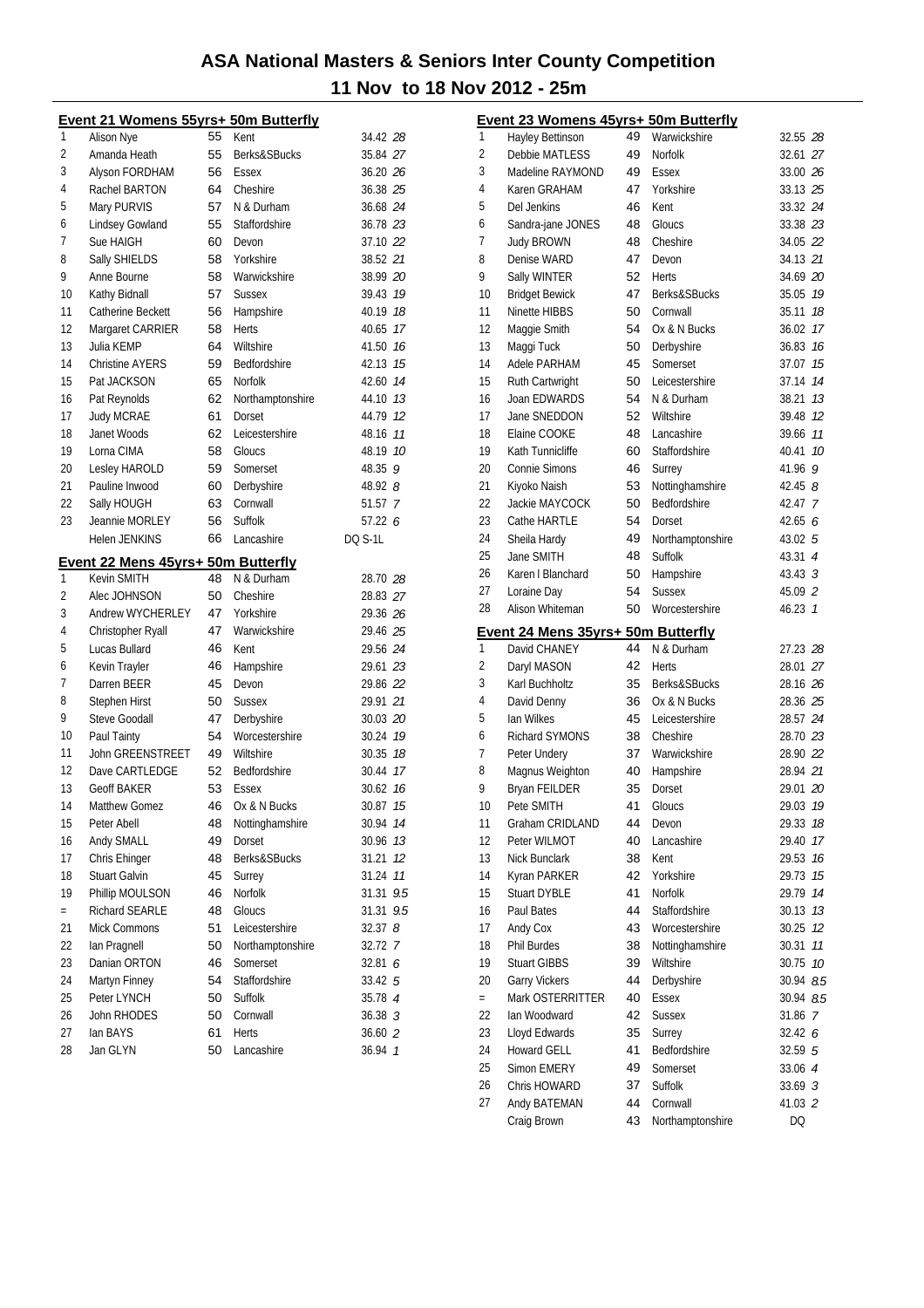|              | Event 25 Womens 35yrs+ 50m Butterfly |    |                  |                    |                | Event 27 Womens 25yrs+ 50m Butterfly |    |                  |                    |
|--------------|--------------------------------------|----|------------------|--------------------|----------------|--------------------------------------|----|------------------|--------------------|
| $\mathbf{1}$ | Phillipa RICKARD                     | 41 | Yorkshire        | 31.36 28           | $\mathbf{1}$   | Laura CAMBELL                        | 25 | Yorkshire        | 29.09 28           |
| 2            | <b>Helen SADLER</b>                  | 42 | Cheshire         | 31.99 27           | $\overline{2}$ | Lucy LLOYD ROACH                     | 29 | Cheshire         | 29.87 27           |
| 3            | Lynne MEALE                          | 35 | Norfolk          | 32.55 26           | 3              | Elizabeth BELLINGER                  | 34 | Herts            | 29.98 26           |
| 4            | Sam HOWARD                           | 36 | Cornwall         | 32.73 25           | 4              | Hannah Keen                          | 26 | <b>Sussex</b>    | 30.90 25           |
| 5            | Sarah Noble-Kendrick                 | 38 | Northamptonshire | 32.93 24           | 5              | Emma CHALLIS                         | 26 | Devon            | 31.50 24           |
| 6            | Philippa O'GRADY                     | 43 | Somerset         | 32.98 23           | 6              | <b>Holly Davis</b>                   | 27 | Berks&SBucks     | 31.62 23           |
| 7            | Lara FENNER                          | 38 | Essex            | 33.32 22           | 7              | Kate NICHOLSON                       | 30 | N & Durham       | 31.83 22           |
| 8            | Eleanor Thomson                      | 36 | Surrey           | 33.58 21           | 8              | Diana Steele                         | 30 | Warwickshire     | 32.04 21           |
| 9            | Karen Croxford                       | 40 | Berks&SBucks     | 33.61 20           | 9              | Claire Evelyn                        | 25 | Ox & N Bucks     | 32.18 20           |
| 10           | Jessica WOODDISSE                    | 37 | Gloucs           | 33.86 19           | 10             | Jenn PENNY                           | 29 | Dorset           | 32.39 19           |
| 11           | Melanie Mcwhirter                    | 39 | Warwickshire     | 33.94 18           | 11             | Martine Bailey                       | 26 | Hampshire        | 32.89 18           |
| 12           | Alison Willis                        | 40 | Worcestershire   | 34.25 17           | 12             | Jennifer Pearson                     | 31 | Kent             | 32.97 17           |
| 13           | Pam WARE                             | 40 | Herts            | 34.28 15.5         | 13             | Hannah MAYCOCK                       | 26 | Gloucs           | 33.00 16           |
| $\equiv$     | Sharon PERRY                         | 40 | Suffolk          | 34.28 15.5         | 14             | Kirstir Forbes                       | 30 | Derbyshire       | 33.01 15           |
| 15           | Catie Read                           | 42 | Derbyshire       | 34.65 74           | 15             | Katie BIRCHALL                       | 30 | Lancashire       | 33.06 74           |
| 16           | Gillian HOOK                         | 37 | N & Durham       | 35.10 13           | 16             | Michelle CURRY                       | 25 | <b>Essex</b>     | 33.07 13           |
| 17           | Kathy Hughes                         | 45 | Leicestershire   | 35.15 12           | 17             | Vicki Bates                          | 29 | Worcestershire   | 33.14 12           |
| 18           | Christa PAGE                         | 37 | Devon            | 36.37 10.5         | 18             | Catherine MARKWELL                   | 31 | Norfolk          | 33.21 11           |
| $\equiv$     | Louise JARVIS                        | 43 | Bedfordshire     | 36.37 10.5         | 19             | Kate Wainwright                      | 31 | Staffordshire    | 33.38 10           |
| 20           | <b>Kirsty Harvey</b>                 | 37 | Ox & N Bucks     | 36.769             | 20             | Lorraine Dobbins                     | 25 | Northamptonshire | 33.54 9            |
| 21           | <b>Justin Doody</b>                  | 40 | Staffordshire    | $37.41$ $8$        | 21             | Emma POWELL                          | 26 | Bedfordshire     | 33.908             |
| 22           | Paola clerici Bagozzi                | 37 | Hampshire        | 37.57 7            | 22             | Bethan GOOD                          | 31 | Wiltshire        | 34.73 7            |
| 23           | Carole Murphy                        | 41 | Kent             | 37.676             | 23             | Kerry EAST                           | 35 | Cornwall         | 34.97 6            |
| 24           | Sally ST CLAIR                       | 49 | Dorset           | 39.47 5            | 24             | Karen Howells                        | 41 | Leicestershire   | 35.90 5            |
| 25           | Susan Bull                           | 42 | <b>Sussex</b>    | 40.53 4            | 25             | <b>Sharon PERRY</b>                  | 40 | Suffolk          | 36.45 4            |
| 26           | <b>Kirsty MASON</b>                  | 36 | Wiltshire        | $41.62 \text{ } 3$ | 26             | Marianne Rook-Allders                | 41 | Surrey           | $37.65 \text{ } 3$ |
| 27           | Elaine COOKE                         | 48 | Lancashire       | 42.90 2            | 27             | Sarah King                           | 27 | Nottinghamshire  | 38.39 2            |
|              |                                      |    |                  |                    | 28             | Emily TAYLOR                         | 29 | Somerset         | 40.76 7            |
|              |                                      |    |                  |                    |                |                                      |    |                  |                    |
|              | Event 26 Mens 25yrs+ 50m Butterfly   |    |                  |                    |                |                                      |    |                  |                    |
| $\mathbf{1}$ | Ryan TANCOCK                         | 29 | Devon            | 25.61 27.5         |                | Event 28 Mens 18yrs+ 50m Butterfly   |    |                  |                    |
| $\equiv$     | Alistair CRAWFORD                    | 28 | Yorkshire        | 25.61 27.5         | $\mathbf{1}$   | Marco Loughran                       | 23 | Surrey           | 25.05 28           |
| 3            | Richard SAVAGE                       | 26 | N & Durham       | 25.65 26           | $\overline{2}$ | Greg Bird                            | 23 | Northamptonshire | 26.36 27           |
| 4            | James Wardle                         | 27 | Warwickshire     | 26.24 25           | 3              | Robin Williams                       | 22 | Worcestershire   | 26.79 26           |
| 5            | Owen Morgan                          | 28 | Surrey           | 26.50 24           | 4              | Martin Cox                           | 23 | Nottinghamshire  | 27.03 25           |
| 6            | Paul Wilkes                          | 28 | Worcestershire   | 26.90 23           | 5              | <b>Neal TAYLOR</b>                   | 27 | Devon            | 27.14 24           |
| 7            | Geoff SHORT                          | 25 | Herts            | 26.97 22           | 6              | Tom Lamb                             | 20 | Warwickshire     | 27.16 23           |
| 8            | David REES                           | 39 | Cheshire         | 27.41 21           | 7              | Josh SPENCER                         | 23 | Yorkshire        | 27.18 22           |
| 9            | <b>Brendan Giltinane</b>             | 26 | Hampshire        | 27.47 20           | 8              | Danny PROFFITT                       | 18 | Suffolk          | 27.23 21           |
| 10           | Phil MUSPRATT                        | 27 | Wiltshire        | 28.03 19           | 9              | Adam Freundlich                      | 24 | Kent             | 27.98 20           |
| 11           | Matt Smith                           | 27 | Leicestershire   | 28.05 18           | 10             | Chris MALPASS                        | 33 | Cheshire         | 28.10 19           |
| 12           | Dave Holland                         | 31 | Staffordshire    | 28.32 17           | 11             | lan Surrage                          | 26 | Ox & N Bucks     | 28.13 18           |
| 13           | Stephen BARTON                       | 30 | Lancashire       | 28.34 16           | 12             | Gareth Fowler                        | 23 | Berks&SBucks     | 28.35 17           |
| 14           | Mark LEAMON                          | 25 | Norfolk          | 28.37 15           | 13             | Danny BAKER                          | 18 | Essex            | 28.42 76           |
| 15           | Thomas WILLIAMS                      | 27 | Suffolk          | 28.77 14           | 14             | Rob HALL                             | 22 | Dorset           | 28.52 75           |
| 16           | Matt PENNY                           | 32 | Dorset           | 28.91 13           | 15             | Peter AMMEL                          | 18 | Wiltshire        | 28.55 74           |
| 17           | Peter GLEED                          | 34 | Gloucs           | 28.99 12           | 16             | Alex CHKLAR                          | 31 | Gloucs           | 28.57 13           |
| 18           | Roberto Pozzi                        | 30 | Berks&SBucks     | 29.00 11           | 17             | Kieran HUGGETT                       | 18 | Herts            | 28.65 12           |
| 19           | John KIRBY                           | 30 | Essex            | 29.34 10           | 18             | Matt Semke                           | 19 | Hampshire        | 28.83 11           |
| 20           | Mark Patterson                       | 48 | Nottinghamshire  | 29.51 9            | 19             | Joshua Day                           | 22 | <b>Sussex</b>    | 28.95 10           |
| 21           | Karol Twarowski                      | 33 | Ox & N Bucks     | 30.238             | 20             | Matthew LEES                         | 23 | Lancashire       | 29.04 9            |
| 22           | Bryan WEBB                           | 31 | Somerset         | 30.51 7            | 21             | Ben JOHNSON                          | 20 | Norfolk          | 29.11 8            |
| 23           | Chris LEWINDON                       | 29 | Bedfordshire     | 30.53 6            | 22             | Chris HEAPS                          | 24 | N & Durham       | 29.16 7            |
| 24           | James Melvin                         | 43 | Kent             | 31.34 5            | 23             | Ryan HALL                            | 23 | Cornwall         | 29.25 6            |
| 25           | Daryll Vokes                         | 27 | Northamptonshire | 31.36 4            | 24             | Jack Brewer                          | 19 | Leicestershire   | 29.37 5            |
| 26           | <b>Hugh Etherton</b>                 | 38 | <b>Sussex</b>    | 31.53 <sup>3</sup> | 25             | Jamie Carver                         | 19 | Derbyshire       | 30.10 4            |
| 27           | Mike Forbes                          | 29 | Derbyshire       | 31.80 2            | 26             | Jodi KENTA                           | 18 | Somerset         | $30.19$ $3$        |
| 28           | Andrew GODFREY                       | 33 | Cornwall         | 31.95 7            | 27             | Luke Eccleston                       | 19 | Staffordshire    | 30.74 2            |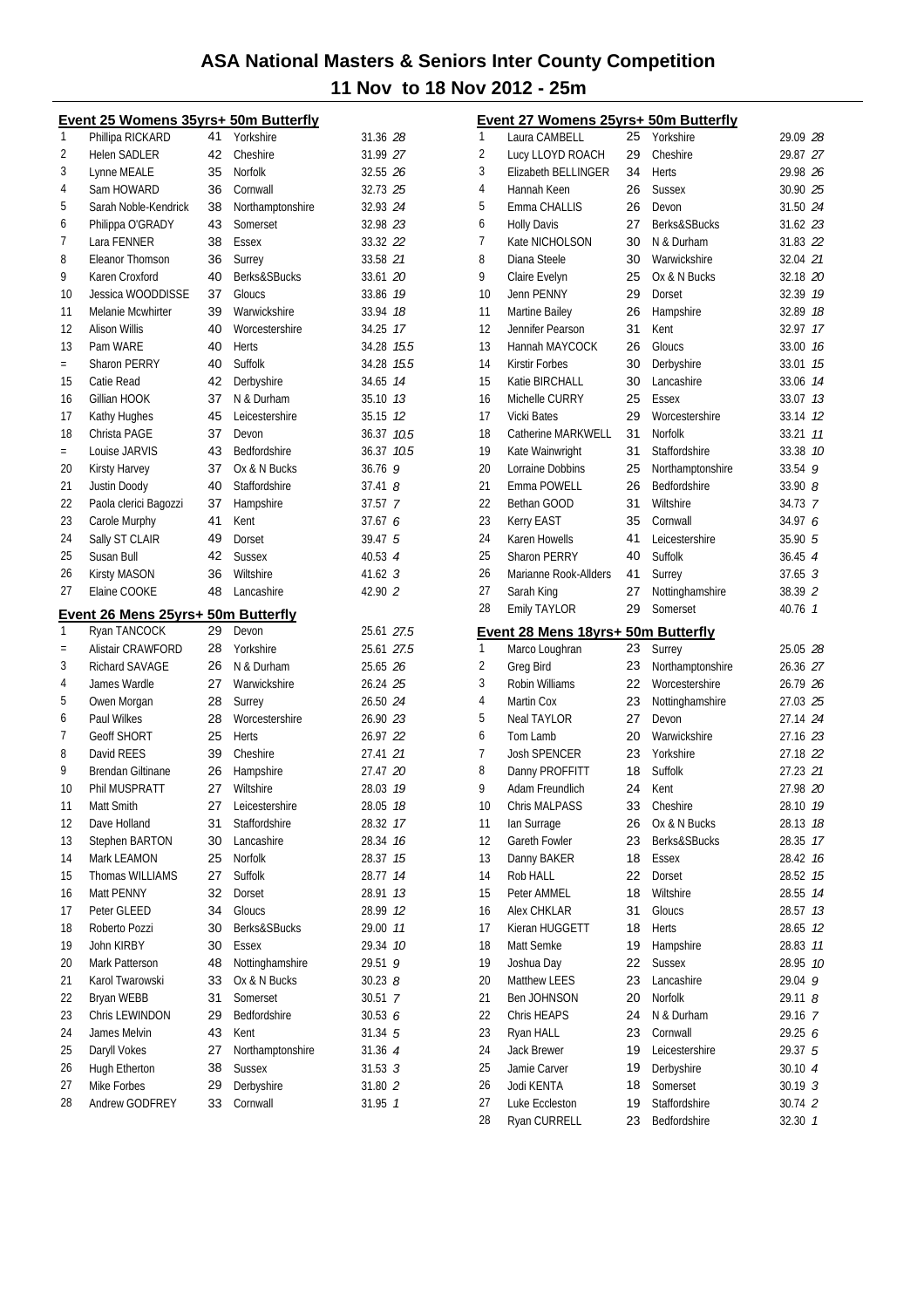|     | Event 29 Womens 18yrs+ 50m Butterfly |    |                                              |             |        |
|-----|--------------------------------------|----|----------------------------------------------|-------------|--------|
| 1   | Rachel HAIGH                         | 21 | N & Durham                                   | 28.12 28    |        |
| 2   | Sarah HEALEY                         | 30 | Cheshire                                     | 29.62 27    |        |
| 3   | Ruth Leong-Scanlan                   | 19 | Warwickshire                                 | 29.95 26    |        |
| 4   | Emma Carter                          | 24 | Nottinghamshire                              | 30.30 25    |        |
| 5   | Alice CARY                           | 20 | Yorkshire                                    | 30.71 23.5  |        |
| $=$ | Megan Alsop                          | 19 | <b>Sussex</b>                                | 30.71 23.5  |        |
| 7   | Rebecca WARNER                       | 23 | Bedfordshire                                 | 30.84 22    |        |
| 8   | Ceris WESTLAKE                       | 21 | Gloucs                                       | 31.34 21    |        |
| 9   | Eloise van Vuren                     | 19 | Worcestershire                               | 31.57 20    |        |
| 10  | Caroline BALL                        | 23 | Devon                                        | 31.61       | 19     |
| 11  | Rebecca SMITH                        | 33 | Wiltshire                                    | 31.80 18    |        |
| 12  | Leanne Brookes                       | 18 | Ox & N Bucks                                 | 32.33 17    |        |
| 13  | Mary GILBERT                         | 23 | Dorset                                       | 32.42 16    |        |
| 14  | Kelsey RICHARDS                      | 19 | Essex                                        | 32.96 15    |        |
| 15  | Becky O'Brien                        | 23 | Berks&SBucks                                 | 33.06 14    |        |
| 16  | Katie Bowman                         | 26 | Kent                                         | 33.11       | 13     |
| 17  | Jenni GILBERT                        | 21 | Somerset                                     | 33.27       | 12     |
| 18  | Sarah Ryder                          | 24 | Northamptonshire                             | 33.33 11    |        |
| 19  | Charlotte PAYNE                      | 28 | Herts                                        | 33.37 10    |        |
| 20  | Leanne WILSON                        | 23 | Lancashire                                   | 33.76 9     |        |
| 21  | Lucy TILSLEY                         | 21 | Cornwall                                     | 33.8388     |        |
| 22  | Lucy Ranford                         | 23 | Staffordshire                                | 33.97 7     |        |
| 23  | Clare FREEMAN                        | 21 | Norfolk                                      | 34.06 6     |        |
| 24  | Olivia CURTIN                        | 19 | Suffolk                                      | 34.76 5     |        |
| 25  | Charlotte Crosby                     | 23 | Hampshire                                    | 35.07 4     |        |
| 26  | Leanne Atkins                        | 26 | Derbyshire                                   | $35.41 \t3$ |        |
| 27  | Lisa Trussler                        | 22 | Leicestershire                               | $36.05$ 2   |        |
| 28  | Sarah Hempenstall                    | 34 | Surrey                                       | 36.23 1     |        |
|     |                                      |    |                                              |             |        |
| 1   | Devon                                |    | Event 30 Mixed 260yrs+ 4x50m Freestyle Relay | 2:18.90 28  |        |
| 2   | Warwickshire                         |    |                                              |             |        |
| 3   |                                      |    |                                              | 2:23.48 27  |        |
| 4   | Herts                                |    |                                              | 2:24.88 26  |        |
|     | Sussex                               |    |                                              | 2:24.95 25  |        |
| 5   | Essex                                |    |                                              | 2:25.13 24  |        |
| 6   | Dorset                               |    |                                              | 2:25.85 23  |        |
| 7   | Kent                                 |    |                                              | 2:26.60 22  |        |
| 8   | Yorkshire                            |    |                                              | 2:28.17 21  |        |
| 9   | Cheshire                             |    |                                              | 2:29.09 20  |        |
| 10  | Berks&SBucks                         |    |                                              | 2:30.58     | 19     |
| 11  | Norfolk                              |    |                                              | 2:32.80     | 18     |
| 12  | Gloucs                               |    |                                              | 2:34.95     | 17     |
| 13  | Bedfordshire                         |    |                                              | 2:36.95     | 16     |
| 14  | Derbyshire                           |    |                                              | 2:42.72     | 15     |
| 15  | <b>Suffolk</b>                       |    |                                              | 2:43.53     | 14     |
| 16  | Wiltshire                            |    |                                              | 2:48.92     | 13     |
| 17  | Hampshire                            |    |                                              | 2:50.64     | 12     |
| 18  | Cornwall                             |    |                                              | 2:54.50     | $11\,$ |
| 19  | Northamptonshire                     |    |                                              | 2:56.91     | 10     |
| 20  | Somerset                             |    |                                              | $3:05.89$ 9 |        |

|                | Event 31 Womens 180yrs+ 4x50m Freestyle Relay |                          |    |
|----------------|-----------------------------------------------|--------------------------|----|
| 1              | Warwickshire                                  | 2:01.41 28               |    |
| $\overline{2}$ | Yorkshire                                     | 2:03.07 27               |    |
| 3              | Berks&SBucks                                  | 2:03.72 26               |    |
| 4              | Cheshire                                      | 2:03.80 25               |    |
| 5              | Devon                                         | 2:07.05 24               |    |
| 6              | <b>Norfolk</b>                                | 2:08.49 23               |    |
| 7              | Derbyshire                                    | 2:10.15 22               |    |
| 8              | Ox & N Bucks                                  | 2:10.56 21               |    |
| 9              | Essex                                         | 2:11.02 20               |    |
| 10             | Cornwall                                      | 2:11.41 79               |    |
| 11             | Leicestershire                                | 2:12.10 78               |    |
| 12             | <b>Herts</b>                                  | 2:12.38 17               |    |
| 13             | Hampshire                                     | 2:12.71                  | 16 |
| 14             | <b>Sussex</b>                                 | 2:13.41                  | 15 |
| 15             | Gloucs                                        | 2:13.83                  | 14 |
| 16             | Kent                                          | 2:15.21 73               |    |
| 17             | Nottinghamshire                               | 2:15.52 12               |    |
| 18             | Staffordshire                                 | 2:15.99                  | 11 |
| 19             | Dorset                                        | $2:16.57$ 10             |    |
| 20             | N & Durham                                    | $2:16.95$ 9              |    |
| 21             | Somerset                                      | $2:20.15$ 8              |    |
| 22             | Wiltshire                                     | 2:20.72 7                |    |
| 23             | Suffolk                                       | 2:30.66 6                |    |
| 24             | Bedfordshire                                  | 2:33.02 5                |    |
| 25             | Northamptonshire                              | 2:33.81 4                |    |
| 26             | Worcestershire                                | $2:34.83$ 3              |    |
|                | Lancashire                                    | DQ 0-2L                  |    |
|                |                                               |                          |    |
|                | Event 32 Mens 180yrs+ 4x50m Freestyle Relay   |                          |    |
| 1              | Warwickshire                                  | 1:46.71 28               |    |
| $\overline{2}$ | Hampshire                                     | 1:46.92 27               |    |
| 3              | Yorkshire                                     | 1:47.08 26               |    |
| 4              | Cheshire                                      | 1:47.09 25               |    |
| 5              | Essex                                         | 1:48.67 24               |    |
| 6              | <b>Sussex</b>                                 | 1:50.02 23               |    |
| 7              | Berks&SBucks                                  | 1:50.13 22               |    |
| 8              | Devon                                         | 1:51.27 21               |    |
| 9              | Dorset                                        | 1:51.56 20               |    |
| 10             | Bedfordshire                                  | 1:51.80 79               |    |
| 11             | Gloucs                                        | 1:52.56 78               |    |
| 12             | Herts                                         | 1:52.71                  | 17 |
| 13             | N & Durham                                    | 1:54.05                  | 16 |
| 14             | Nottinghamshire                               | 1:54.47                  | 15 |
| 15             | Leicestershire                                | 1:55.62                  | 14 |
| 16             | Ox & N Bucks                                  | 1:55.63                  | 13 |
| 17             | Kent                                          | 1:55.89                  | 12 |
| 18             | Wiltshire                                     | 1:56.20                  | 11 |
| 19             | Cornwall                                      | 1:56.89                  | 10 |
| 20             | Norfolk                                       | 1:57.25                  | 9  |
| 21             | Derbyshire                                    | 1:57.50 $8$              |    |
| 22             | Worcestershire                                | 1:59.93 6.5              |    |
| $=$            | Suffolk                                       | 1:59.93 6.5              |    |
| 24             | Northamptonshire                              | 2:01.28 5                |    |
| 25             | Surrey                                        | 2:03.97 4                |    |
| 26             | Staffordshire                                 | $2:05.72$ 3              |    |
| 27<br>28       | Somerset<br>Lancashire                        | 2:05.89 2<br>$2:12.28$ 1 |    |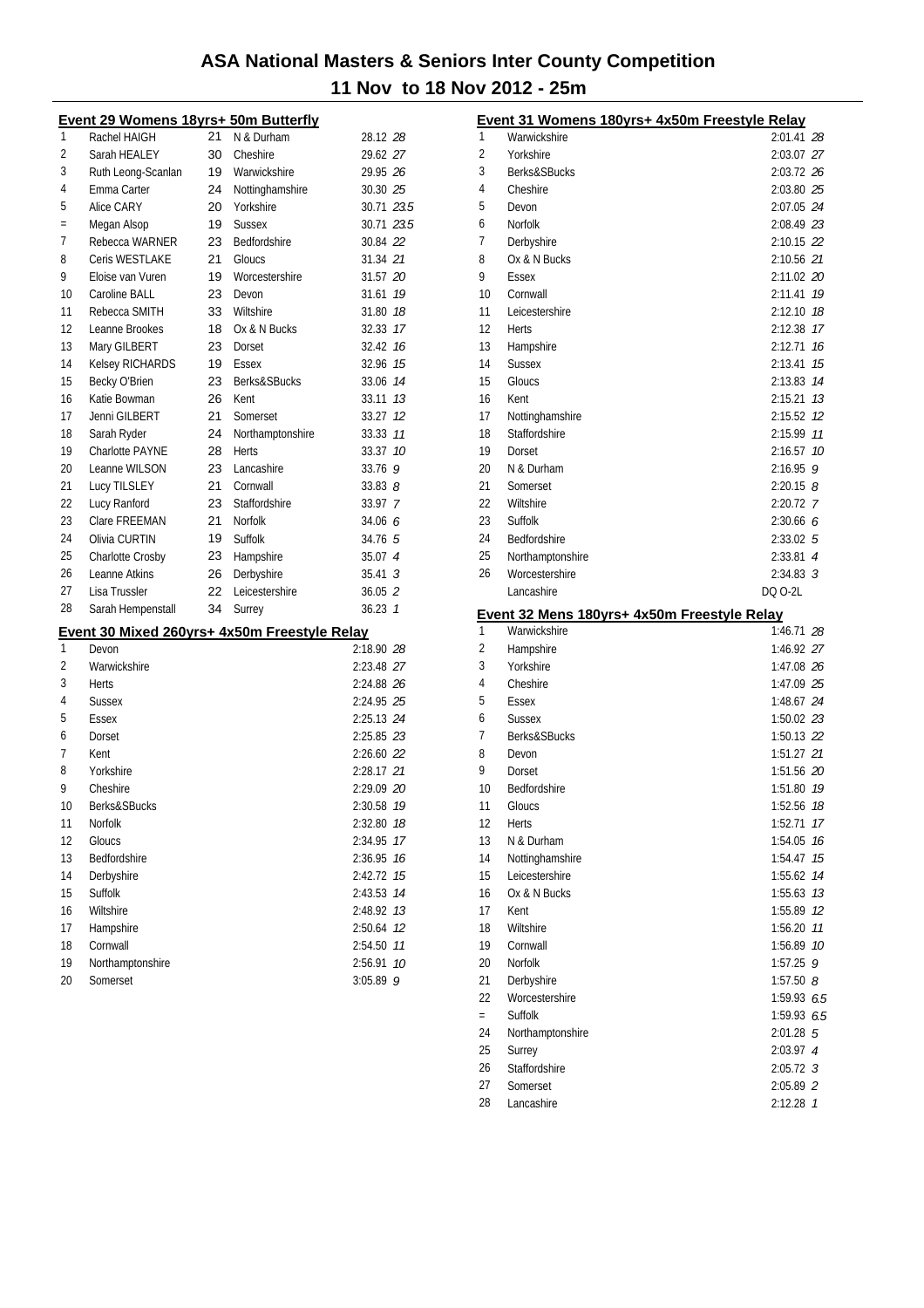|          | Event 33 Womens 100yrs+ 4x50m Freestyle Relay |                              |    |
|----------|-----------------------------------------------|------------------------------|----|
| 1        | N & Durham                                    | 1:54.58 28                   |    |
| 2        | Yorkshire                                     | 1:54.66 27                   |    |
| 3        | Warwickshire                                  | 1:54.91 26                   |    |
| 4        | Cheshire                                      | 1:55.26 25                   |    |
| 5        | Berks&SBucks                                  | 1:56.24 24                   |    |
| 6        | Herts                                         | 1:56.29 23                   |    |
| 7        | Dorset                                        | 1:57.79 22                   |    |
| 8        | Devon                                         | 1:57.89 20.5                 |    |
| $=$      | Essex                                         | 1:57.89 20.5                 |    |
| 10       | Worcestershire                                | 1:58.44 79                   |    |
| 11       | Wiltshire                                     | 1:58.78 18                   |    |
| 12       | Norfolk                                       | 1:58.83 17                   |    |
| 13       | Hampshire                                     | 1:59.33 16                   |    |
| 14       | Gloucs                                        | 2:00.04 75                   |    |
| 15       | Ox & N Bucks                                  | 2:01.23 14                   |    |
| 16       | Bedfordshire                                  | 2:02.59 73                   |    |
| 17       | Kent                                          | 2:02.75 12                   |    |
| 18       | Derbyshire                                    | 2:03.40 77                   |    |
| 19       | Somerset                                      | 2:04.86 10                   |    |
| 20       | <b>Sussex</b>                                 | $2:04.98$ 9                  |    |
| 21       | Suffolk                                       | $2:06.66$ $8$                |    |
| 22       | Surrey                                        | 2:08.13 7                    |    |
| 23       | Staffordshire                                 |                              |    |
| 24       | Leicestershire                                | 2:08.406                     |    |
|          |                                               | $2:09.34$ 5                  |    |
| 25       | Northamptonshire                              | 2:09.35 4                    |    |
| 26       | Lancashire                                    | $2:09.92 \text{ }3$          |    |
| 27<br>28 | Cornwall                                      | 2:12.87 2                    |    |
|          |                                               |                              |    |
|          | Nottinghamshire                               | $2:27.05$ 1                  |    |
|          | Event 34 Mens 100yrs+ 4x50m Freestyle Relay   |                              |    |
| 1        | Surrey                                        | 1:39.09 28                   |    |
| 2        | Yorkshire                                     | 1:39.11 27                   |    |
| 3        | N & Durham                                    | 1:41.10 26                   |    |
| 4        | Essex                                         | 1:41.18 25                   |    |
| 5        | Hampshire                                     | 1:41.45 24                   |    |
| 6        | Devon                                         | 1:41.70 23                   |    |
| 7        | Cheshire                                      | 1:42.11 22                   |    |
| 8        | Gloucs                                        | 1:42.82 21                   |    |
| 9        | Warwickshire                                  | 1:43.22 20                   |    |
| 10       | Berks&SBucks                                  | 1:43.44 79                   |    |
| 11       | Ox & N Bucks                                  | 1:44.44 78                   |    |
| 12       | Dorset                                        | 1:45.17                      | 17 |
| 13       | Suffolk                                       | 1:45.22 76                   |    |
| 14       | Wiltshire                                     | 1:45.28 15                   |    |
| 15       | <b>Sussex</b>                                 | 1:45.38 74                   |    |
| 16       | Worcestershire                                |                              |    |
| 17       | <b>Norfolk</b>                                | 1:45.41 73<br>1:45.46 12     |    |
|          | Kent                                          |                              |    |
| 18       |                                               | 1:46.84 77                   |    |
| 19       | Staffordshire                                 | 1:48.02 10                   |    |
| 20       | Nottinghamshire<br><b>Herts</b>               | 1:49.29 9                    |    |
| 21       |                                               | 1:50.20 $8$                  |    |
| 22       | Cornwall                                      | 1:50.40 7                    |    |
| 23       | Leicestershire                                | 1:50.80 6                    |    |
| 24       | Derbyshire                                    | 1:50.90 5                    |    |
| 25       | Somerset                                      | $1:51.13$ 4                  |    |
| 26       | Bedfordshire                                  | $1:55.01$ 3                  |    |
| 27<br>28 | Lancashire<br>Northamptonshire                | $1:57.01$ 2<br>$1:59.00$ $1$ |    |

|              | Event 35 Womens 65yrs+ 50m Breaststroke                   |          |                         |                |      |
|--------------|-----------------------------------------------------------|----------|-------------------------|----------------|------|
| $\mathbf{1}$ | Diane m Ford                                              | 69       | Hampshire               | 44.75 28       |      |
| 2            | Elaine Bromwich                                           | 70       | Warwickshire            | 46.54 27       |      |
| 3            | Muriel HITCHCOCK                                          | 74       | Wiltshire               | 48.28 26       |      |
| 4            | Helen JENKINS                                             | 66       | Lancashire              | 49.03 25       |      |
| 5            | <b>Jill COMPLIN</b>                                       | 72       | Essex                   | 50.93 24       |      |
| 6            | Rose Dudeney                                              | 65       | <b>Sussex</b>           | 51.28 23       |      |
| 7            | Jean HOWARD-JONES                                         | 69       | Dorset                  | 51.52 22       |      |
| 8            | Matty VANDER VEEN                                         | 68       | Norfolk                 | 53.08 21       |      |
| 9            | Sue HOLDICH                                               | 69       | Suffolk                 | 53.59 20       |      |
| 10           | Carol BROWN                                               | 65       | Yorkshire               | 54.19 19       |      |
| 11           | Barbara EDLIIN                                            | 67       | Herts                   | 55.52          | 18   |
| 12           | Lindsay LANT                                              | 75       | Somerset                | 59.47          | 17   |
| 13           | <b>Brenda WALKER</b>                                      | 74       | Cheshire                | 59.58          | 16   |
| 14           | Janet BROWN                                               | 71       | Gloucs                  | 59.96 15       |      |
| 15           | Kay Crosse                                                | 66       | Berks&SBucks            | 1:00.03        | 14   |
| 16           | <b>Iris BELLIS</b>                                        | 69       | Bedfordshire            | 1:02.88 73     |      |
| 17           | Anne GRANTHAM                                             | 74       | Devon                   | 1:04.38        | 12   |
| 18           | Jean Thomas                                               | 68       | Northamptonshire        | 1:14.73        | 11   |
| 19           | Vivienne Williams-Hewitt                                  | 68       | Worcestershire          | 1:23.77        | 10   |
| 20           | Maureen Fakley                                            | 75       | Kent                    | 1:33.80        | 9    |
|              |                                                           |          |                         |                |      |
| 1            | Event 36 Mens 65yrs+ 50m Breaststroke<br>Duncan Mccreadie | 67       | <b>Berks&amp;SBucks</b> | 39.98 28       |      |
| 2            | Robert Apel                                               | 68       | Northamptonshire        | 40.40 27       |      |
| 3            | Duncan BROWN                                              | 65       | Yorkshire               | 40.58 26       |      |
| 4            | Malcolm Munro                                             | 65       | Surrey                  | 40.62 25       |      |
| 5            | Chris DUNN                                                | 66       | Herts                   | 40.90 24       |      |
| 6            | <b>Neil MACKINNON</b>                                     | 71       | Cheshire                | 41.43 23       |      |
| 7            |                                                           | 72       | Warwickshire            |                |      |
|              | Keith Ingram                                              | 65       |                         | 42.36 22       |      |
| 8<br>9       | Chris TRUEMAN                                             | 72       | <b>Norfolk</b>          | 43.30 21       |      |
|              | <b>William LETCH</b>                                      |          | Devon                   | 43.51 19.5     |      |
| $=$          | Lawrie DODDS                                              | 65<br>67 | Dorset                  | 43.51          | 19.5 |
| 11           | Rodney BARTON                                             |          | Lancashire              | 43.70 18       |      |
| 12           | <b>Allan Davis</b>                                        | 66       | Staffordshire           | 44.01          | 17   |
| 13           | Geoff Bishop                                              | 76       | Hampshire               | 45.41          | 16   |
| 14<br>15     | John LIMMER                                               | 68       | <b>Essex</b>            | 45.67          | 15   |
|              | Paul Webster                                              | 70       | Kent                    | 46.80 74       |      |
| 16           | Chris JESSUP                                              | 66       | <b>Bedfordshire</b>     | 47.57          | 13   |
| 17           | Lloyd SHORT                                               | 66       | Wiltshire               | 47.69          | 12   |
| 18           | Tony CHERRINGTON                                          | 70       | Gloucs                  | 48.11          | 11   |
| 19           | Chas Eden                                                 | 68       | Worcestershire          | 48.16 10       |      |
| 20           | Anthony Gimson                                            | 75       | <b>Sussex</b>           | 48.20 9        |      |
| 21           | Pete FULLER                                               | 65       | Cornwall                | 48.36 8        |      |
| 22           | John FISH                                                 | 72       | Suffolk                 | 49.42 7        |      |
| 23           | Ian Cherman                                               | 73       | Derbyshire              | 49.76 6        |      |
| 24           | <b>Brian Reed</b>                                         | 75       | Ox & N Bucks            | 51.28 5        |      |
| 25           | David Cobb                                                | 75       | Leicestershire          | 53.26 4        |      |
| 26           | <b>Tony Taylor</b>                                        | 70       | Nottinghamshire         | 54.57 3        |      |
|              | Norman STEPHENSON                                         | 68       | N & Durham              | <b>DQ S-1L</b> |      |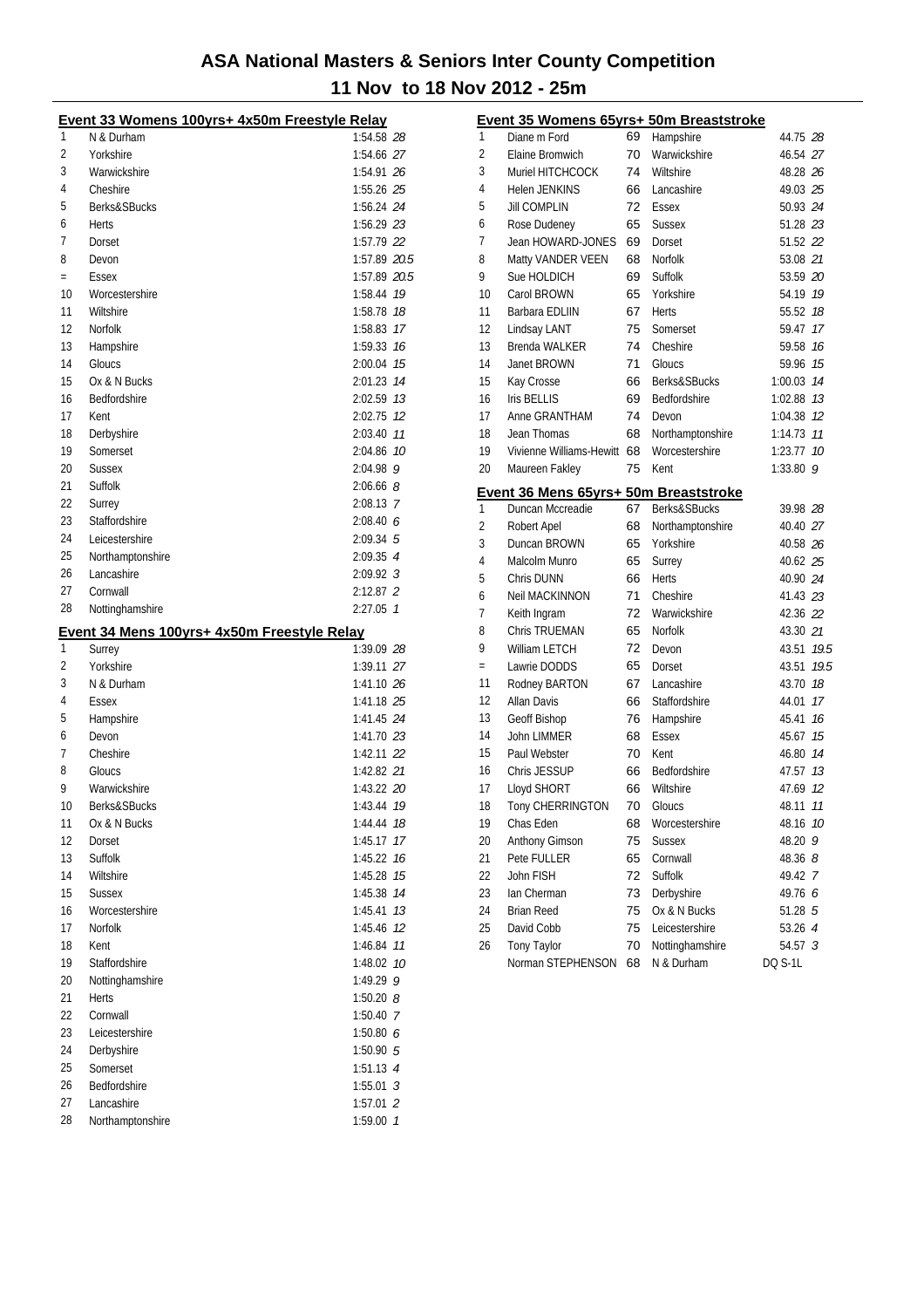|    | Event 37 Womens 55yrs+ 50m Breaststroke |          |                       |                |    |
|----|-----------------------------------------|----------|-----------------------|----------------|----|
| 1  | Alison Nye                              | 55       | Kent                  | 38.52 28       |    |
| 2  | Maggie Kelly                            | 56       | Nottinghamshire       | 38.78 27       |    |
| 3  | Sally SHIELDS                           | 58       | Yorkshire             | 40.74 26       |    |
| 4  | Amanda Heath                            | 55       | Berks&SBucks          | 41.25 25       |    |
| 5  | Jenny Meritt                            | 61       | Derbyshire            | 42.31 24       |    |
| 6  | Kate Chase                              | 55       | Warwickshire          | 43.68 23       |    |
| 7  | Barbara BOXALL                          | 57       | Essex                 | 44.44 22       |    |
| 8  | <b>Christine AYERS</b>                  | 59       | Bedfordshire          | 45.74 21       |    |
| 9  | Diane m Ford                            | 69       | Hampshire             | 46.14 20       |    |
| 10 | Kath Tunnicliffe                        | 60       | Staffordshire         | 46.19 19       |    |
| 11 | <b>Bernice Battams</b>                  | 55       | Northamptonshire      | 47.16          | 18 |
| 12 | <b>Judy MCRAE</b>                       | 61       | Dorset                | 47.57          | 17 |
| 13 | Margaret CARRIER                        | 58       | Herts                 | 48.40          | 16 |
| 14 | Anne NICHOLLS                           | 55       | Gloucs                | 48.66          | 15 |
| 15 | <b>Helen JENKINS</b>                    | 66       | Lancashire            | 48.76 14       |    |
| 16 | Margaret BICKLEY                        | 61       | Devon                 | 49.24 13       |    |
| 17 | Nikki MILLER                            | 58       | Norfolk               | 50.01          | 12 |
| 18 | Sharon CARLING                          | 56       | Wiltshire             | 50.34          | 11 |
| 19 | Mary PURVIS                             | 57       | N & Durham            | 50.87          | 10 |
| 20 | Janet Woods                             | 62       | Leicestershire        | 51.21          | 9  |
| 21 | Sally HOUGH                             | 63       | Cornwall              | 51.90 <i>8</i> |    |
| 22 | Gabrielle GREEN                         | 63       | Somerset              | 52.28 7        |    |
| 23 | Janet Jefferies                         | 67       | <b>Sussex</b>         | 54.02 6        |    |
| 24 | Jeannie MORLEY                          | 56       | Suffolk               | $1:00.75$ 5    |    |
|    | Jan TIMMINS                             | 56       | Cheshire              | <b>DO S-1L</b> |    |
|    | Event 38 Mens 55yrs+ 50m Breaststroke   |          |                       |                |    |
| 1  | <b>Nev BARTON</b>                       | 58       | Cheshire              | 34.91 28       |    |
| 2  | David SMITH                             | 57       | Devon                 | 35.61 27       |    |
| 3  | <b>Brian TAYLOR</b>                     | 62       | Yorkshire             | 36.57 26       |    |
| 4  | Nick HUNT                               | 56       | Essex                 | 36.73 25       |    |
| 5  | <b>Frank Stoney</b>                     | 62       | Warwickshire          | 38.39 24       |    |
| 6  | Phillip COTTON                          | 56       | Norfolk               | 39.12 23       |    |
| 7  | Kevin DEVINE                            | 55       | N & Durham            | 39.41 22       |    |
| 8  | <b>Steve WESTON</b>                     | 57       | Gloucs                | 39.63 21       |    |
| 9  | lan BAYS                                | 61       | Herts                 | 39.71 20       |    |
| 10 | Dave Butler                             | 56       | Berks&SBucks          | 40.03          | 19 |
| 11 | <b>Neil Matthews</b>                    | 55       | Northamptonshire      | 40.70 18       |    |
| 12 | Chris Thorpe                            | 62       | Derbyshire            | 40.92 17       |    |
| 13 | Andrew WRIGHT                           | 55       | Suffolk               | 41.14 16       |    |
| 14 | Chris MARSHALL                          | 56       | Bedfordshire          | 41.16          | 15 |
| 15 | Ian Pettitt                             | 56       | Kent                  | 41.21          | 14 |
| 16 | Simon Hindshaw                          | 55       | Hampshire             | 41.64 13       |    |
| 17 | Peter GROUNDS                           | 59       | Dorset                | 41.66 12       |    |
| 18 | <b>Graham Potter</b>                    | 56       | Surrey                | 41.70 11       |    |
| 19 | Peter Kerslake                          | 64       | Nottinghamshire       | 42.77 10       |    |
| 20 | Robin SNELL                             |          |                       |                | 9  |
| 21 | Patrick BRAYLEY                         | 62<br>55 | Wiltshire<br>Somerset | 44.35          |    |
| 22 | <b>Jeff ASHWELL</b>                     |          | Cornwall              | 44.43 <i>8</i> |    |
|    |                                         | 57       |                       | 44.54 7        |    |
| 23 | David Granger                           | 56       | Worcestershire        | 45.59 6        |    |
| 24 | Richard Woodall                         | 57       | Staffordshire         | 45.64 5        |    |
| 25 | Robin Oldfield                          | 65       | Leicestershire        | 49.52 4        |    |
| 26 | David Hall                              | 70       | Ox & N Bucks          | $50.76$ 3      |    |
| 27 | John GALL                               | 68       | Lancashire            | 51.82 2        |    |
| 28 | <b>Tim Pearce</b>                       | 73       | <b>Sussex</b>         | 52.07 7        |    |

|    | Event 39 Womens 45yrs+ 50m Breaststroke |    |                       |                   |    |
|----|-----------------------------------------|----|-----------------------|-------------------|----|
| 1  | Joanne Seymour                          | 47 | Warwickshire          | 36.96 28          |    |
| 2  | Del Jenkins                             | 46 | Kent                  | 37.73 27          |    |
| 3  | Lucy Williams                           | 50 | Hampshire             | 38.33 26          |    |
| 4  | Rebecca JENKINSON                       | 49 | Devon                 | 39.57 25          |    |
| 5  | <b>Bridget Bewick</b>                   | 47 | Berks&SBucks          | 40.18 24          |    |
| 6  | Hannah UECKERMANN                       | 49 | Essex                 | 40.76 23          |    |
| 7  | Verity DOBBIE                           | 53 | N & Durham            | 40.90 22          |    |
| 8  | Ruth Cartwright                         | 50 | Leicestershire        | 41.28 21          |    |
| 9  | Caroline BANSON                         | 47 | <b>Norfolk</b>        | 41.47 20          |    |
| 10 | Sandra-jane JONES                       | 48 | Gloucs                | 41.66 19          |    |
| 11 | <b>Lindsey Gowland</b>                  | 55 | Staffordshire         | 41.91             | 18 |
| 12 | <b>Judy BROWN</b>                       | 48 | Cheshire              | 42.04             | 17 |
| 13 | Ninettte HIBBS                          | 50 | Cornwall              | 42.08             | 16 |
| 14 | Sian MACDONALD                          | 50 | <b>Herts</b>          | 42.73             | 15 |
| 15 | Lynne DAWSON                            | 45 | Yorkshire             | 42.79 14          |    |
| 16 | Linda Hooker                            | 52 | <b>Sussex</b>         | 43.33 13          |    |
| 17 | Maggi Tuck                              | 50 | Derbyshire            | 44.77             | 12 |
| 18 | Julie HOWITT                            | 50 | Wiltshire             | 44.97             | 11 |
| 19 | Sue Arrowsmith                          | 50 | Nottinghamshire       | 45.08             | 10 |
| 20 | Alison Whiteman                         | 50 | Worcestershire        | 45.19 9           |    |
| 21 | <b>Judith BARTON</b>                    | 56 | Dorset                | 45.87 8           |    |
| 22 | Karen BURTON                            | 46 | Somerset              | 46.87 7           |    |
| 23 | Denise Humphries                        | 45 | Surrey                | 47.15 6           |    |
| 24 | Fiona BRITTAIN                          | 53 | Suffolk               | 52.94 5           |    |
| 25 | Jacqueline Farrow                       | 48 | Northamptonshire      | 54.66 4           |    |
| 26 | Sarah JONES                             | 45 | Bedfordshire          | 54.92 3           |    |
|    | Event 40 Mens 45yrs+ 50m Breaststroke   |    |                       |                   |    |
| 1  | Mike Hodgson                            | 45 | Surrey                | 32.09 28          |    |
| 2  | Dave Milburn                            | 50 | Berks&SBucks          | 33.07 27          |    |
| 3  | Pete LONG                               | 49 | Cornwall              | 33.35 26          |    |
| 4  | Marcel SCHOLTEN                         | 46 | Bedfordshire          | 33.73 25          |    |
| 5  | David MASSEY                            | 45 | Cheshire              | 33.89 24          |    |
| 6  | Simon Rigg                              | 45 | Warwickshire          | 34.27 23          |    |
| 7  | Mark PARTRIDGE                          | 49 | Gloucs                | 34.32 22          |    |
| 8  | <b>Nigel Vickers</b>                    | 46 | Hampshire             | 34.65 21          |    |
| 9  | Adam KORN                               | 46 | <b>Norfolk</b>        | 35.39 20          |    |
| 10 | <b>Kevin SMITH</b>                      | 48 | N & Durham            | 35.44 79          |    |
| 11 | Peter JACKSON                           | 46 | Yorkshire             | 35.46 18          |    |
| 12 | David Fereday                           | 49 | Staffordshire         | 35.59 17          |    |
| 13 | Darren BEER                             | 45 | Devon                 | 36.12 <i>16</i>   |    |
| 14 | lan Pragnell                            | 50 | Northamptonshire      | 36.67             | 15 |
| 15 | Mark Walsh                              | 51 | <b>Sussex</b>         | 37.09             | 14 |
| 16 | David Buck                              | 46 | Kent                  | 37.46             | 13 |
| 17 | <b>Tim Clark</b>                        | 47 | Derbyshire            | 38.12             | 12 |
| 18 | Philip GILBEY                           | 45 | Suffolk               | 38.64             | 11 |
| 19 | Andy SMALL                              | 49 | Dorset                | 38.75             | 10 |
| 20 | Adrian Bremner                          | 45 | Nottinghamshire       | 38.83             | 9  |
| 21 | <b>Geoff BAKER</b>                      | 53 | <b>Essex</b>          | 38.87 <i>8</i>    |    |
| 22 | lan Johnston                            | 50 | Leicestershire        | 39.18 7           |    |
| 23 | Kevin MCKENNA                           | 46 | Herts                 | 39.21 6           |    |
| 24 | Jan GLYNN                               | 50 | Lancashire            | 39.88 5           |    |
| 25 | James Mason                             | 51 | Worcestershire        |                   |    |
| 26 | Phil MERRITT                            | 45 |                       | 40.87 4           |    |
| 27 |                                         | 59 | Somerset<br>Wiltshire | 43.02 3           |    |
|    | Andy CHAPMAN<br>Paul Davis              | 46 | Ox & N Bucks          | 49.22 2<br>DQ ST- |    |
|    |                                         |    |                       |                   |    |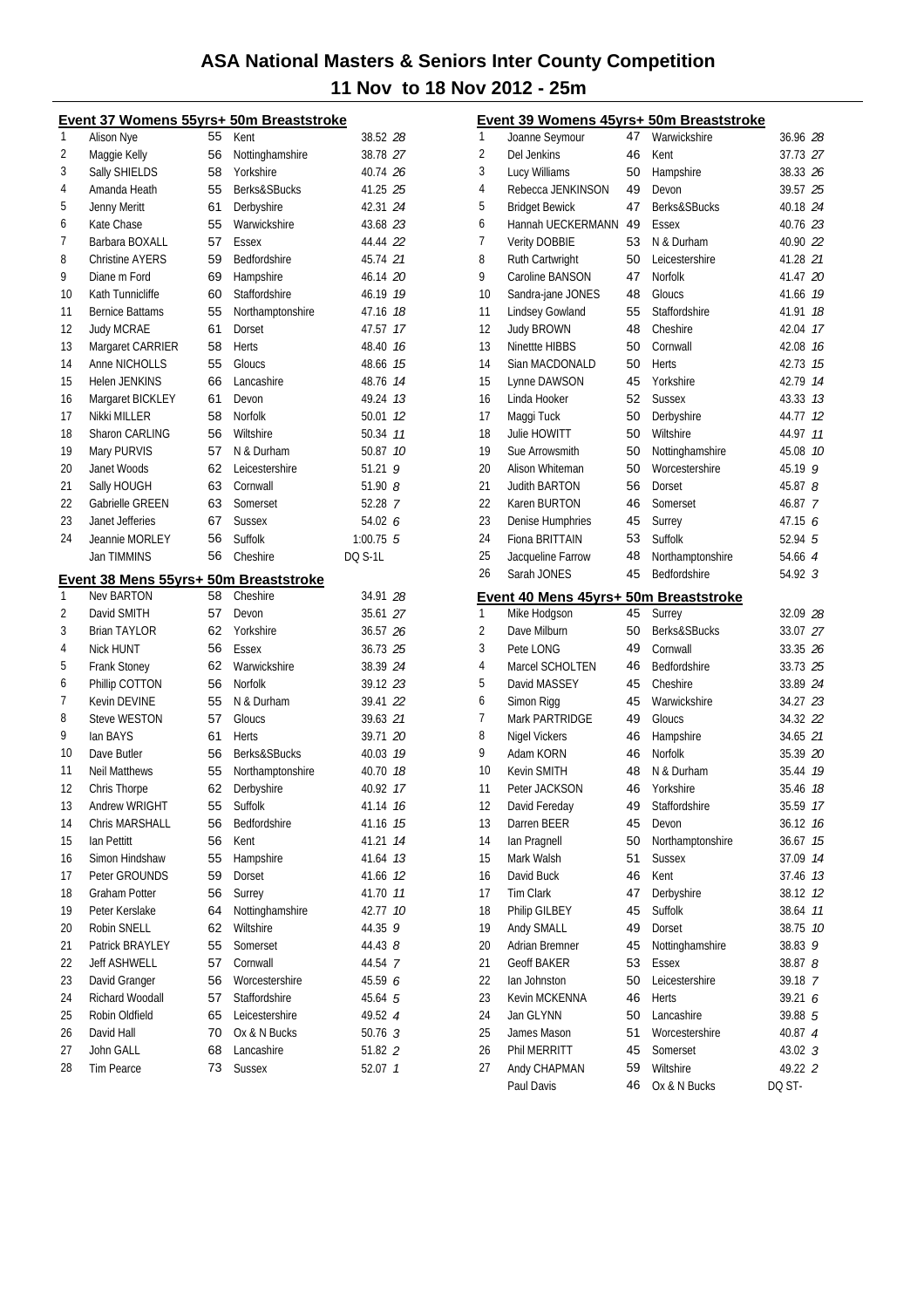|          | Event 41 Womens 35yrs+ 50m Breaststroke |          |                                  |                    |
|----------|-----------------------------------------|----------|----------------------------------|--------------------|
| 1        | Dawn PALMER                             | 36       | Essex                            | 36.75 28           |
| 2        | Lynne MEALE                             | 35       | <b>Norfolk</b>                   | 36.94 27           |
| 3        | Clare Wilkinson                         | 36       | Warwickshire                     | 36.99 26           |
| 4        | Heidi BELL-WEST                         | 42       | Somerset                         | 37.01 25           |
| 5        | Lisa DOBSON                             | 42       | Yorkshire                        | 37.65 24           |
| 6        | Kate NIMMO                              | 36       | Gloucs                           | 37.91 23           |
| 7        | <b>Jo BOLTON</b>                        | 46       | Cheshire                         | 38.70 22           |
| 8        | Karen Leftley                           | 42       | Berks&SBucks                     | 39.63 21           |
| 9        | <b>Sharon PERRY</b>                     | 40       | Suffolk                          | 39.83 20           |
| 10       | Amanda WHITE                            | 39       | <b>Herts</b>                     | 39.91 19           |
| 11       | Sarah Adams                             | 40       | Hampshire                        | 39.97 18           |
| 12       | Christa PAGE                            | 37       | Devon                            | 40.11 17           |
| 13       | <b>Gill Prince</b>                      | 44       | Kent                             | 40.37<br>16        |
| 14       | <b>Helen Annis</b>                      | 36       | Worcestershire                   | 40.39 15           |
| 15       | Sarah Noble Kendrick                    | 38       | Northamptonshire                 | 40.85 14           |
| 16       | Justine Doody                           | 40       | Staffordshire                    | 41.29 13           |
| 17       | Louise WRIGHT                           | 36       | Dorset                           | 42.08 12           |
| 18       | Liz Simpson                             | 40       | Derbyshire                       | 42.26 11           |
| 19       | Gail Colombo                            | 42       | Surrey                           | 42.92 10           |
| 20       | Karen Howells                           | 41       | Leicestershire                   | 43.78 9            |
| 21       | Kirsty Harvey                           | 37       | Ox & N Bucks                     | 44.17 8            |
| 22       | Ann Marie WITHERS                       | 36       | Wiltshire                        | 45.10 7            |
| 23       | <b>Beth YOUNG</b>                       | 41       | N & Durham                       | 45.14 6            |
| 24       | Louise JARVIS                           | 43       | <b>Bedfordshire</b>              | 45.65 5            |
| 25       | Sharon DIXON                            | 40       | Lancashire                       | $50.22 \, 4$       |
| 26       | Kiyoko Naish                            | 53       | Nottinghamshire                  | $51.20 \text{ } 3$ |
| 27       | Loraine Day                             | 54       | <b>Sussex</b>                    | 53.75 2            |
|          | Kerry EAST                              | 35       | Cornwall                         | DQ ST-             |
|          |                                         |          |                                  |                    |
|          |                                         |          |                                  |                    |
|          | Event 42 Mens 35yrs+ 50m Breaststroke   |          |                                  |                    |
| 1        | Martin Bennell                          | 35       | Hampshire                        | 31.49 28           |
| 2        | Rob WILL                                | 36       | Devon                            | 32.28 27           |
| 3        | Peter WILMOT                            | 40       | Lancashire                       | 32.41 26           |
| 4        | Robert Robson                           | 39       | Warwickshire                     | 32.98 25           |
| 5        | <b>Stuart Galvin</b>                    | 45       | Surrey                           | 33.34 24           |
| 6        | <b>Steve METCALFE</b>                   | 45       | Cheshire                         | 33.56 23           |
| 7        | Martin LANE                             | 41       | Essex                            | 33.95 22           |
| 8        | Dave Milburn                            | 50       | Berks&SBucks                     | 34.04 21           |
| 9        | Adrian Smith                            | 44       | <b>Sussex</b>                    | 34.09 20           |
| 10       | David Painter                           | 44       | Staffordshire                    | 34.63 19           |
| 11       | Tim GLEESON                             | 38       | Yorkshire                        | 34.66 18           |
| 12       | Martin SCOTT                            | 43       | Dorset                           | 34.74<br>17        |
| 13       | <b>Richard Stock</b>                    | 45       | Leicestershire                   | 34.75<br>16        |
| 14       | <b>Stuart GIBBS</b>                     | 39       | Wiltshire                        | 35.16<br>15        |
| 15       | David Denny                             | 36       | Ox & N Bucks                     | 35.34<br>14        |
| 16       | Chris HOWARD                            | 37       | Suffolk                          | 35.75 73           |
| 17       | Andy Cox                                | 43       | Worcestershire                   | 12<br>35.91        |
| 18       | <b>Garry Vickers</b>                    | 44       | Derbyshire                       | 36.19<br>11        |
| 19       | Mark CLAXTON                            | 41       | Norfolk                          | 10<br>36.59        |
| 20       | <b>Howard GELL</b>                      | 41       | Bedfordshire                     | 37.12<br>9         |
| 21       | Indra Hidayat                           | 39       | Kent                             | 37.348             |
| 22       | Richard SEARLE                          | 48       | Gloucs                           | 37.39 7            |
| 23       | Adam STANNARD                           | 39       | N & Durham                       | 37.57 6            |
| 24       | Neil Williams                           | 44       | Nottinghamshire                  | 37.96 5            |
| 25       | Damian ORTON                            | 46       | Somerset                         | 38.28 4            |
| 26       | Paul COTTLE                             | 44       | Cornwall                         | 39.553             |
| 27<br>28 | Roger RANDALL<br>Gerald Battams         | 41<br>57 | <b>Herts</b><br>Northamptonshire | 41.30 2<br>45.95   |

|          |                                       |          | Event 43 Womens 25yrs+ 50m Breaststroke |                    |    |
|----------|---------------------------------------|----------|-----------------------------------------|--------------------|----|
| 1        | Hannah WILTSHIRE                      | 25       | Dorset                                  | 34.56 28           |    |
| 2        | Hannah Keen                           | 26       | <b>Sussex</b>                           | 35.34 27           |    |
| 3        | Katie Henderson                       | 31       | Berks&SBucks                            | 35.59 26           |    |
| 4        | Laura Cranshaw                        | 25       | Worcestershire                          | 35.88 25           |    |
| 5        | Rachael Hares                         | 29       | Warwickshire                            | 36.15 24           |    |
| 6        | Sarah PEARSE                          | 30       | Bedfordshire                            | 36.64 23           |    |
| 7        | Emma POWER                            | 27       | Devon                                   | 37.14 22           |    |
| 8        | Laura BOWDEN                          | 25       | Cheshire                                | 38.17 21           |    |
| 9        | <b>Chloe PARNELL</b>                  | 30       | <b>Herts</b>                            | 38.23 20           |    |
| 10       | Lucy Bessant                          | 31       | Kent                                    | 38.43 19           |    |
| 11       | Sharon Lock                           | 43       | Leicestershire                          | 38.50 18           |    |
| 12       | Krystle BAKER                         | 29       | Yorkshire                               | 38.75 17           |    |
| 13       | Clare TURNER                          | 28       | Gloucs                                  | 38.76 15           |    |
| $=$      | Christine Hawkrigg                    | 31       | Derbyshire                              | 38.76 15           |    |
| $=$      | <b>Ruth Grice</b>                     | 30       | Ox & N Bucks                            | 38.76 15           |    |
| 16       | Natalie e Thomas                      | 25       | Hampshire                               | 39.00 13           |    |
| 17       | Athalie Redwood Brown                 |          |                                         |                    |    |
|          |                                       | 32       | Staffordshire                           | 39.14 11.5         |    |
| $=$      | Michelle CURRY                        | 25       | Essex                                   | 39.14 11.5         |    |
| 19       | Amanda BEDDER                         | 26       | Norfolk                                 | 40.25 10           |    |
| 20       | <b>Sharon PERRY</b>                   | 40       | Suffolk                                 | 40.32 9            |    |
| 21       | Leanne HODGE                          | 34       | Somerset                                | $40.94$ $8$        |    |
| 22       | Amy Vaughan                           | 26       | Northamptonshire                        | 40.96 7            |    |
| 23       | Katie BIRCHALL                        | 30       | Lancashire                              | 40.97 6            |    |
| 24       | Bethan GOOD                           | 31       | Wiltshire                               | 41.76 5            |    |
| 25       | Jennifer DOBSON                       | 29       | N & Durham                              | 43.94 4            |    |
| 26       | Sam HOWARD                            | 36       | Cornwall                                | 44.41 3            |    |
| 27       | Sarah Hempenstall                     | 34       | Surrey                                  | 45.46 2            |    |
| 28       | Sarah King                            | 27       | Nottinghamshire                         | 46.96 7            |    |
|          |                                       |          |                                         |                    |    |
|          | Event 44 Mens 25yrs+ 50m Breaststroke |          |                                         |                    |    |
| 1        | David EBANKS                          | 30       | <b>Essex</b>                            | 30.41 28           |    |
| 2        | Alistair CRAWFORD                     | 28       | Yorkshire                               | 30.51 27           |    |
| 3        | David REES                            | 39       | Cheshire                                | 31.50 26           |    |
| 4        | Ross Turner                           | 32       | Warwickshire                            | 31.63 25           |    |
| 5        | <b>Tom HUGHES</b>                     | 27       | Devon                                   | 31.91 24           |    |
| 6        | Chris BUTTERFIELD                     | 28       | Gloucs                                  | 32.10 23           |    |
| 7        | Paul Wilkes                           | 28       | Worcestershire                          | 32.24 22           |    |
| 8        | <b>Barrie Stewart</b>                 | 29       | Hampshire                               | 32.30 21           |    |
| 9        | Peter Williams                        | 32       | Ox & N Bucks                            | 32.46 20           |    |
| 10       |                                       |          | Suffolk                                 | 32.48 19           |    |
| 11       | Thomas WILLIAMS                       | 27       |                                         |                    |    |
|          | Tom Bates                             | 25<br>26 | Nottinghamshire<br>Bedfordshire         | 32.84 18           |    |
| 12       | Nick CATTLE                           |          | N & Durham                              | 33.14              | 17 |
| 13       | <b>Richard SAVAGE</b>                 | 26       |                                         | 33.20 16           |    |
| 14       | Mark RILEY                            | 26       | Lancashire                              | 33.48              | 15 |
| 15       | <b>Tony FLATTERY</b>                  | 34       | Dorset                                  | 33.74 14           |    |
| 16       | <b>Stuart CLARKE</b>                  | 28       | <b>Herts</b>                            | 33.93 13           |    |
| 17       | Luke Molloy                           | 26       | Staffordshire                           | 34.11              | 12 |
| 18       | Jon RUSSELL                           | 31       | Wiltshire                               | 34.90 11           |    |
| 19       | <b>Steve Richards</b>                 | 33       | Berks&SBucks                            | 35.20              | 10 |
| 20       | Sam Chadwick                          | 33       | Surrey                                  | 35.26              | 9  |
| 21       | Remi STOCKWELL                        | 27       | Norfolk                                 | 35.458             |    |
| 22       | Richard Wood                          | 32       | Northamptonshire                        | 35.61 7            |    |
| 23       | Rob Crane                             | 36       | Leicestershire                          | 35.96 6            |    |
| 24       | Chris Johnson                         | 37       | Derbyshire                              | 37.23 5            |    |
| 25       | Nick BIDDISCOMBE                      | 25       | Somerset                                | 37.73 4            |    |
| 26       | Mark KNIGHT                           | 26       | Cornwall                                | 38.73 <sup>3</sup> |    |
| 27<br>28 | Mark Phillips<br>Mark Walsh           | 46<br>51 | Kent<br>Sussex                          | 38.96 2<br>39.37 1 |    |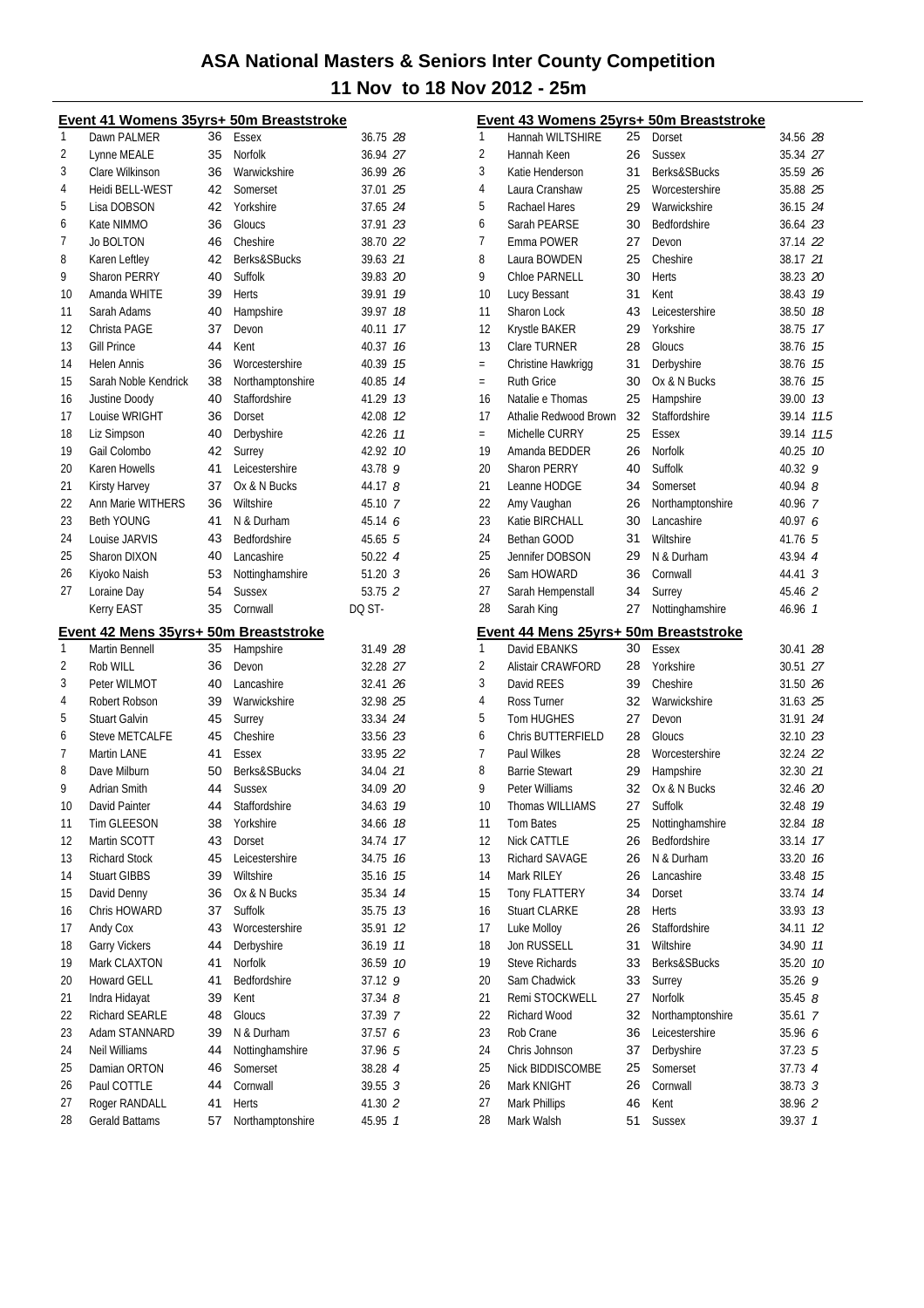|          | Event 45 Womens 18yrs+ 50m Breaststroke |          |                              |                    |    |
|----------|-----------------------------------------|----------|------------------------------|--------------------|----|
| 1        | Lorna MACDONALD                         | 23       | N & Durham                   | 34.69 28           |    |
| 2        | Charlotte OVENDEN                       | 18       | Bedfordshire                 | 35.26 27           |    |
| 3        | Laura Cranshaw                          | 25       | Worcestershire               | 36.41 26           |    |
| 4        | Rebecca COTTRELL                        | 20       | Dorset                       | 36.56 25           |    |
| 5        | Louise BUSH                             | 21       | Norfolk                      | 36.69 24           |    |
| 6        | <b>Justine Clark</b>                    | 24       | Warwickshire                 | 36.84 23           |    |
| 7        | Georgina GARDEN STOCK9                  |          | Cheshire                     | 36.94 22           |    |
| 8        | <b>Holly Davis</b>                      | 27       | Berks&SBucks                 | 37.13 21           |    |
| 9        | Jodie Barber                            | 23       | Northamptonshire             | 37.16 20           |    |
| 10       | <b>Elizabeth BENTLEY</b>                | 19       | Yorkshire                    | 37.38 19           |    |
| 11       | Eve HUGHES                              | 18       | Devon                        | 37.42 18           |    |
| 12       | Lucy Robson                             | 18       | Hampshire                    | 37.44 17           |    |
| 13       | Kelly SANDERS                           | 25       | <b>Herts</b>                 | 38.07 16           |    |
| 14       | Holly YEO                               | 22       | Cornwall                     | 38.18 15           |    |
| 15       | Lisa Patrick                            | 21       | Ox & N Bucks                 | 38.21              | 14 |
| 16       | <b>Kelsey RICHARDS</b>                  | 19       | Essex                        | 39.06 73           |    |
| 17       | Laura Marinelli                         | 26       | Derbyshire                   | 39.09 12           |    |
| 18       | Katie Bowman                            | 26       | Kent                         | 39.71              | 11 |
| 19       | Ceris WESTLAKE                          | 21       | Gloucs                       | 40.83              | 10 |
| 20       | Siobhan MURPHY                          | 20       | Lancashire                   | 41.45              | 9  |
| 21       | Lucy Ranford                            | 23       | Staffordshire                | 41.49 8            |    |
| 22       | Luis CHEEK                              | 19       | Somerset                     | 41.98 7            |    |
| 23       | Kelly MURRAY                            | 22       | Suffolk                      | 41.99 $6$          |    |
| 24       | Charlotte Woodman                       | 24       | <b>Sussex</b>                | 42.94 5            |    |
| 25       | Natalie Steele                          | 20       | Nottinghamshire              | 43.83 4            |    |
| 26       | Lisa Trussler                           | 22       | Leicestershire               | $44.31 \text{ } 3$ |    |
| 27       | <b>Kirsty MASON</b>                     | 36       | Wiltshire                    | 45.45 2            |    |
| 28       | Mariane Rooke-Allder                    | 41       | Surrey                       | 46.84 7            |    |
|          | Event 46 Mens 18yrs+ 50m Breaststroke   |          |                              |                    |    |
| 1        | Adam Freundlich                         | 24       | Kent                         | 30.36 28           |    |
| 2        | lan Surage                              | 26       | Ox & N Bucks                 | 31.27 27           |    |
| 3        | James WILBY                             | 19       | Yorkshire                    | 31.29 26           |    |
| 4        | Philip WALKER                           |          |                              |                    |    |
| 5        |                                         |          |                              |                    |    |
|          |                                         | 22       | N & Durham                   | 31.41 25           |    |
|          | Marc WILLIAMS                           | 23       | Gloucs                       | 32.13 24           |    |
| 6        | Tom Lamb                                | 20       | Warwickshire                 | 32.48 23           |    |
| 7        | Aaron JONES                             | 26       | Cheshire                     | 32.51 22           |    |
| 8        | Jonny HAWKINS                           | 27       | Devon                        | 32.56 21           |    |
| 9        | <b>Barrie Stewart</b>                   | 29       | Hampshire                    | 32.64 20           |    |
| 10       | <b>Rupert Monkhouse</b>                 | 19       | Worcestershire               | 33.30 19           |    |
| 11       | Ben KLEINAU                             | 18       | Norfolk                      | 33.47              | 18 |
| 12       | Josh HALL                               | 19       | Suffolk                      | 33.60              | 17 |
| 13       | Keith TYLER                             | 34       | Dorset                       | 33.95              | 16 |
| 14       | Luke Eccleston                          | 19       | Staffordshire                | 34.00 75           |    |
| 15       | Danny BAKER                             | 18       | Essex                        | 34.29 14           |    |
| 16       | Matt Blower                             | 21       | Leicestershire               | 34.75 73           |    |
| 17       | Jaimie Oakey                            | 21       | Surrey                       | 34.79 12           |    |
| 18       | <b>Steve WORTHY</b>                     | 23       | Wiltshire                    | 34.86              | 11 |
| 19       | <b>Jack MCGARRY</b>                     | 18       | Bedfordshire                 | 34.98 10           |    |
| 20       | Henry Hickling                          | 22       | Nottinghamshire              | 35.23              | 9  |
| 21       | Andrew CARDWELL                         | 42       | <b>Herts</b>                 | 35.388             |    |
| 22       | <b>Steve BOWEN</b>                      | 22       | Somerset                     | 35.48 7            |    |
| 23       | Matthew LEES                            | 25       | Lancashire                   | 35.54 6            |    |
| 24       | <b>Jack Chambers</b>                    | 24       | Derbyshire                   | 35.75 5            |    |
| 25       | Mark Smith                              | 24       | <b>Sussex</b>                | 36.48 4            |    |
| 26       | Roberto Pozzi                           | 30       | Berks&SBucks                 | 36.89 3            |    |
| 27<br>28 | Adam VINE<br>Martyn Battams             | 23<br>24 | Cornwall<br>Northamptonshire | 37.41 2<br>37.83 1 |    |

|          | Event 47 Mixed 220yrs+ 4x50m Freestyle Relay       |                            |    |
|----------|----------------------------------------------------|----------------------------|----|
| 1        | Berks&SBucks                                       | 2:03.78 28                 |    |
| 2        | Warwickshire                                       | 2:04.20 27                 |    |
| 3        | Cheshire                                           | 2:05.82 26                 |    |
| 4        | Devon                                              | 2:06.62 25                 |    |
| 5        | Yorkshire                                          | 2:06.68 24                 |    |
| 6        | Staffordshire                                      | 2:08.13 23                 |    |
| 7        | Kent                                               | 2:10.71 22                 |    |
| 8        | Bedfordshire                                       | 2:13.89 21                 |    |
| 9        | Sussex                                             | 2:15.56 20                 |    |
| 10       | Leicestershire                                     | 2:15.68 19                 |    |
| 11       | Dorset                                             | 2:16.40 18                 |    |
| 12       | Gloucs                                             | 2:17.59 17                 |    |
| 13       | Derbyshire                                         | 2:18.25 76                 |    |
| 14       | N & Durham                                         | 2:18.43 74.5               |    |
| $=$      | Ox & N Bucks                                       | 2:18.43 74.5               |    |
| 16<br>17 | Herts                                              | 2:18.53 73                 |    |
| 18       | Northamptonshire<br>Norfolk                        | 2:20.07 12<br>2:20.38 11   |    |
| 19       |                                                    | 2:22.52 10                 |    |
| 20       | Hampshire<br>Surrey                                | $2:23.92$ 9                |    |
| 21       | Lancashire                                         | $2:23.96$ 8                |    |
| 22       | Suffolk                                            | 2:24.63 7                  |    |
| 23       | Essex                                              | 2:26.056                   |    |
| 24       | Nottinghamshire                                    | 2:26.505                   |    |
| 25       | Wiltshire                                          | 2:28.11 4                  |    |
| 26       | Worcestershire                                     | $2:33.98$ 3                |    |
| 27       | Cornwall                                           | 2:37.38 2                  |    |
| 28       | Somerset                                           | $2:47.64$ 1                |    |
|          |                                                    |                            |    |
|          |                                                    |                            |    |
|          | <u>Event 48 Mens 140yrs+ 4x50m Freestyle Relay</u> |                            |    |
| 1        | Warwickshire                                       | 1:42.62 28                 |    |
| 2        | Devon                                              | 1:43.85 27                 |    |
| 3        | Yorkshire                                          | 1:44.73 26                 |    |
| 4<br>5   | Cheshire                                           | 1:44.91 25                 |    |
| 6        | Hampshire<br><b>Sussex</b>                         | 1:45.15 24                 |    |
| 7        | <b>Berks&amp;SBucks</b>                            | $1:46.47$ 23<br>1:47.05 22 |    |
| 8        |                                                    | 1:47.10 21                 |    |
| 9        | Herts<br><b>Essex</b>                              | 1:47.88 20                 |    |
| 10       | Gloucs                                             | 1:48.24 79                 |    |
| 11       | Surrey                                             | 1:48.83                    | 18 |
| 12       | Wiltshire                                          | 1:49.67                    | 17 |
| 13       | Staffordshire                                      | 1:49.89 16                 |    |
| 14       | Leicestershire                                     | 1:50.06 75                 |    |
| 15       | <b>Norfolk</b>                                     | 1:50.33 74                 |    |
| 16       | Dorset                                             | 1:50.98 73                 |    |
| 17       | Kent                                               | 1:51.45 12                 |    |
| 18       | Ox & N Bucks                                       | 1:51.46 77                 |    |
| 19       | Derbyshire                                         | 1:52.38 10                 |    |
| 20       | N & Durham                                         | 1:54.29 9                  |    |
| 21       | Nottinghamshire                                    | $1:54.39$ $8$              |    |
| 22       | Suffolk                                            | 1:54.58 7                  |    |
| 23       | Worcestershire                                     | $1:54.64$ 6                |    |
| 24       | Somerset                                           | $1:56.09$ 5                |    |
| 25       | Northamptonshire                                   | 1:57.26 4                  |    |
| 26       | Cornwall                                           | $2:04.90$ 3                |    |
| 27       | Lancashire<br>Bedfordshire                         | 2:11.08 2<br>DQ ST-        |    |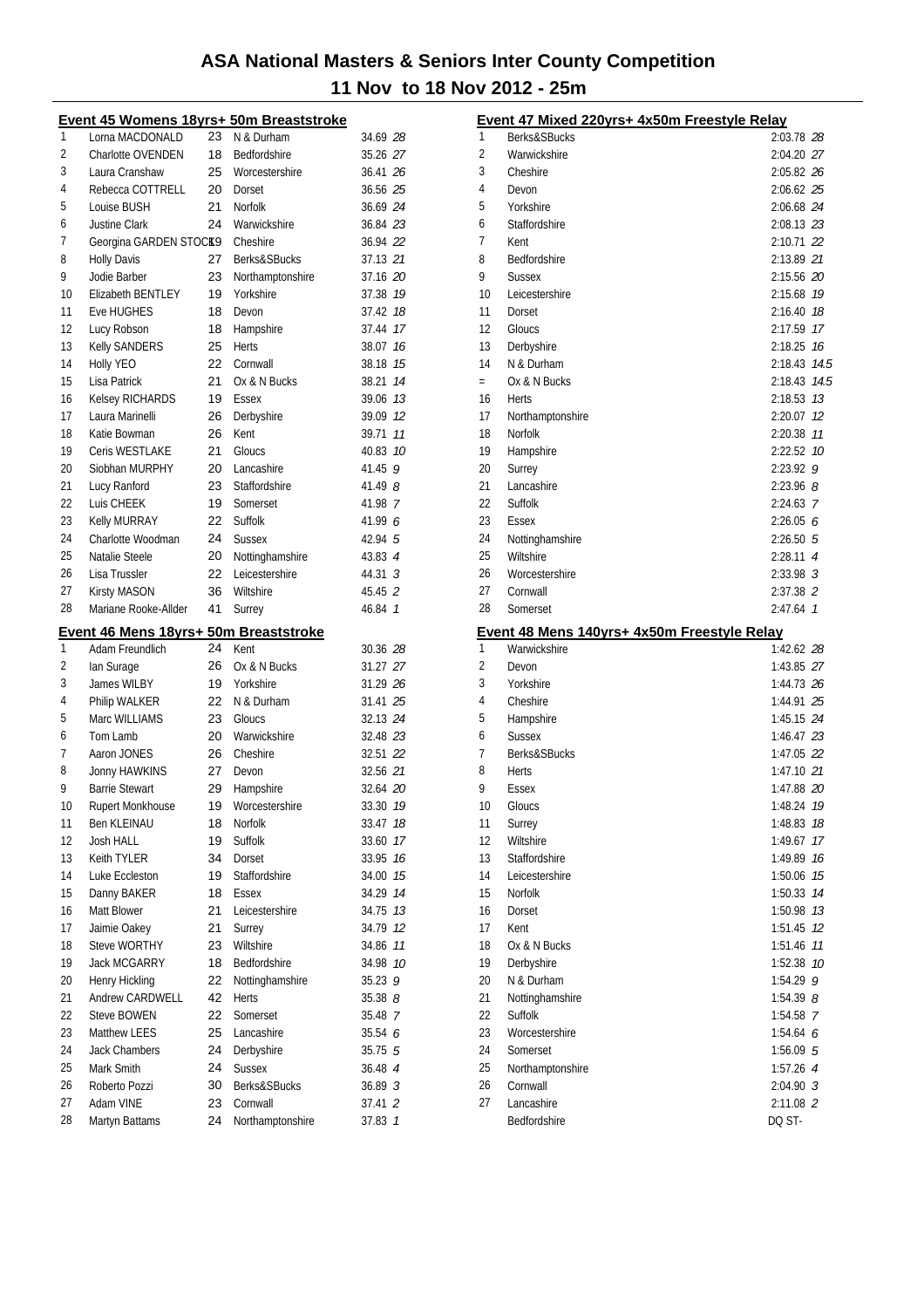|          | Event 49 Womens 140yrs+ 4x50m Freestyle Relay |                        |    |
|----------|-----------------------------------------------|------------------------|----|
| 1        | Warwickshire                                  | 1:57.61 28             |    |
| 2        | Yorkshire                                     | 1:58.18 27             |    |
| 3        | Berks&SBucks                                  | 1:58.83 26             |    |
| 4        | Norfolk                                       | 2:00.43 25             |    |
| 5        | Cheshire                                      | 2:00.68 24             |    |
| 6        | Derbyshire                                    | 2:01.98 23             |    |
| 7        | Hampshire                                     | 2:03.06 22             |    |
| 8        | Essex                                         | 2:03.50 21             |    |
| 9        | Somerset                                      | 2:03.76 20             |    |
| 10       | Gloucs                                        | 2:04.49 79             |    |
| 11       | Devon                                         | 2:05.17 18             |    |
| 12       | Surrey                                        | 2:07.71                | 17 |
| 13       | <b>Herts</b>                                  | 2:07.84                | 16 |
| 14       | Ox & N Bucks                                  | 2:08.00 75             |    |
| 15       | Suffolk                                       | 2:09.50 14             |    |
| 16       | <b>Sussex</b>                                 | 2:09.99 13             |    |
| 17       | Kent                                          | 2:10.56 12             |    |
| 18       | Leicestershire                                | 2:10.69 11             |    |
| 19       | Cornwall                                      | 2:10.72 10             |    |
| 20       | Wiltshire                                     | $2:13.14$ 9            |    |
| 21       | Dorset                                        | $2:13.30$ $8$          |    |
| 22       | N & Durham                                    | 2:13.33 7              |    |
| 23       | Staffordshire                                 | 2:14.376               |    |
| 24       | Lancashire                                    | 2:15.005               |    |
| 25       | Worcestershire                                | 2:15.204               |    |
| 26       | Bedfordshire                                  | $2:15.72$ 3            |    |
| 27       | Northamptonshire                              | $2:16.67$ 2            |    |
| 28       | Nottinghamshire                               | 2:19.52 7              |    |
|          |                                               |                        |    |
|          |                                               |                        |    |
|          | Event 50 Mens 72yrs+ 4x50m Freestyle Relay    |                        |    |
| 1        | Hampshire                                     | 1:37.33 28             |    |
| 2        | Yorkshire                                     | 1:40.21 27             |    |
| 3        | Cheshire                                      | 1:40.26 26             |    |
| 4        | Leicestershire                                | 1:40.80 25             |    |
| 5        | Warwickshire                                  | 1:41.86 24             |    |
| 6        | N & Durham                                    | 1:42.50 23             |    |
| 7        | Devon                                         | 1:42.61 22             |    |
| 8        | <b>Norfolk</b>                                | 1:43.12 21             |    |
| 9        | Gloucs                                        | 1:43.56 20             |    |
| 10       | Nottinghamshire                               | 1:44.02 19             |    |
| 11       | Dorset                                        | 1:44.04 18             |    |
| 12       | Worcestershire                                | 1:44.06                | 17 |
| 13       | Ox & N Bucks                                  | 1:44.64                | 16 |
| 14       | Berks&SBucks                                  | 1:44.68                | 15 |
| 15       | Kent                                          | 1:45.56                | 14 |
| 16       | Surrey                                        | 1:45.91                | 13 |
| 17       | Suffolk                                       | 1:46.40 12             |    |
| 18       | Essex                                         | 1:46.42                | 11 |
| 19       | Staffordshire                                 | 1:48.29 10             |    |
| 20       | Wiltshire                                     | 1:48.46 9              |    |
| 21       | Herts                                         | 1:48.67 $8$            |    |
| 22       | <b>Sussex</b>                                 | 1:50.64 7              |    |
| 23       | Somerset                                      | 1:51.136               |    |
| 24       | Cornwall                                      | 1:52.08 5              |    |
| 25       | Lancashire                                    | $1:53.03$ 4            |    |
| 26       | Bedfordshire                                  | $1:53.66$ 3            |    |
| 27<br>28 | Northamptonshire<br>Derbyshire                | 1:57.70 2<br>2:02.66 7 |    |

| 1<br>Warwickshire<br>$\overline{2}$<br>N & Durham<br>3<br>Cheshire<br>4<br>Wiltshire<br>5<br>Worcestershire<br>Yorkshire<br>6<br>7<br>Gloucs | 1:52.63 28  |      |
|----------------------------------------------------------------------------------------------------------------------------------------------|-------------|------|
|                                                                                                                                              |             |      |
|                                                                                                                                              | 1:54.16 27  |      |
|                                                                                                                                              | 1:55.85 26  |      |
|                                                                                                                                              | 1:56.27 25  |      |
|                                                                                                                                              | 1:56.40 24  |      |
|                                                                                                                                              | 1:56.41 23  |      |
|                                                                                                                                              | 1:57.81 22  |      |
| 8<br>Berks&SBucks                                                                                                                            | 1:57.98 21  |      |
| 9<br><b>Herts</b>                                                                                                                            | 1:58.37 20  |      |
| 10<br>Ox & N Bucks                                                                                                                           | 1:58.85 79  |      |
| 11<br>Devon                                                                                                                                  | 1:59.02 18  |      |
| 12<br>Essex                                                                                                                                  | 1:59.51     | 17   |
| 13<br>Dorset                                                                                                                                 | 1:59.90     | 16   |
| 14<br>Northamptonshire                                                                                                                       | 2:00.39     | 15   |
| 15<br>Hampshire                                                                                                                              | 2:00.59     | 14   |
| 16<br>Nottinghamshire                                                                                                                        | 2:00.80 73  |      |
| 17<br><b>Norfolk</b>                                                                                                                         | 2:00.94 12  |      |
| 18<br>Bedfordshire                                                                                                                           | 2:01.12 11  |      |
| 19<br>Derbyshire                                                                                                                             | 2:02.71 10  |      |
| Staffordshire<br>20                                                                                                                          | 2:03.27     | 9    |
| 21<br>Kent                                                                                                                                   | $2:03.78$ 8 |      |
| 22<br><b>Sussex</b>                                                                                                                          | $2:05.01$ 7 |      |
| 23<br>Leicestershire                                                                                                                         | 2:05.716    |      |
| 24<br>Somerset                                                                                                                               | $2:06.17$ 5 |      |
| 25<br>Suffolk                                                                                                                                | 2:10.404    |      |
| 26<br>Cornwall                                                                                                                               | $2:13.40$ 3 |      |
| 27<br>Surrey                                                                                                                                 | $2:13.77$ 2 |      |
| 28<br>Lancashire                                                                                                                             | 2:19.44 7   |      |
|                                                                                                                                              |             |      |
|                                                                                                                                              |             |      |
| Event 52 Mens 65yrs+ 50m Freestyle<br>1<br>66<br>Chris DUNN<br>Herts                                                                         | 29.19 28    |      |
| 2<br>Duncan BROWN<br>65<br>Yorkshire                                                                                                         | 30.23 27    |      |
| 3<br>71<br>Neil MACKINNON<br>Cheshire                                                                                                        | 30.78 26    |      |
| 4<br>67<br>Berks&SBucks<br>Duncan Mccreadie                                                                                                  | 31.19 25    |      |
| 5<br>72<br>William LETCH<br>Devon                                                                                                            | 32.47 24    |      |
| 72<br>6<br>John FISH<br>Suffolk                                                                                                              | 33.34 22.5  |      |
| William NOBLE<br>65<br>Lancashire<br>$=$                                                                                                     | 33.34 22.5  |      |
| 65<br>8<br>Robin Oldfield<br>Leicestershire                                                                                                  | 33.36 21    |      |
| 9<br>Richard Braybrook<br>Northamptonshire<br>66                                                                                             | 33.48 20    |      |
| Chris STAINES<br>67<br>10<br>Norfolk                                                                                                         | 33.96 19    |      |
| 11<br>Ken Williams<br>75<br>Warwickshire                                                                                                     | 34.65 18    |      |
| 12<br>John WEBB<br>66<br>Gloucs                                                                                                              | 34.68       | 17   |
| 13<br>Paul Webster<br>70<br>Kent                                                                                                             | 34.72       | 16   |
| 14<br>69<br>Peter WADDELL<br>Dorset                                                                                                          | 34.81       | 15   |
| 15<br>Derek GORE<br>72<br>Essex                                                                                                              | 34.97       | 13.5 |
| <b>Allan Davis</b><br>66<br>Staffordshire<br>$=$                                                                                             | 34.97       | 13.5 |
| 17<br>Malcolm Munro<br>65<br>Surrey                                                                                                          | 35.43       | 12   |
| 18<br>Colin WILLIAMS<br>67<br>Cornwall                                                                                                       | 35.84       | 11   |
| 19<br><b>Tim Pearce</b><br>73<br><b>Sussex</b>                                                                                               | 36.46       | 10   |
| 20<br>David Hall<br>70<br>Ox & N Bucks                                                                                                       | 36.61       | 9    |
| 21<br>Chas Eden<br>68<br>Worcestershire                                                                                                      | 37.99 8     |      |
| 22<br>Norman STEPHENSON<br>68<br>N & Durham                                                                                                  | 38.12 7     |      |
| 23<br>Frank Taylor<br>81<br>Hampshire                                                                                                        | 39.32 6     |      |
| 24<br>Paul CLARKE<br>Bedfordshire<br>70                                                                                                      | 39.68 5     |      |
| 25<br>Tony Taylor<br>Nottinghamshire<br>70                                                                                                   | 40.69 4     |      |
| 26<br>Ian Cherman<br>73<br>Derbyshire                                                                                                        | 41.28 3     |      |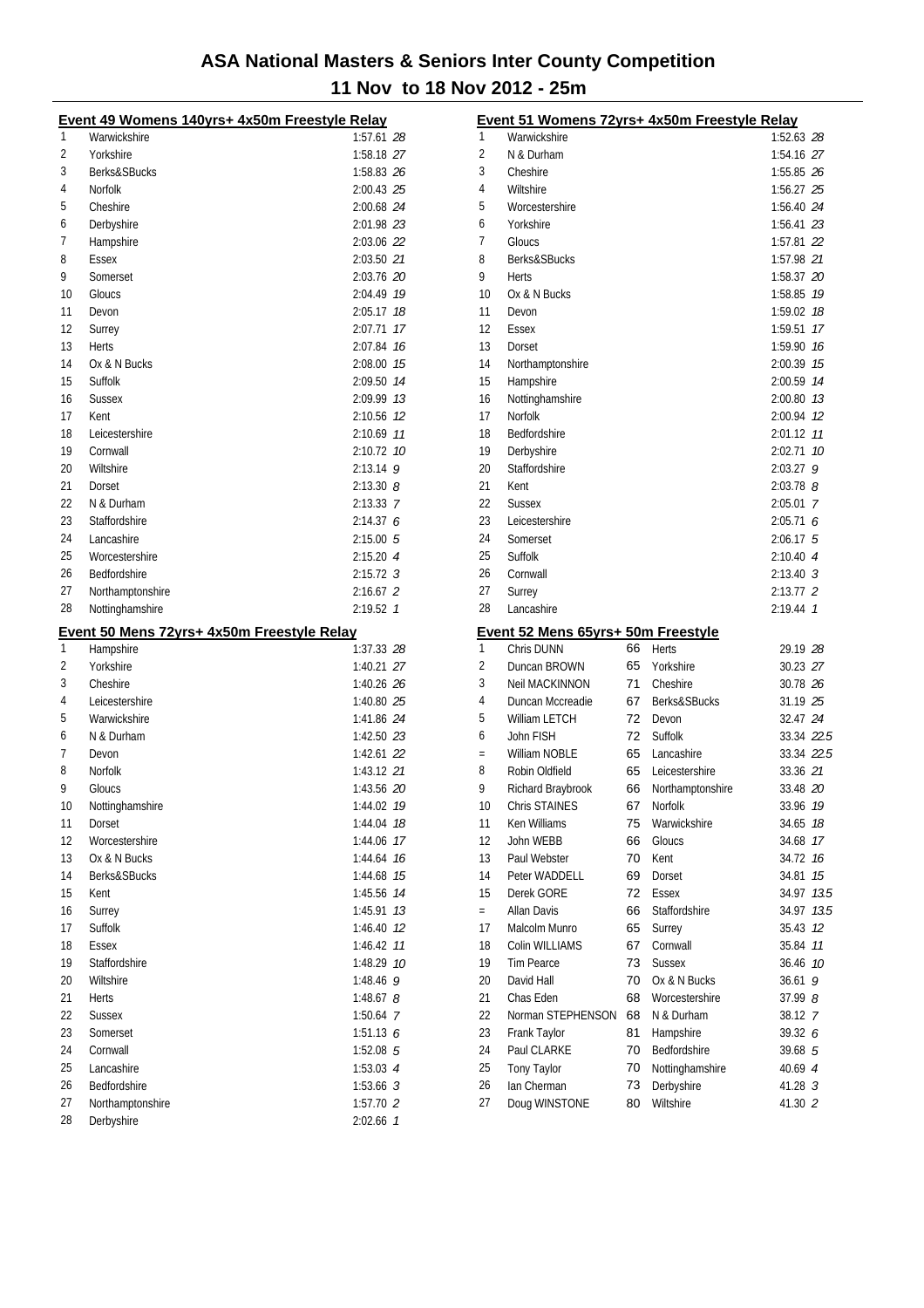|    | Event 53 Womens 65yrs+ 50m Freestyle |    |                  |             |
|----|--------------------------------------|----|------------------|-------------|
| 1  | Jean HOWARD-JONES                    | 69 | Dorset           | 36.00 28    |
| 2  | <b>Jill COMPLIN</b>                  | 72 | Essex            | 37.45 27    |
| 3  | Pat JACKSON                          | 65 | Norfolk          | 38.09 26    |
| 4  | Carol BROWN                          | 65 | Yorkshire        | 40.56 25    |
| 5  | Sue HOLDICH                          | 69 | Suffolk          | 40.68 24    |
| 6  | Rose Dudeney                         | 65 | <b>Sussex</b>    | 40.96 23    |
| 7  | Jackie JACKSON                       | 74 | <b>Herts</b>     | 41.08 22    |
| 8  | Diane m Ford                         | 69 | Hampshire        | 41.80 21    |
| 9  | Elaine Bromwich                      | 70 | Warwickshire     | 41.89 20    |
| 10 | <b>Janet MASTERS</b>                 | 72 | Bedfordshire     | 44.70 19    |
| 11 | Janet BROWN                          | 71 | Gloucs           | 44.81<br>18 |
| 12 | Joan JACKSON                         | 78 | Cornwall         | 44.88 17    |
| 13 | Carol VAUGHAN                        | 67 | Wiltshire        | 46.14 16    |
| 14 | Brenda WALKER                        | 74 | Cheshire         | 46.24 15    |
| 15 | Kay Crosse                           | 66 | Berks&SBucks     | 49.68 14    |
| 16 | Vivienne Williams-Hewitt             | 68 | Worcestershire   | 50.90 13    |
| 17 | Rita BRONSTOW                        | 65 | Devon            | 51.66 12    |
| 18 | Helen JENKINS                        | 66 | Lancashire       | 52.60 11    |
| 19 | Jean Hiatt                           | 65 | Derbyshire       | 53.05 10    |
| 20 | Lindsay LANT                         | 75 | Somerset         | 56.34 9     |
| 21 | Jean Thomas                          | 68 | Northamptonshire | 1:11.09 $8$ |
| 22 | Maureen Fakley                       | 75 | Kent             | $1:11.43$ 7 |
|    | Event 54 Mens 55yrs+ 50m Freestyle   |    |                  |             |
| 1  | <b>Simon VEALE</b>                   | 56 | Devon            | 28.01 28    |
| 2  | Peter KIRK                           | 56 | Dorset           | 28.09 27    |
| 3  | <b>Nev BARTON</b>                    | 58 | Cheshire         | 28.18 26    |
| 4  | <b>Steve WESTON</b>                  | 57 | Gloucs           | 28.20 25    |
| 5  | <b>Barry CHANDLER</b>                | 55 | Herts            | 28.24 24    |
| 6  | <b>Brian GODFREY</b>                 | 57 | Yorkshire        | 28.35 23    |
| 7  | <b>Graham Potter</b>                 | 56 | Surrey           | 28.37 22    |
| 8  | <b>Trevor Clark</b>                  | 58 | Warwickshire     | 28.63 21    |
| 9  | Steve Nash                           | 56 | Staffordshire    | 29.27 20    |
| 10 | Graeme MILNE                         | 58 | Cornwall         | 29.61 19    |
| 11 | Peter RAE                            | 59 | <b>Essex</b>     | 29.73 18    |
| 12 | Jim Mackenzie                        | 59 | Berks&SBucks     | 31.00 17    |
| 13 | <b>Chris MARSHALL</b>                | 56 | Bedfordshire     | 16<br>31.05 |
| 14 | <b>Brian Hunt</b>                    | 63 | Kent             | 15<br>32.03 |
| 15 | Ray BUTTERS                          | 61 | N & Durham       | 32.23<br>14 |
| 16 | <b>Terry MANSI</b>                   | 63 | Suffolk          | 32.64<br>13 |
| 17 | Dave Thorpe                          | 61 | Derbyshire       | 33.01<br>12 |
| 18 | Ian Goodall                          | 55 | Northamptonshire | 33.11<br>11 |
| 19 | William DALZELL                      | 69 | Lancashire       | 33.23<br>10 |
| 20 | Allan Falconer                       | 60 | Nottinghamshire  | 9<br>33.32  |
| 21 | Robin SNELL                          | 62 | Wiltshire        | 33.39 8     |
| 22 | David ROYALL                         | 57 | Norfolk          | 33.70 7     |
| 23 | Peter King                           | 60 | <b>Sussex</b>    | 34.23 6     |
| 24 | <b>Geraint Griffiths</b>             | 64 | Leicestershire   | 34.88 5     |
| 25 | <b>Brian Reed</b>                    | 75 | Ox & N Bucks     | 37.07 4     |
| 26 | Richard Osman                        | 57 | Hampshire        | 38.03 3     |
| 27 | David HERBERT                        | 60 | Somerset         | 39.81 2     |
| 28 | Ray Barber                           | 63 | Worcestershire   | 41.18 1     |
|    |                                      |    |                  |             |

|     | Event 55 Womens 55yrs+ 50m Freestyle |    |                  |             |     |
|-----|--------------------------------------|----|------------------|-------------|-----|
| 1   | <b>Alison Nye</b>                    | 55 | Kent             | 31.06 28    |     |
| 2   | Lindsey Gowland                      | 55 | Staffordshire    | 31.35 27    |     |
| 3   | Alyson FORDHAM                       | 56 | Essex            | 31.78 26    |     |
| 4   | Rachel BARTON                        | 64 | Cheshire         | 32.46 25    |     |
| 5   | Mary PURVIS                          | 57 | N & Durham       | 32.76 24    |     |
| 6   | Catherine Beckett                    | 56 | Hampshire        | 33.00 23    |     |
| 7   | Sue HAIGH                            | 60 | Devon            | 33.15 22    |     |
| 8   | Kate Chase                           | 55 | Warwickshire     | 33.22 21    |     |
| 9   | Amanda Heath                         | 55 | Berks&SBucks     | 33.36 20    |     |
| 10  | Wendy OFFORD                         | 58 | Yorkshire        | 35.61 19    |     |
| 11  | Angela SHACKLETON                    | 55 | Norfolk          | 35.70 18    |     |
| 12  | Alison Gwynn                         | 64 | <b>Sussex</b>    | 35.72 17    |     |
| 13  | <b>Bernice Battams</b>               | 55 | Northamptonshire | 36.10 16    |     |
| 14  | Val Thorpe                           | 59 | Derbyshire       | 36.26 15    |     |
| 15  | Janet Woods                          | 62 | Leicestershire   | 37.27 14    |     |
| 16  | Anne NICHOLLS                        | 55 | Gloucs           | 37.61       | 13  |
| 17  | Margaret CARRIER                     | 58 | Herts            | 38.39 12    |     |
| 18  | Lesley HAROLD                        | 59 | Somerset         | 39.04 11    |     |
| 19  | <b>Judy MCRAE</b>                    | 61 | Dorset           | 39.60 10    |     |
| 20  | Sharon CARLING                       | 56 | Wiltshire        | 40.25       | 9   |
| 21  | <b>Liz NEALE</b>                     | 60 | Bedfordshire     | $42.10$ $8$ |     |
| 22  | <b>Vicki BUCK</b>                    | 62 | Suffolk          | 42.22 7     |     |
| 23  | Stephanie CLARK                      | 56 | Cornwall         | 42.40 6     |     |
| 24  | <b>Helen JENKINS</b>                 | 66 | Lancashire       | 51.32 5     |     |
|     | Lesley Unknown                       |    | Nottinghamshire  | (44.43)     |     |
|     | Event 56 Mens 45yrs+ 50m Freestyle   |    |                  |             |     |
| 1   | Mike Hodgson                         | 45 | Surrey           | 25.99 28    |     |
| 2   | Pete LONG                            | 49 | Cornwall         | 26.27 27    |     |
| 3   | <b>Adam Perrott</b>                  | 45 | Hampshire        | 26.47 26    |     |
| 4   | Simon Rigg                           | 45 | Warwickshire     | 26.72 25    |     |
| 5   | Lucas Bullard                        | 46 | Kent             | 26.85 24    |     |
| 6   | <b>Andrew WYCHERLEY</b>              | 47 | Yorkshire        | 26.91 23    |     |
| 7   | Stephen Hirst                        | 50 | <b>Sussex</b>    | 27.04 22    |     |
| 8   | <b>Colin STEPHENSON</b>              | 54 | Gloucs           | 27.19 21    |     |
| 9   | Mark Patterson                       | 48 | Nottinghamshire  | 27.28 20    |     |
| 10  | <b>Steve METCALFE</b>                | 45 | Cheshire         | 27.46 19    |     |
| 11  | Mick Commons                         |    |                  |             |     |
|     |                                      | 51 | Leicestershire   | 27.54       | 18  |
| 12  | <b>Jon GREENSTREET</b>               | 49 | Wiltshire        | 27.79 16.5  |     |
|     |                                      | 52 | Devon            | 27.79 16.5  |     |
| 14  | Neil ROBERTS<br>Marcel SCHOLTEN      | 46 | Bedfordshire     | 27.85 15    |     |
| 15  | Stephen ADAMS                        | 50 | <b>Herts</b>     | 28.13       | 14  |
| 16  | Shawn Morgan                         | 47 | Berks&SBucks     | 28.28       | 13  |
| 17  | Mark HINDHAUGH                       | 52 | N & Durham       | 28.98       | 12  |
| 18  | Damian ORTON                         | 46 | Somerset         | 29.03       | 11  |
| 19  | Darron Corden                        | 47 | Worcestershire   | 29.19       | 10  |
| 20  | Phillip MOULSON                      | 46 | Norfolk          | 29.21       | 8.5 |
| $=$ | Andy SMALL                           | 49 | Dorset           | 29.21       | 8.5 |
| 22  | Philip GILBEY                        | 45 | Suffolk          | 30.07 7     |     |
| 23  | <b>Steve Goodall</b>                 | 47 | Derbyshire       | 30.116      |     |
| 24  | lan Pragnell                         | 50 | Northamptonshire | 30.14 5     |     |
| 25  | <b>Geoff BAKER</b>                   | 53 | <b>Essex</b>     | 30.20 4     |     |
| 26  | Martyn Finney                        | 54 | Staffordshire    | 31.073      |     |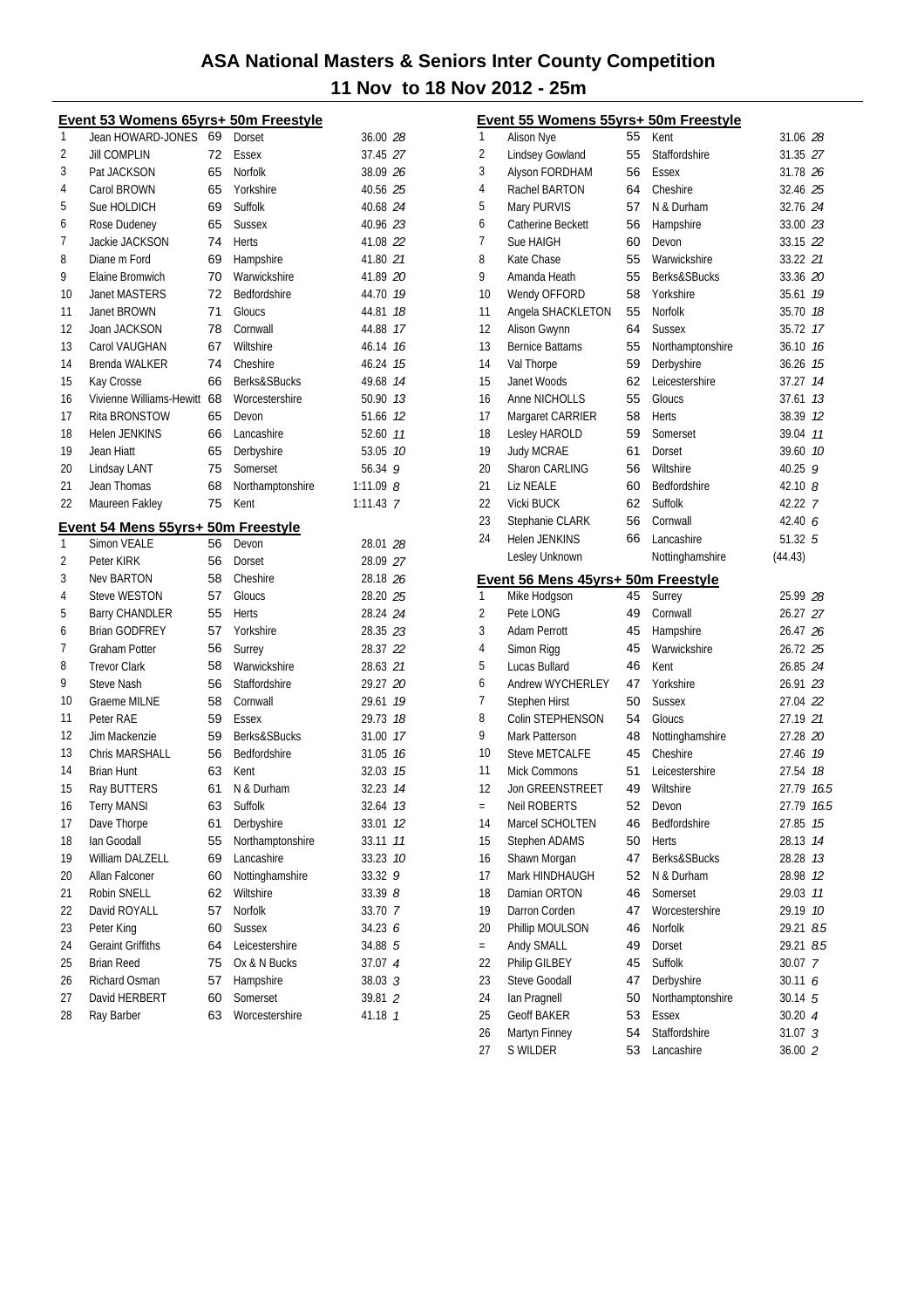|    | Event 57 Womens 45yrs+ 50m Freestyle |          |                                 |                    |    |
|----|--------------------------------------|----------|---------------------------------|--------------------|----|
| 1  | Rebecca JENKINSON                    | 49       | Devon                           | 29.60 28           |    |
| 2  | Lucy Williams                        | 50       | Hampshire                       | 29.77 27           |    |
| 3  | Karen GRAHAM                         | 47       | Yorkshire                       | 30.14 26           |    |
| 4  | <b>Judy BROWN</b>                    | 48       | Cheshire                        | 30.27 25           |    |
| 5  | Hayley Bettinson                     | 49       | Warwickshire                    | 30.36 24           |    |
| 6  | Debbie MATLESS                       | 49       | <b>Norfolk</b>                  | 30.56 23           |    |
| 7  | Carolynn Curtis                      | 49       | Berks&SBucks                    | 30.61 22           |    |
| 8  | Sally WINTER                         | 52       | Herts                           | 31.01 21           |    |
| 9  | Del Jenkins                          | 46       | Kent                            | 31.06 20           |    |
| 10 | Helen KULA-PRZEZWAN\$3               |          | Gloucs                          | 31.72 19           |    |
| 11 | Amanda LOSASSO                       | 49       | Cornwall                        | 32.16 18           |    |
| 12 | Diane CHANEY                         | 50       | N & Durham                      | 32.93 17           |    |
| 13 | Maggie Smith                         | 54       | Ox & N Bucks                    | 32.96 16           |    |
| 14 | Adele PARHAM                         | 45       | Somerset                        | 33.06 75           |    |
| 15 | Maggi Tuck                           | 50       | Derbyshire                      | 33.28 74           |    |
| 16 | Pippa CARTER                         | 49       | Wiltshire                       | 33.65 73           |    |
| 17 | Sue Arrowsmith                       | 50       | Nottinghamshire                 | 33.86 12           |    |
| 18 | Chris Barnett                        | 52       | Leicestershire                  | 33.90 11           |    |
| 19 | Linda Hooker                         | 52       | <b>Sussex</b>                   | 34.86 10           |    |
| 20 | Christine BEARWISH                   | 47       | Essex                           | 35.14              | 9  |
| 21 | Jane SMITH                           | 48       | Suffolk                         | $35.63$ $8$        |    |
| 22 | Cathy HARTLE                         | 54       | Dorset                          | 35.95 7            |    |
| 23 | Connie Simons                        | 46       | Surrey                          | 36.356             |    |
| 24 | Suzanne TURNER                       | 48       | Bedfordshire                    | 36.37 5            |    |
| 25 | Karen BARTON                         | 52       | Lancashire                      | 36.42 4            |    |
| 26 | Lynda Flavell                        | 49       | Staffordshire                   | 37.47 <sup>3</sup> |    |
| 27 | Alison Whiteman                      | 50       | Worcestershire                  | 37.92 2            |    |
| 28 | Sheila Hardy                         | 49       | Northamptonshire                | 38.99 1            |    |
|    |                                      |          |                                 |                    |    |
|    | Event 58 Mens 35yrs+ 50m Freestyle   |          |                                 |                    |    |
| 1  | <b>Neal Smith</b>                    | 35       | Warwickshire                    | 24.87 28           |    |
| 2  | Paul CLEMENCE                        | 42       | Yorkshire                       | 24.99 27           |    |
| 3  | Daryl MASON                          | 42       | Herts                           | 25.64 26           |    |
| 4  | David CHANEY                         | 44       | N & Durham                      | 25.79 25           |    |
| 5  | Martin LANE                          | 41       | Essex                           | 25.83 24           |    |
| 6  | Ian Woodward                         | 42       | <b>Sussex</b>                   | 26.34 23           |    |
| 7  | Pete SMITH                           | 41       | Gloucs                          | 26.38 22           |    |
| 8  | Martin GALE                          | 42       | <b>Norfolk</b>                  | 26.67 21           |    |
| 9  | Peter WILMOT                         | 40       | Lancashire                      | 26.75 20           |    |
| 10 | Alec JOHNSON                         |          | 50 Cheshire                     | 26.92 19           |    |
| 11 | David Denny                          | 36       | Ox & N Bucks                    | 26.94              | 18 |
| 12 | Martin Smith                         | 35       | Kent                            | 26.97              | 17 |
| 13 | <b>Spencer Turner</b>                | 43       | Hampshire                       | 27.09              | 16 |
| 14 | Simon Mellor                         | 42       | Berks&SBucks                    | 27.23              | 15 |
| 15 | Jamie PAGE                           | 35       | Devon                           | 27.28              | 14 |
| 16 | <b>Garry Vickers</b>                 | 44       | Derbyshire                      | 27.48 13           |    |
| 17 | John HOGG                            | 38       | Wiltshire                       | 27.53              | 12 |
| 18 | David Lee                            | 38       | Northamptonshire                | 27.73              | 11 |
| 19 | Lloyd Edwards                        | 35       | Surrey                          | 27.87              | 10 |
| 20 | Bryan FEILDER                        | 35       | Dorset                          | 27.89              | 9  |
| 21 | David Painter                        | 44       | Staffordshire                   | 28.84 <i>8</i>     |    |
| 22 | Chris HOWARD                         | 37       | Suffolk                         | 28.98 7            |    |
| 23 | Stephen Wells                        | 40       | Worcestershire                  | 29.02 6            |    |
| 24 | Mark Kendal                          | 42       | Leicestershire                  | 29.16 5            |    |
| 25 | Tim MOYLE                            | 42       | Cornwall                        | 30.13 4            |    |
| 26 | Phil MERRITT                         | 45       | Somerset                        | 32.49 <sup>3</sup> |    |
| 27 | John O'ROURKE<br>Jim Kearney         | 43<br>40 | Bedfordshire<br>Nottinghamshire | 32.98 2<br>DQ      |    |

|     | Event 59 Womens 35yrs+ 50m Freestyle |    |                  |                    |    |
|-----|--------------------------------------|----|------------------|--------------------|----|
| 1   | Nikki HARRIS                         | 44 | Wiltshire        | 28.18 28           |    |
| 2   | Melanie Mcwhirter                    | 39 | Warwickshire     | 28.81 27           |    |
| 3   | <b>Helen SADLER</b>                  | 42 | Cheshire         | 28.86 26           |    |
| 4   | Heidi BELL-WEST                      | 42 | Somerset         | 29.32 25           |    |
| 5   | Phillipa RICKARD                     | 41 | Yorkshire        | 29.86 24           |    |
| 6   | Gillian HOOK                         | 37 | N & Durham       | 30.13 23           |    |
| 7   | Joanne JOHNSON                       | 42 | Norfolk          | 30.26 22           |    |
| 8   | Anne VANNER                          | 40 | Herts            | 30.56 20           |    |
| $=$ | <b>Helen Akers</b>                   | 41 | Derbyshire       | 30.56 20           |    |
| $=$ | Lara FENNER                          | 38 | Essex            | 30.56 20           |    |
| 11  | Sue RACSTER                          | 37 | Dorset           | 30.73 18           |    |
| 12  | <b>Alison Willis</b>                 | 40 | Worcestershire   | 30.98 17           |    |
| 13  | <b>Bethan LEWIS</b>                  | 39 | Gloucs           | 31.57 16           |    |
| 14  | Allie Boddington                     | 40 | Berks&SBucks     | 31.59 15           |    |
| 15  | Gabriella Little                     | 42 | Ox & N Bucks     | 31.73 14           |    |
| 16  | Christa PAGE                         | 37 | Devon            | 31.86 73           |    |
| 17  | Kathy Hughes                         | 45 | Leicestershire   | 32.10 12           |    |
| 18  | Hannah JONES                         | 40 | Suffolk          | 32.17 11           |    |
| 19  | Joanne Champion                      | 39 | Hampshire        | 32.31              | 10 |
| 20  | Rebecca Smith                        | 44 | Staffordshire    | 32.42 9            |    |
| 21  |                                      | 35 | Cornwall         |                    |    |
|     | Kerry EAST                           |    |                  | $32.45$ $8$        |    |
| 22  | Louise JARVIS                        | 43 | Bedfordshire     | $32.51 \quad 7$    |    |
| 23  | Nicola Smith                         | 37 | Northamptonshire | 32.526             |    |
| 24  | Marianne Rooke-Allders               | 41 | Surrey           | $33.14 \;\; 5$     |    |
| 25  | Carole Murphy                        | 41 | Kent             | 33.36 4            |    |
| 26  | Sarah Davison                        | 39 | <b>Sussex</b>    | $35.83 \t3$        |    |
| 27  | Sharon DIXON                         | 40 | Lancashire       | 38.05 2            |    |
|     | Lesley Unknown                       |    | Nottinghamshire  | (45.93)            |    |
|     | Event 60 Mens 25yrs+ 50m Freestyle   |    |                  |                    |    |
| 1   | Phil MUSPRATT                        | 27 | Wiltshire        | 23.79 28           |    |
| 2   | Owen Morgan                          | 28 | Surrey           | 23.83 27           |    |
| 3   | <b>Alistair CRAWFORD</b>             | 28 | Yorkshire        | 24.17 26           |    |
| 4   | James Wardle                         | 27 | Warwickshire     | 24.55 25           |    |
| 5   | <b>Neal TAYLOR</b>                   | 27 | Devon            | 24.56 24           |    |
| 6   | Chris Osman                          | 30 | Hampshire        | 24.86 23           |    |
| 7   | Ryan LIVINGSTONE                     | 26 | N & Durham       | 25.32 22           |    |
| 8   | Paul LONGLAND                        | 33 | Cheshire         | 25.38 21           |    |
| 9   | William APPLEBY                      | 30 | Norfolk          | 25.72 19.5         |    |
| $=$ | Ollie BARNES                         | 31 | Gloucs           | 25.72 19.5         |    |
| 11  | John KIRBY                           | 30 | <b>Essex</b>     | 25.77              | 18 |
| 12  | <b>Ben Bradley</b>                   | 32 | Berks&SBucks     | 25.87              | 17 |
| 13  | Stuart CLARKE                        | 28 | <b>Herts</b>     | 25.90              | 16 |
| 14  | Rob Crane                            | 36 | Leicestershire   | 26.33 75           |    |
| 15  | <b>Tony FLATTERY</b>                 |    |                  | 26.63 14           |    |
|     |                                      | 34 | Dorset           |                    |    |
| 16  | <b>Ashley BUCK</b>                   | 32 | Suffolk          | 26.70 13           |    |
| 17  | Peter Williams                       | 32 | Ox & N Bucks     | 26.97              | 12 |
| 18  | John MASON                           | 32 | Somerset         | 27.01              | 11 |
| 19  | Mark KNIGHT                          | 26 | Cornwall         | 27.31              | 10 |
| 20  | Mike Forbes                          | 29 | Derbyshire       | 27.39              | 9  |
| 21  | <b>Tom Bates</b>                     | 25 | Nottinghamshire  | 27.40 8            |    |
| 22  | Nathan White                         | 29 | Staffordshire    | 27.42 7            |    |
| 23  | Nick CATTLE                          | 26 | Bedfordshire     | 27.47 6            |    |
| 24  | Liam OWENS                           | 26 | Lancashire       | 27.59 5            |    |
| 25  | Nick Bunclark                        | 38 | Kent             | 27.91 4            |    |
| 26  | Daryll Vokes                         | 27 | Northamptonshire | 28.05 <sup>3</sup> |    |
| 27  | Hugh Etherton                        | 38 | Sussex           | 28.12 2            |    |
|     | <b>Matthew Davies</b>                |    | Worcestershire   | (26.09)            |    |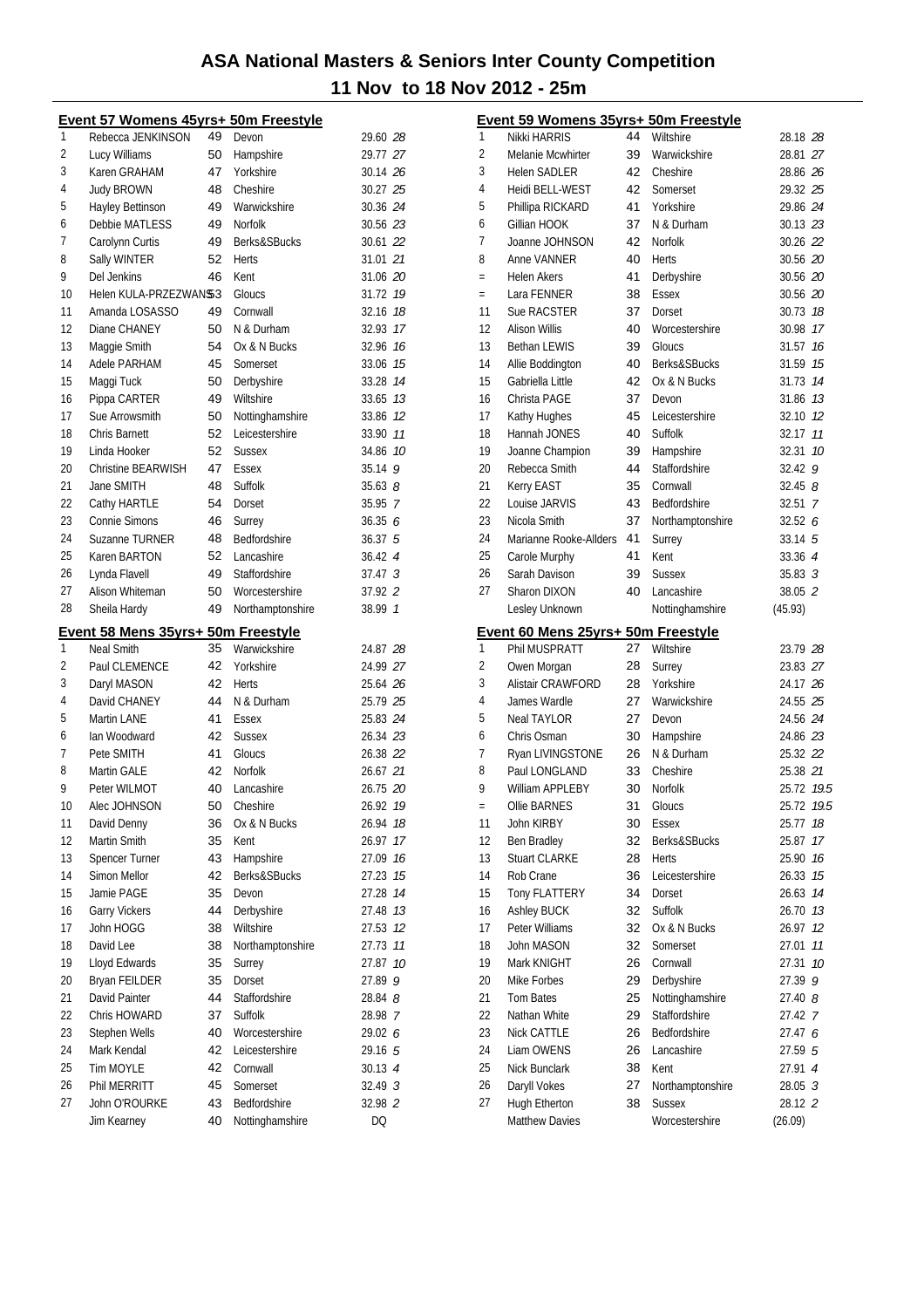|              | Event 61 Womens 25yrs+ 50m Freestyle |          |                          |                    |                | Event 63 Womens 18yrs+ 50m Freestyle      |    |                  |                    |  |
|--------------|--------------------------------------|----------|--------------------------|--------------------|----------------|-------------------------------------------|----|------------------|--------------------|--|
| $\mathbf{1}$ | Hannah Keen                          | 26       | <b>Sussex</b>            | 26.67 28           | 1              | Rachel HAIGH                              | 21 | N & Durham       | 26.14 28           |  |
| 2            | Rebecca SMITH                        | 33       | Wiltshire                | 27.61 27           | $\overline{2}$ | Ruth Leong-Scanlan                        | 19 | Warwickshire     | 27.52 27           |  |
| 3            | Kate NICHOLSON                       | 30       | N & Durham               | 28.18 26           | 3              | Alice CARY                                | 20 | Yorkshire        | 27.81 26           |  |
| 4            | Laura CAMPBELL                       | 25       | Yorkshire                | 28.19 25           | $\overline{4}$ | Jodie Barber                              | 23 | Northamptonshire | 28.32 25           |  |
| 5            | Chloe PARNELL                        | 28       | Herts                    | 28.33 24           | 5              | Alice Morgan                              | 19 | Nottinghamshire  | 28.82 24           |  |
| 6            | <b>Heather FELL</b>                  | 29       | Devon                    | 28.62 23           | 6              | Sarah MEAKER                              | 23 | Dorset           | 28.84 23           |  |
| 7            | Sarah HEALEY                         | 30       | Cheshire                 | 28.64 22           | 7              | Eloise van Vuren                          | 19 | Worcestershire   | 28.85 22           |  |
| 8            | Hannah WILTSHIRE                     | 25       | Dorset                   | 28.92 21           | 8              | Caroline BALL                             | 23 | Devon            | 28.93 21           |  |
| 9            | Rachel CURNOCK                       | 25       | Gloucs                   | 29.06 20           | 9              | Leanne Brookes                            | 18 | Ox & N Bucks     | 29.09 20           |  |
| 10           | Katie Birchall                       | 30       | Lancashire               | 29.19 19           | 10             | <b>Kelsey RICHARDS</b>                    | 19 | Essex            | 29.30 19           |  |
| 11           | Sarah OSMAN                          | 28       | Norfolk                  | 29.31 18           | 11             | Becky O'brien                             | 23 | Berks&SBucks     | 29.41 18           |  |
| 12           | Katie Henderson                      | 31       | Berks&SBucks             | 29.38 17           | 12             | Clare FREEMAN                             | 21 | <b>Norfolk</b>   | 29.42 17           |  |
| 13           | Leanne Atkins                        | 26       | Derbyshire               | 29.41 15.5         | 13             | Emma ROSS                                 | 26 | Cheshire         | 29.44 16           |  |
| $=$          | Sarah Collings                       | 34       | Warwickshire             | 29.41 15.5         | 14             | Nia WESTLAKE                              | 19 | Gloucs           | 29.58 15           |  |
| 15           | Claire Evelyn                        | 25       | Ox & N Bucks             | 29.46 74           | 15             | Megan Alsop                               | 19 | <b>Sussex</b>    | 29.67 14           |  |
| 16           | Michelle CURRY                       | 25       | Essex                    | 29.51 13           | 16             | <b>Tracey KIDNER</b>                      | 21 | Somerset         | 29.70 13           |  |
| 17           | Victoria Bates                       | 29       | Worcestershire           | 29.56 12           | 17             | Rebecca WARNER                            | 23 | Bedfordshire     | 29.71 12           |  |
| 18           | Lucy Bessant                         | 31       | Kent                     | 30.40 77           | 18             | <b>Kelly SANDERS</b>                      | 25 | Herts            | 29.81 11           |  |
| 19           | Martine Bailey                       | 26       | Hampshire                | 30.47 10           | 19             | Leanne WILSON                             | 23 | Lancashire       | 30.15 10           |  |
| 20           | Sarah PEARSE                         | 30       | Bedfordshire             | $31.15$ 9          | 20             | Emma Tripp                                | 18 | Hampshire        | $30.21$ 9          |  |
| 21           | Lydianne Lock                        | 43       | Leicestershire           | $31.28$ $8$        | 21             | <b>Esther Allen</b>                       | 21 | Staffordshire    | 30.258             |  |
| 22           | Sam HOWARD                           | 36       | Cornwall                 | 31.46 7            | 22             | Lucy TILSLEY                              | 21 | Cornwall         | 30.3566.5          |  |
| 23           | Lorraine Dobbins                     | 25       | Northamptonshire         | 31.67 5.5          | $\equiv$       | Eleanor Th60S6N                           | 36 | Surrey           | 30.35 6.5          |  |
| $=$          | Emily TAYLOR                         | 29       | Somerset                 | 31.67 5.5          | 24             | Laura Marinelli                           | 26 | Derbyshire       | 30.39 5            |  |
| 25           | Sarah King                           | 27       | Nottinghamshire          | 32.92 4            | 25             | Emma Prusek                               | 19 | Leicestershire   | 30.78 4            |  |
| 26           | Gail Colombo                         | 42       | Surrey                   | 34.62 <sup>3</sup> | 26             | Olivia CURTIN                             | 19 | Suffolk          | 32.09 <sup>3</sup> |  |
| 27           | Hannah JONES                         | 40       | Suffolk                  | 35.35 2            | 27             | Natalie SMYTH                             | 21 | Wiltshire        | 32.23 2            |  |
|              | Pippa Hollings                       |          | Staffordshire            | (31.32)            | 28             | <b>Emily King</b>                         | 26 | Kent             | 32.59 1            |  |
|              |                                      |          |                          |                    |                |                                           |    |                  |                    |  |
|              |                                      |          |                          |                    |                |                                           |    |                  |                    |  |
|              | Event 62 Mens 18yrs+ 50m Freestyle   |          |                          |                    |                | Event 64 Mixed 260yrs+ 4x50m Medley Relay |    |                  |                    |  |
| $\mathbf{1}$ | Ryan TANCOCK                         | 29       | Devon                    | 24.27 28           | $\mathbf{1}$   | Warwickshire                              |    |                  | 2:40.43 28         |  |
| 2            | Sergey Mandradzhiyski                | 23       | Surrey                   | 24.30 27           | $\overline{2}$ | Herts                                     |    |                  | 2:41.20 27         |  |
| 3            | Reece BARCLAY                        | 21       | Essex                    | 24.46 26           | 3              | Berks&SBucks                              |    |                  | 2:48.06 26         |  |
| 4            | Matt Jory                            | 23       | Leicestershire           | 24.83 25           | 4              | Yorkshire                                 |    |                  | 2:48.97 25         |  |
| 5            | Greg Bird                            | 23       | Northamptonshire         | 25.03 24           | 5              | Essex                                     |    |                  | 2:49.71 24         |  |
| 6            | David REES                           | 39       | Cheshire                 | 25.05 22.5         | 6              | Dorset                                    |    |                  | 2:51.05 23         |  |
| $=$          | Thomas Hill                          | 22       | Hampshire                | 25.05 22.5         | 7              | Norfolk                                   |    |                  | 2:51.20 22         |  |
| 8<br>$=$     | Xavier Edmonds-Allen                 | 19       | Warwickshire             | 25.11 20.5         | 8              | <b>Sussex</b>                             |    |                  | 2:52.00 21         |  |
|              | Danny PROFFITT                       | 18       | Suffolk                  | 25.11 20.5         | 9              | Kent                                      |    |                  | 2:53.05 20         |  |
| 10           | James EDMONDS                        | 26       | Gloucs                   | 25.23 19           | 10             | Wiltshire                                 |    |                  | 2:57.47 19         |  |
| 11           | Gio Credali                          | 21       | Staffordshire            | 25.37 18           | 11             | Devon                                     |    |                  | 2:58.40 78         |  |
| 12           | Philip WALKER                        | 22       | N & Durham               | 25.57 17           | 12             | Derbyshire                                |    |                  | 3:01.65 17         |  |
| 13           | Richard JAGGER                       | 23       | Yorkshire                | 25.61 16           | 13             | Hampshire                                 |    |                  | 3:05.85 76         |  |
| 14           | Oliver Coe                           | 18       | Kent                     | 25.62 75           | 14             | Northamptonshire                          |    |                  | 3:14.53 75         |  |
| 15<br>$=$    | Robin Williams                       | 22       | Worcestershire           | 25.64 73.5         | 15             | Gloucs                                    |    |                  | 3:14.99 74         |  |
|              | Alex MURRAY                          | 19       | Norfolk                  | 25.64 13.5         | 16             | Suffolk                                   |    |                  | 3:18.31 13         |  |
| 17           | Rob HALL                             | 22       | Dorset                   | 25.92 12           | 17<br>18       | Somerset                                  |    |                  | 3:23.20 12         |  |
| 18           | Scott Unal                           | 18       | Berks&SBucks             | 25.93 11           |                | Cornwall                                  |    |                  | 3:23.27 11         |  |
| 19<br>20     | Joshua Day                           | 22       | Sussex                   | 26.09 10           |                | Bedfordshire                              |    |                  | <b>DQ T-3L</b>     |  |
|              | Sam Jackson                          | 20       | Nottinghamshire          | 26.38 9            |                |                                           |    |                  |                    |  |
| 21           | Andrew Smith                         | 26       | Ox & N Bucks             | 26.45 8            |                |                                           |    |                  |                    |  |
| 22           | Matthew LEES                         | 23       | Lancashire               | 27.20 7            |                |                                           |    |                  |                    |  |
| 23           | Anthony PHILLIPS                     | 26       | Wiltshire                | 27.48 6            |                |                                           |    |                  |                    |  |
| 24           | Kieran HUGGETT                       | 18       | Herts                    | 27.50 5            |                |                                           |    |                  |                    |  |
| 25           | Jack Chambers                        | 24       | Derbyshire               | 27.63 4            |                |                                           |    |                  |                    |  |
| 26           | Josh MUSCHAMP                        | 21       | Somerset                 | 27.70 3            |                |                                           |    |                  |                    |  |
| 27<br>28     | Adam VINE<br>Ryan CURRELL            | 23<br>23 | Cornwall<br>Bedfordshire | 27.90 2<br>29.19 1 |                |                                           |    |                  |                    |  |